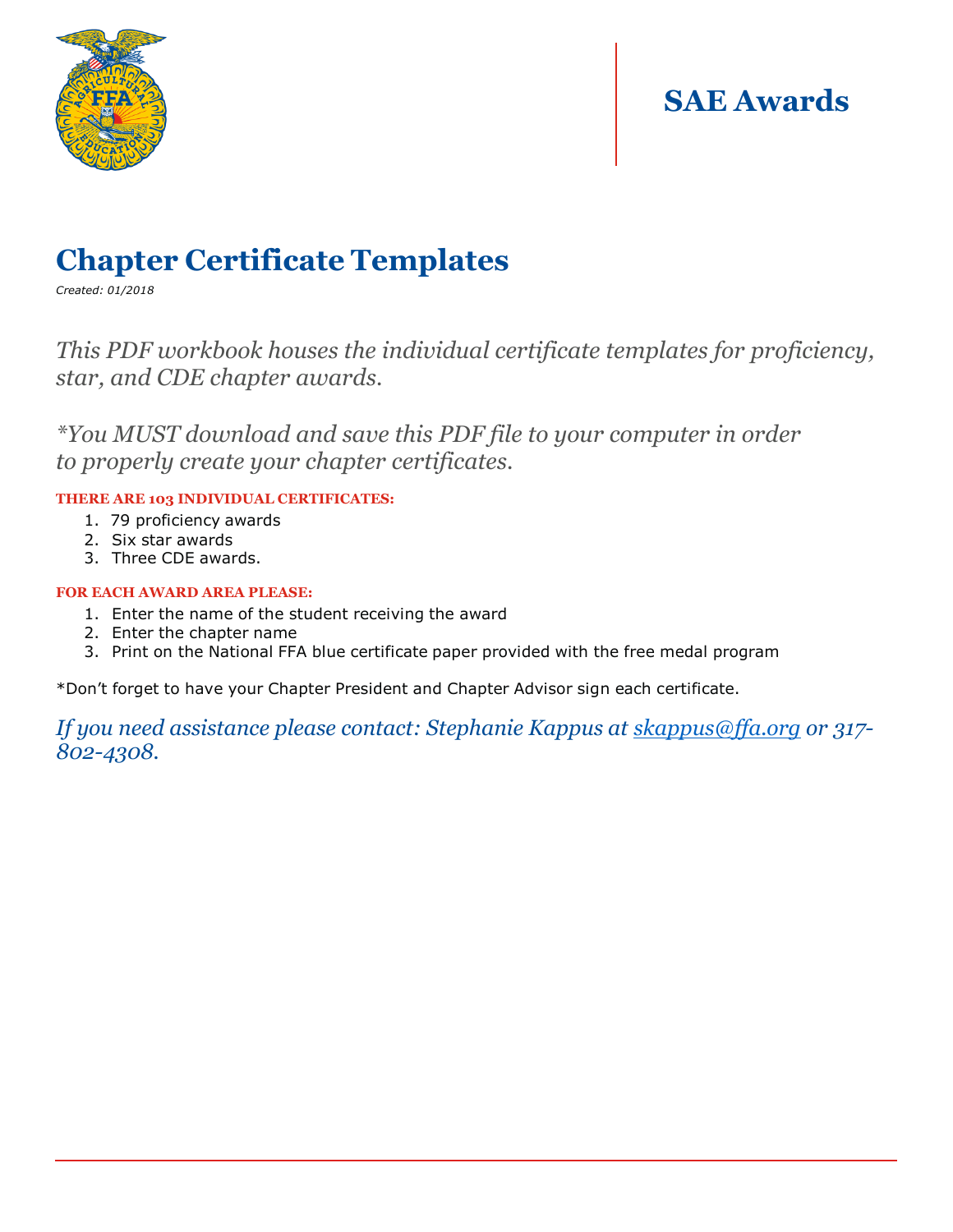*is hereby recognized with the*

### **2018 AGRICULTURAL COMMUNICATIONS IN ENTREPRENEURSHIP PROFICIENCY AWARD**

*A special project for the National FFA Foundation supported by*

**BADER RUTTER AND ASSOCIATES, INC. AND RED BRAND**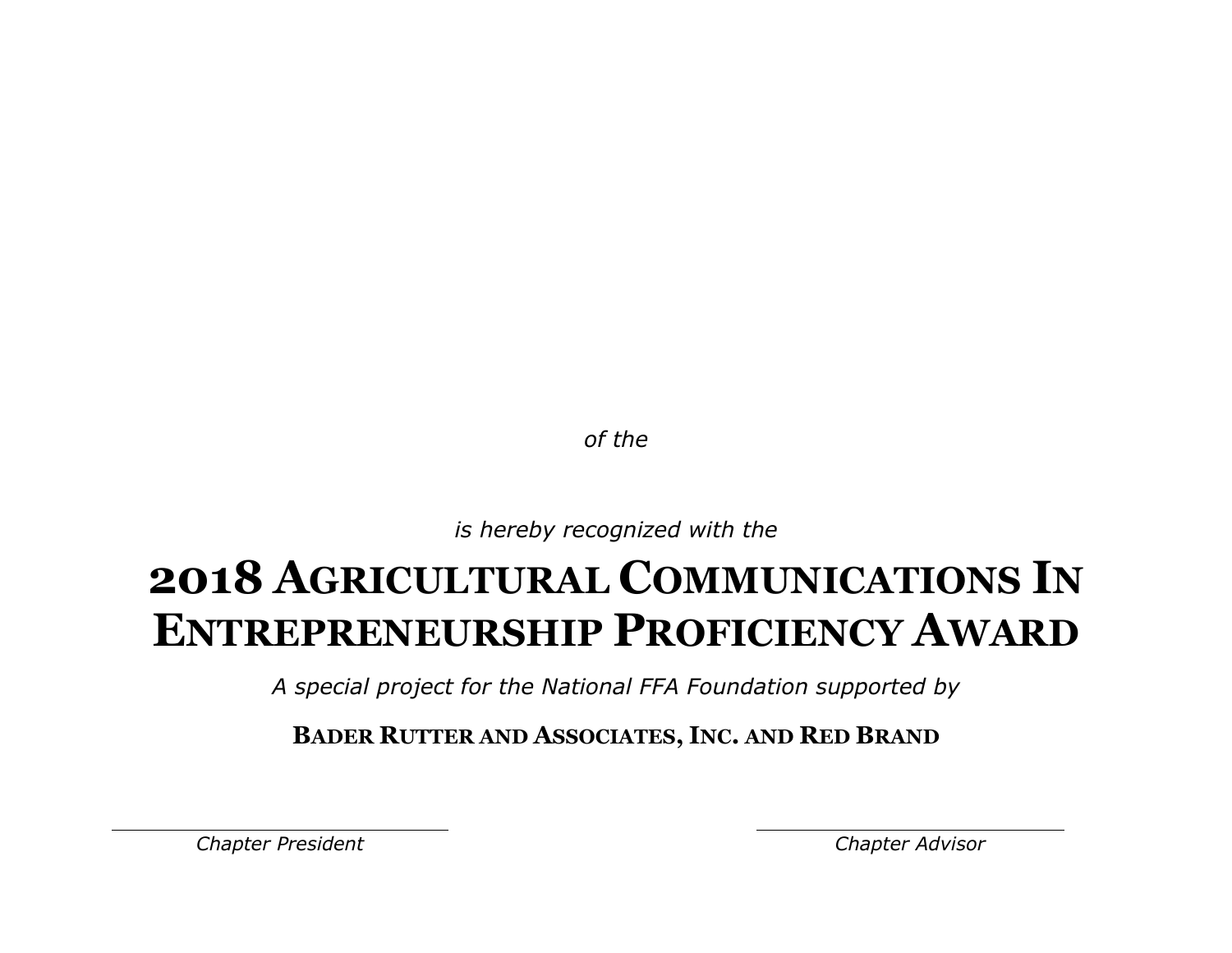*is hereby recognized with the*

## **2018 AGRICULTURAL COMMUNICATIONS IN PLACEMENT PROFICIENCY AWARD**

*A special project for the National FFA Foundation supported by*

**BADER RUTTER AND ASSOCIATES, INC. AND RED BRAND**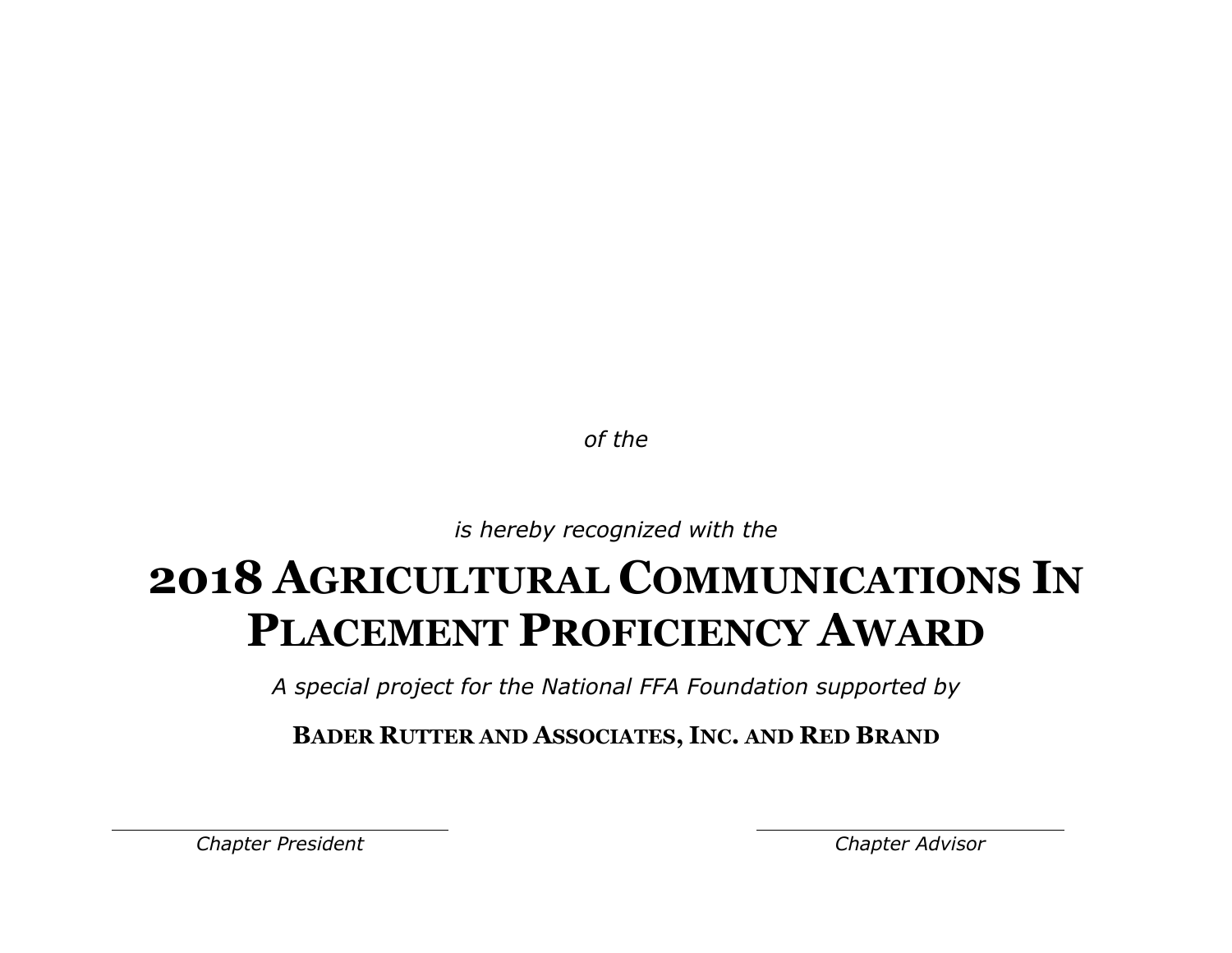*is hereby recognized with the*

### **2018 AGRICULTURAL EDUCATION IN ENTREPRENEURSHIP PROFICIENCY AWARD**

*A special project for the National FFA Foundation supported by*

**THE JAMES F. LINCOLN ARC WELDING FOUNDATION AND TULSA WELDING SCHOOL**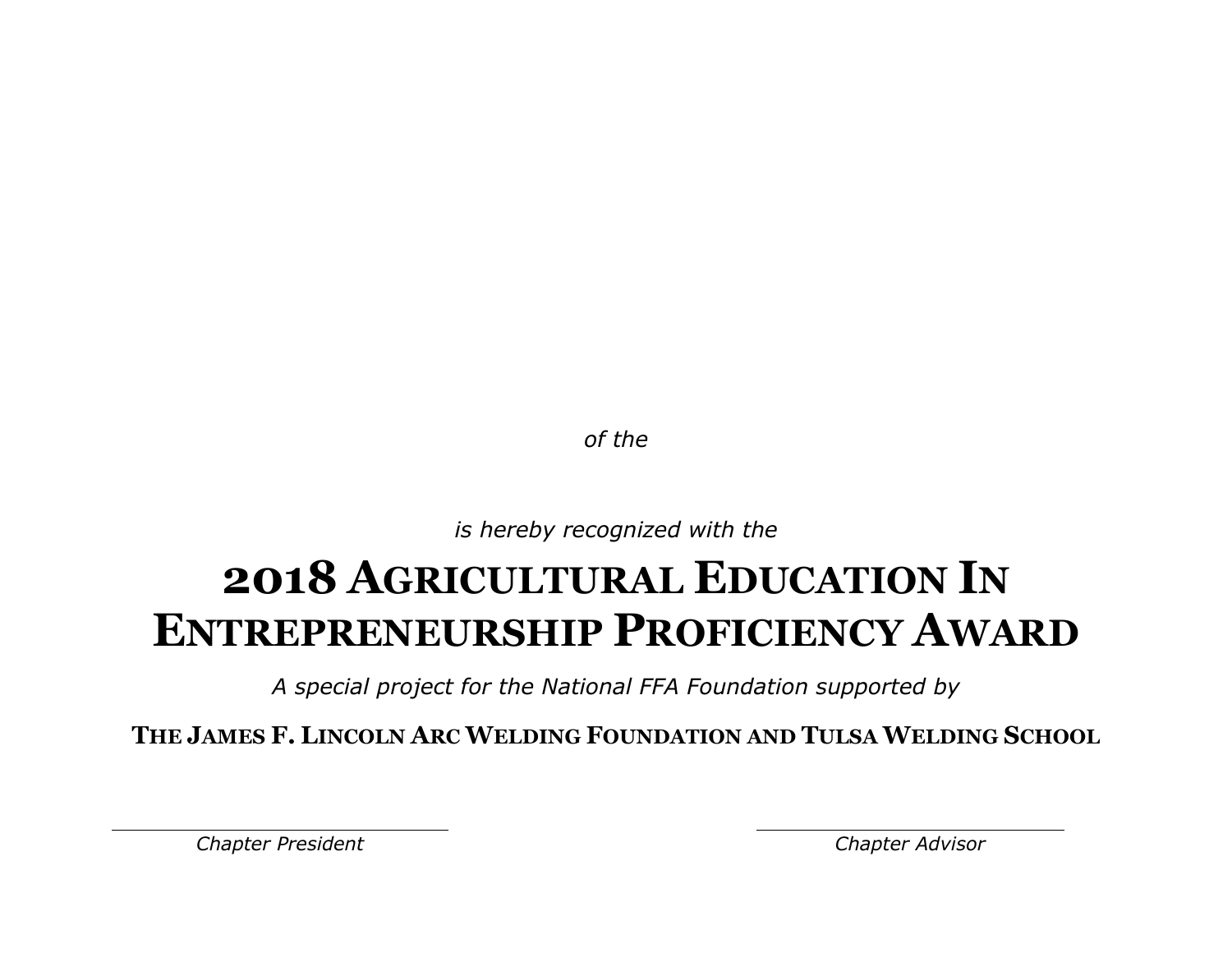*is hereby recognized with the*

## **2018 AGRICULTURAL EDUCATION IN PLACEMENT PROFICIENCY AWARD**

*A special project for the National FFA Foundation supported by*

**THE JAMES F. LINCOLN ARC WELDING FOUNDATION AND TULSA WELDING SCHOOL**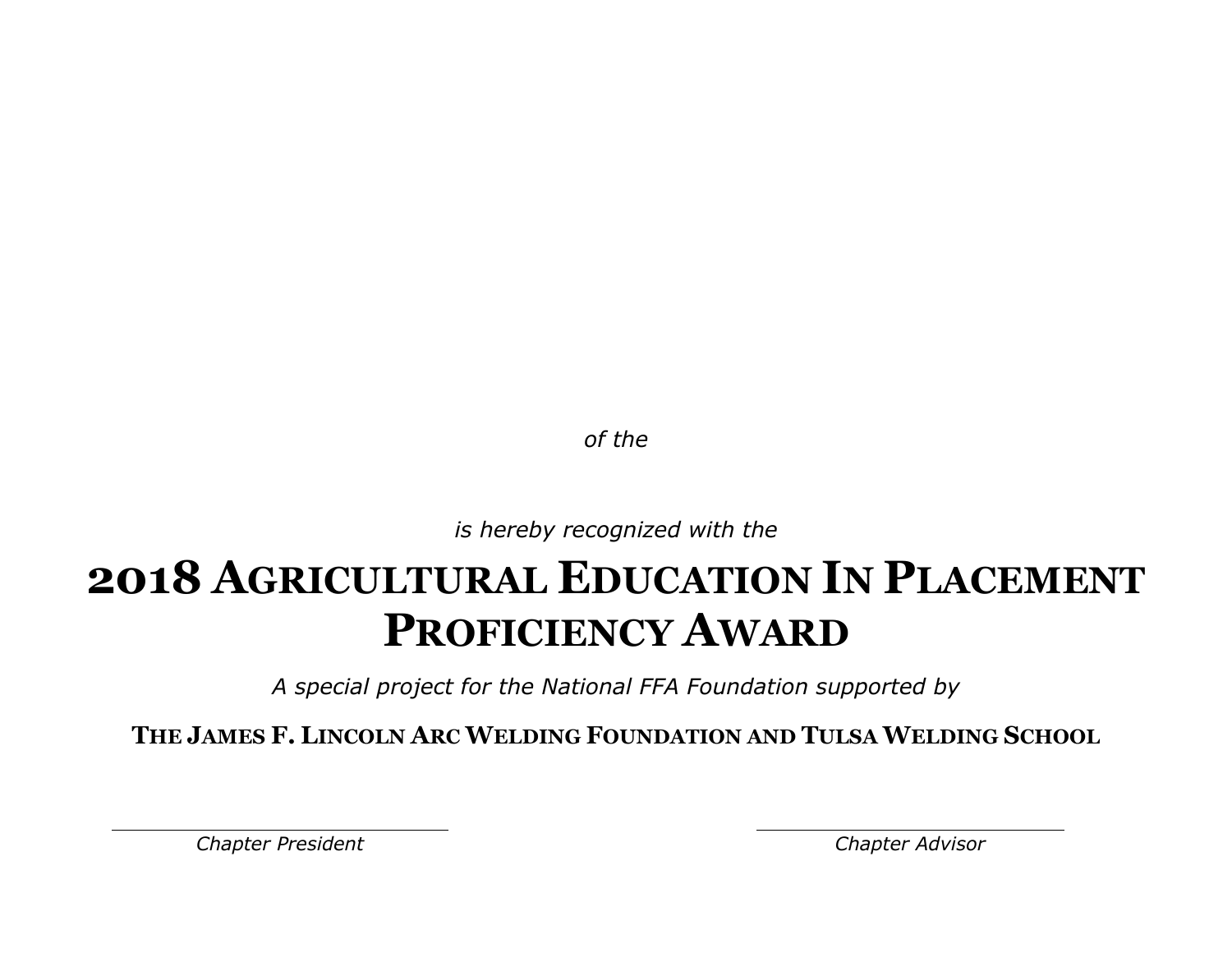*is hereby recognized with the*

# **2018 AGRICULTURAL MECHANICS DESIGN AND FABRICATION IN ENTREPRENEURSHIP PROFICIENCY AWARD**

*A special project for the National FFA Foundation supported by*

**CARRY-ON TRAILER CORPORATION AND LINCOLN ELECTRIC**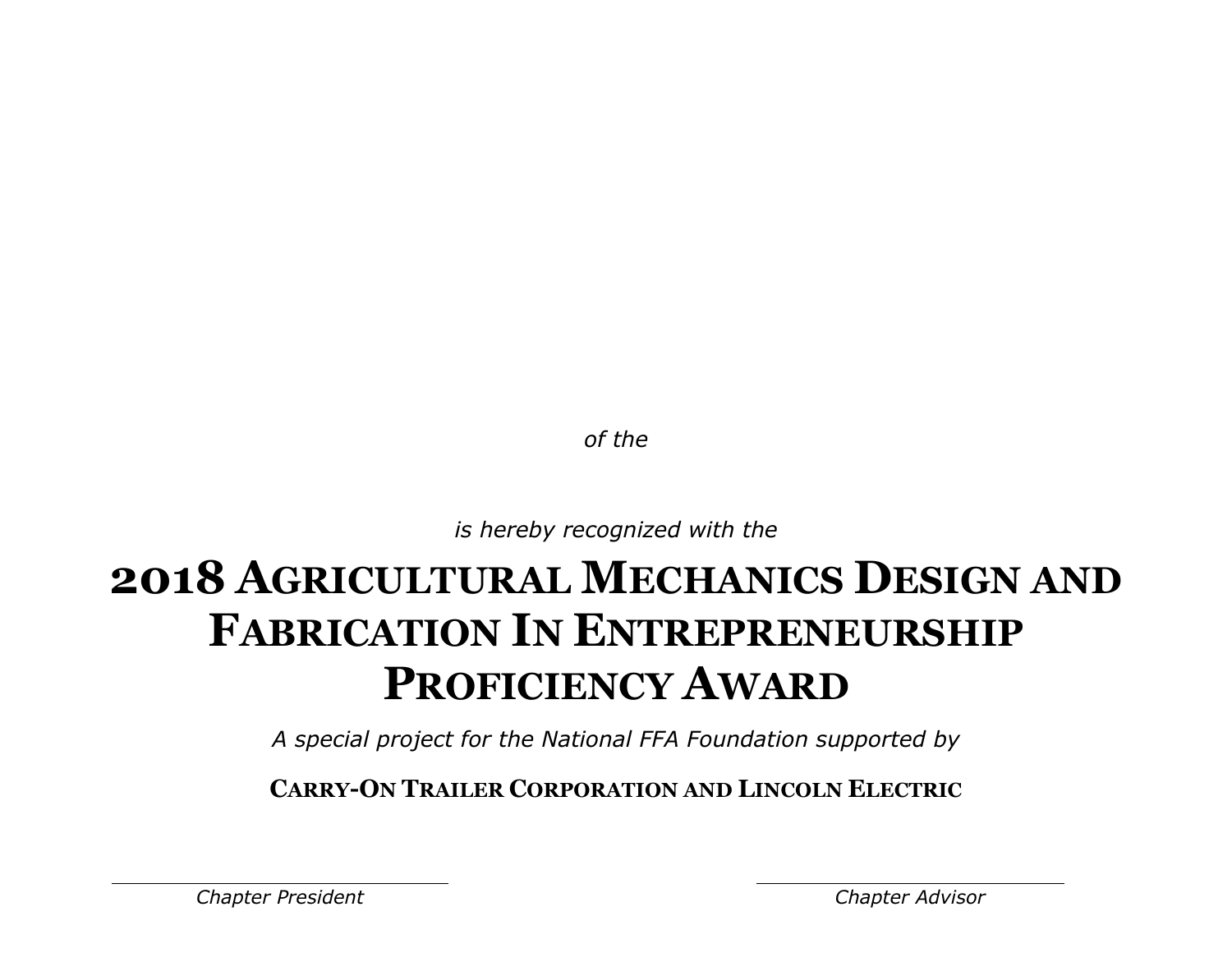*is hereby recognized with the*

## **2018 AGRICULTURAL MECHANICS DESIGN AND FABRICATION IN PLACEMENT PROFICIENCY AWARD**

*A special project for the National FFA Foundation supported by*

**CARRY-ON TRAILER CORPORATION AND LINCOLN ELECTRIC**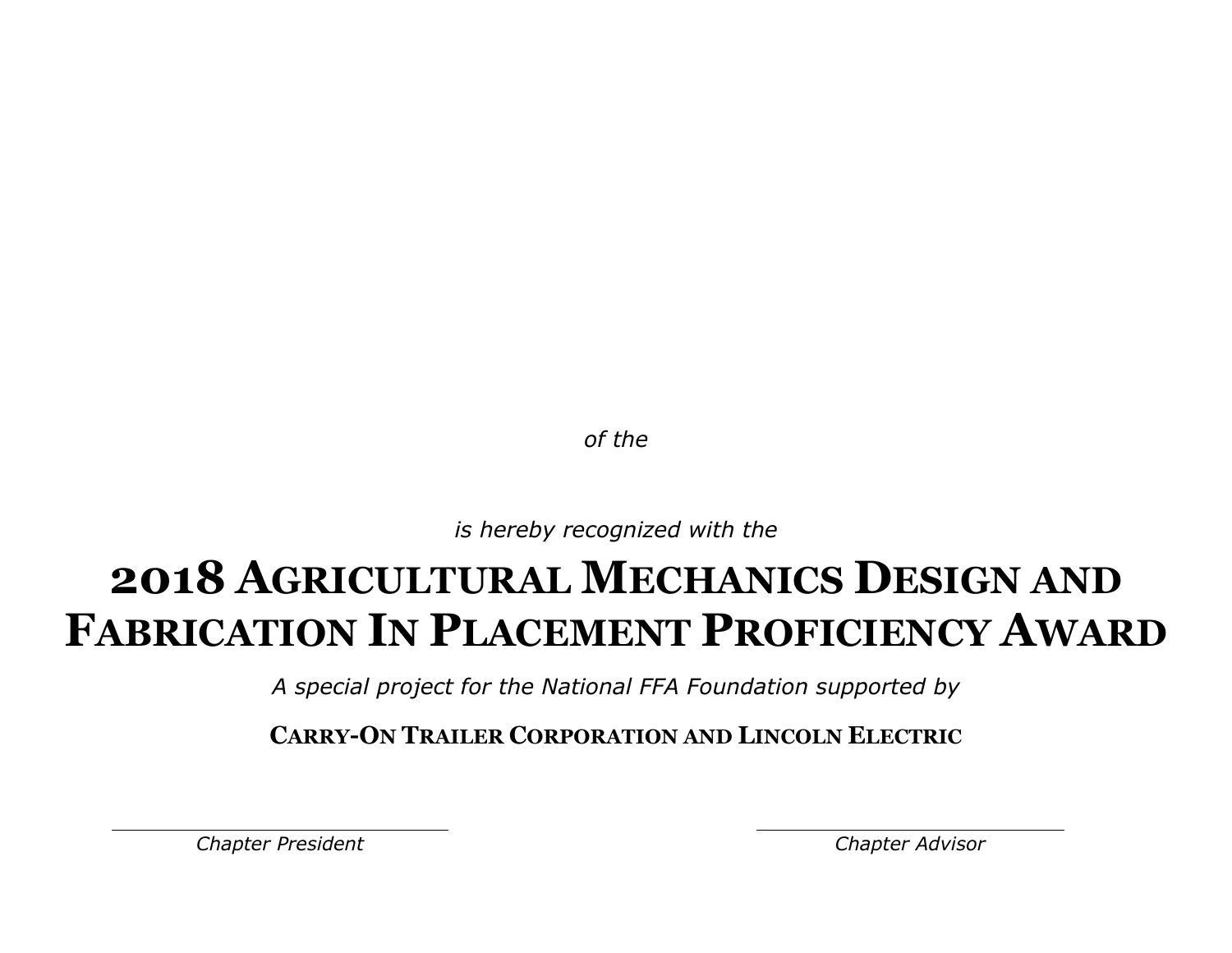*is hereby recognized with the*

## **2018 AGRICULTURAL MECHANICS REPAIR AND MAINTENANCE IN ENTREPRENEURSHIP PROFICIENCY AWARD**

*A special project for the National FFA Foundation supported by*

**KUBOTA TRACTOR CORPORATION AND MYSTIK LUBRICANTS**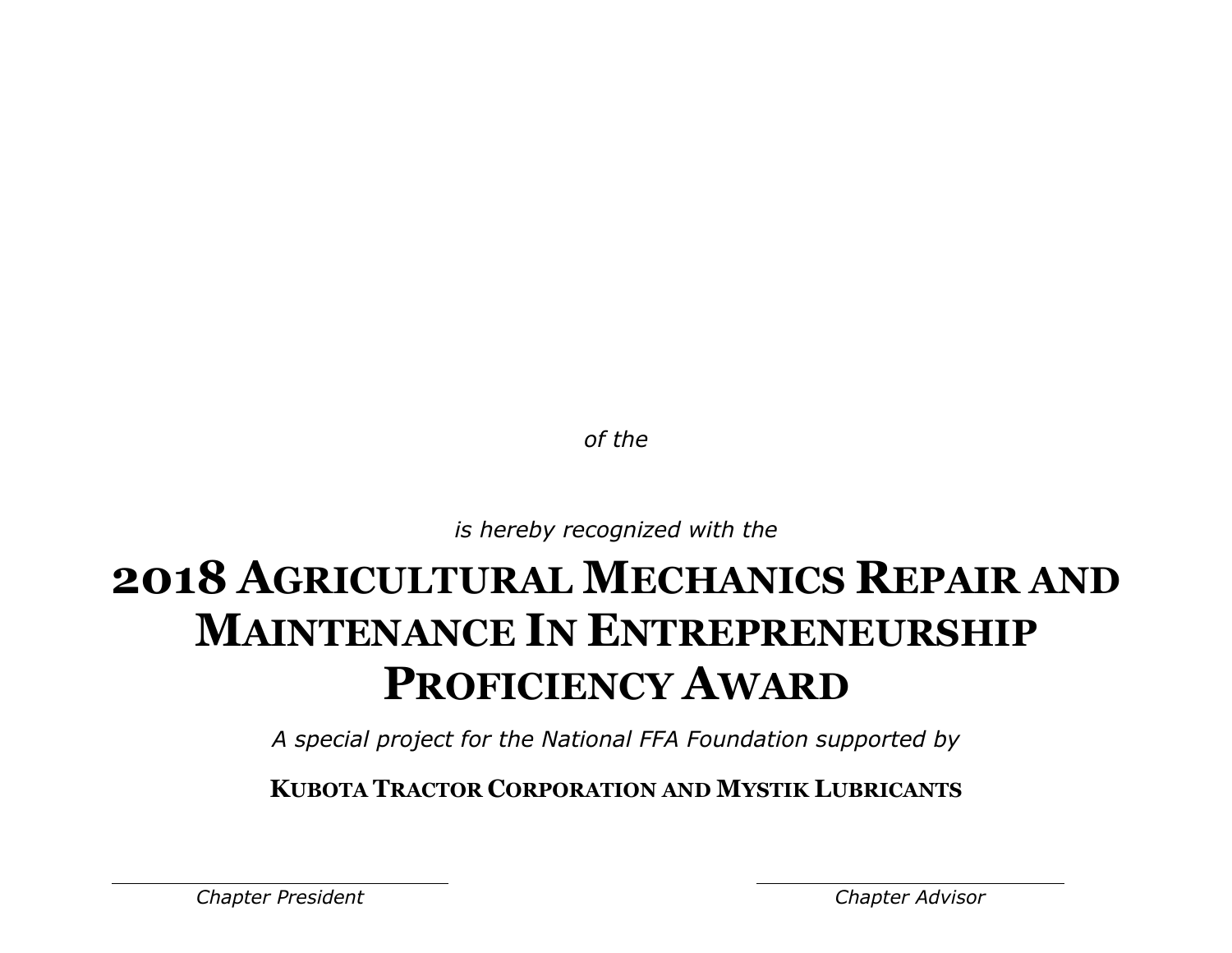*is hereby recognized with the*

# **2018 AGRICULTURAL MECHANICS REPAIR AND MAINTENANCE IN PLACEMENT PROFICIENCY AWARD**

*A special project for the National FFA Foundation supported by*

**CHEVROLET AND TRACTOR SUPPLY COMPANY**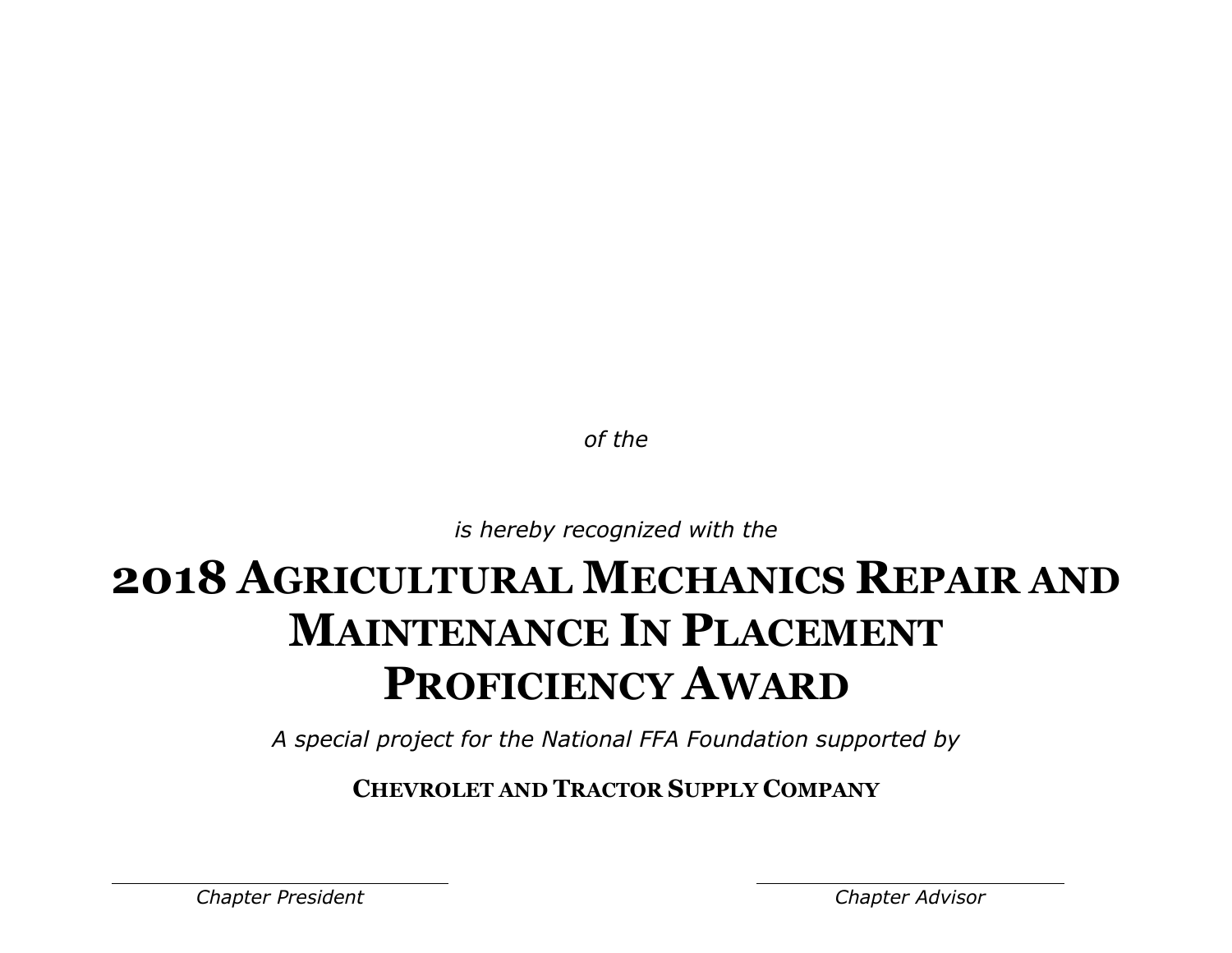*is hereby recognized with the*

### **2018 AGRICULTURAL PROCESSING IN ENTREPRENEURSHIP PROFICIENCY AWARD**

*A special project for the National FFA Foundation supported by*

**CHS**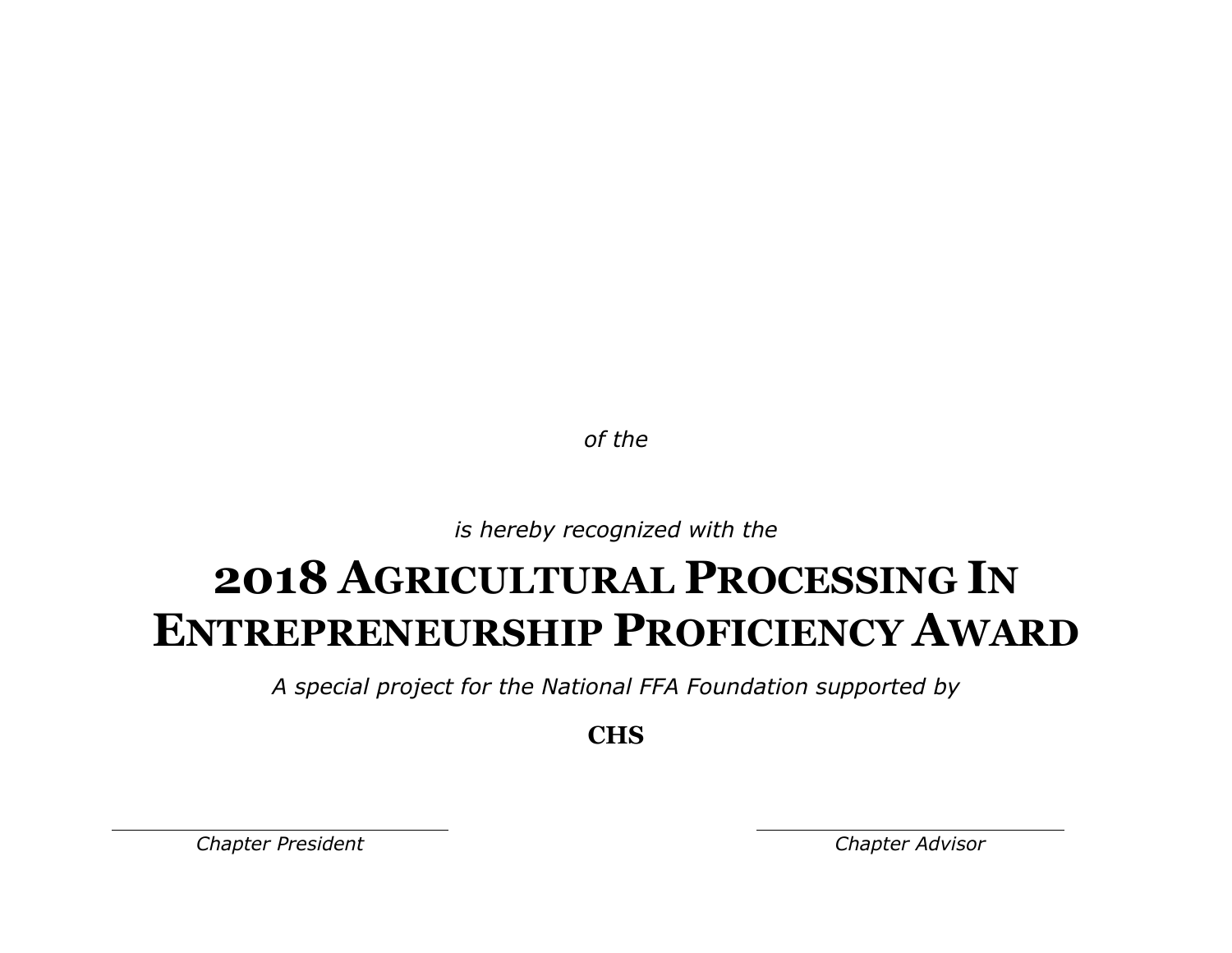*is hereby recognized with the*

### **2018 AGRICULTURAL PROCESSING IN PLACEMENT PROFICIENCY AWARD**

*A special project for the National FFA Foundation supported by*

**CHS**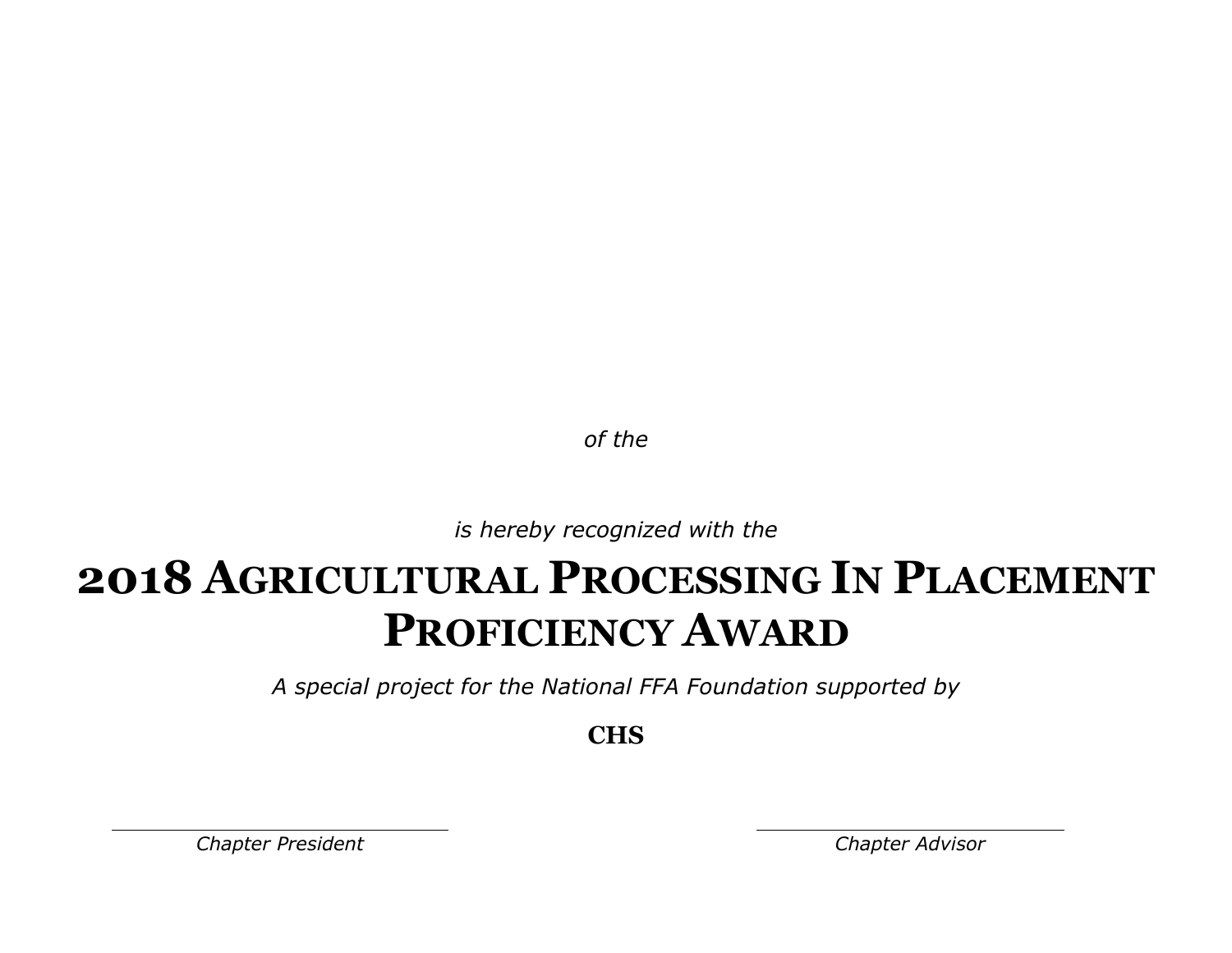*is hereby recognized with the*

### **2018 AGRICULTURAL SALES IN ENTREPRENEURSHIP PROFICIENCY AWARD**

*A special project for the National FFA Foundation supported by*

**CROP PRODUCTION SERVICES AND VALENT USA CORPORATION**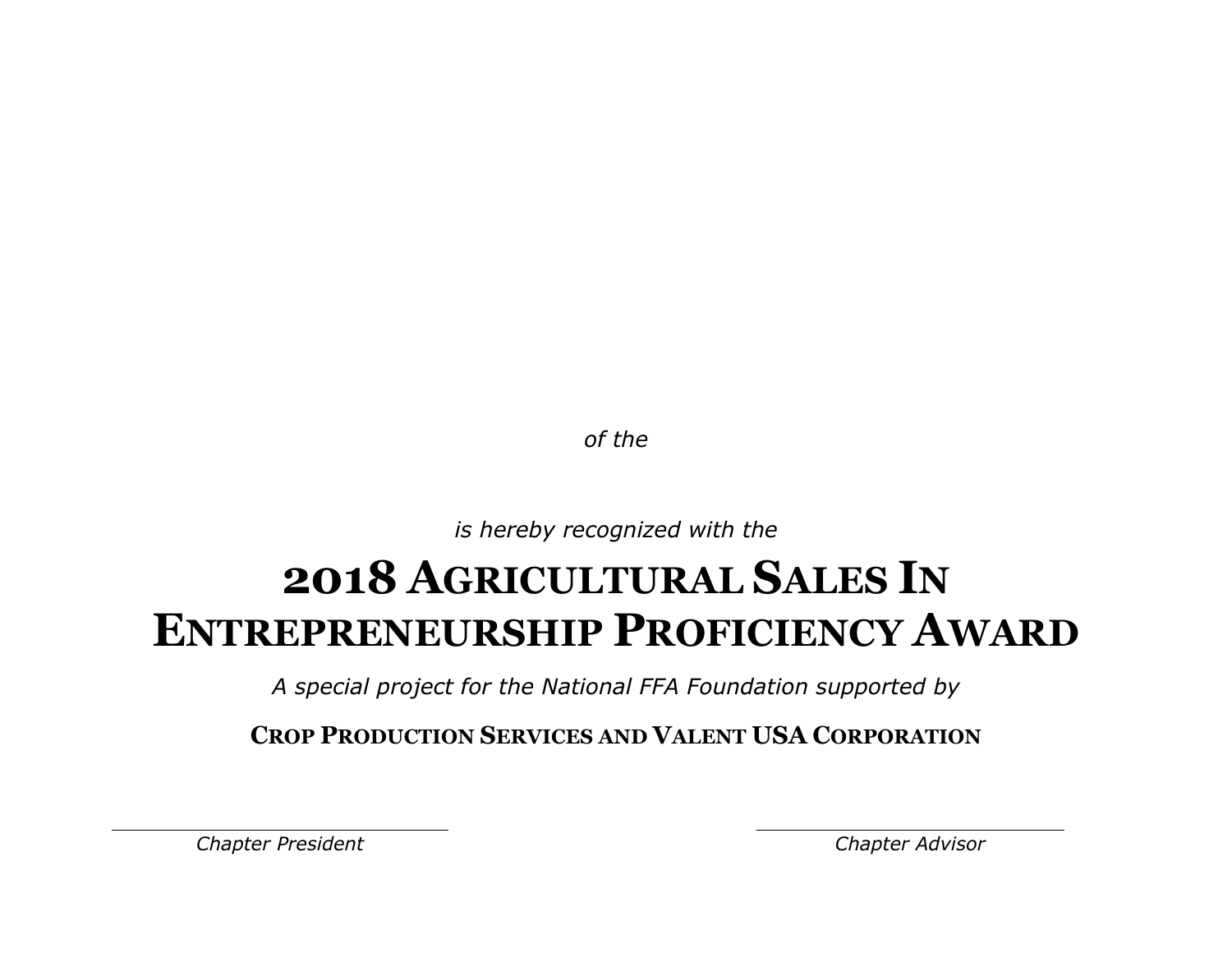*is hereby recognized with the*

## **2018 AGRICULTURAL SALES IN PLACEMENT PROFICIENCY AWARD**

*A special project for the National FFA Foundation supported by*

**FASTENAL AND PROVIMI NORTH AMERICA, INC.**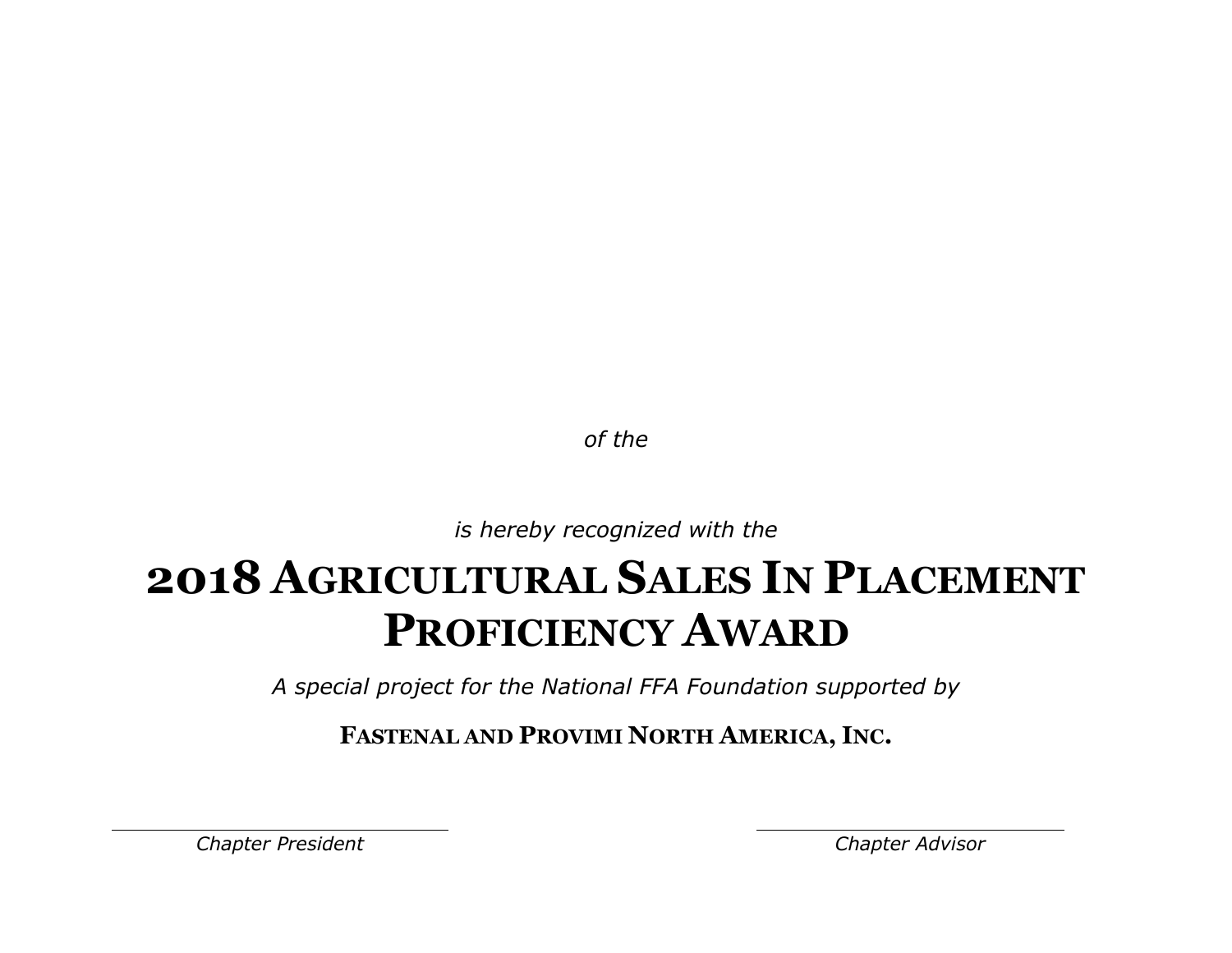*is hereby recognized with the*

### **2018 AGRICULTURAL SERVICES IN ENTREPRENEURSHIP PROFICIENCY AWARD**

*A special project for the National FFA Foundation supported by*

**STANLEY BLACK AND DECKER, INC.**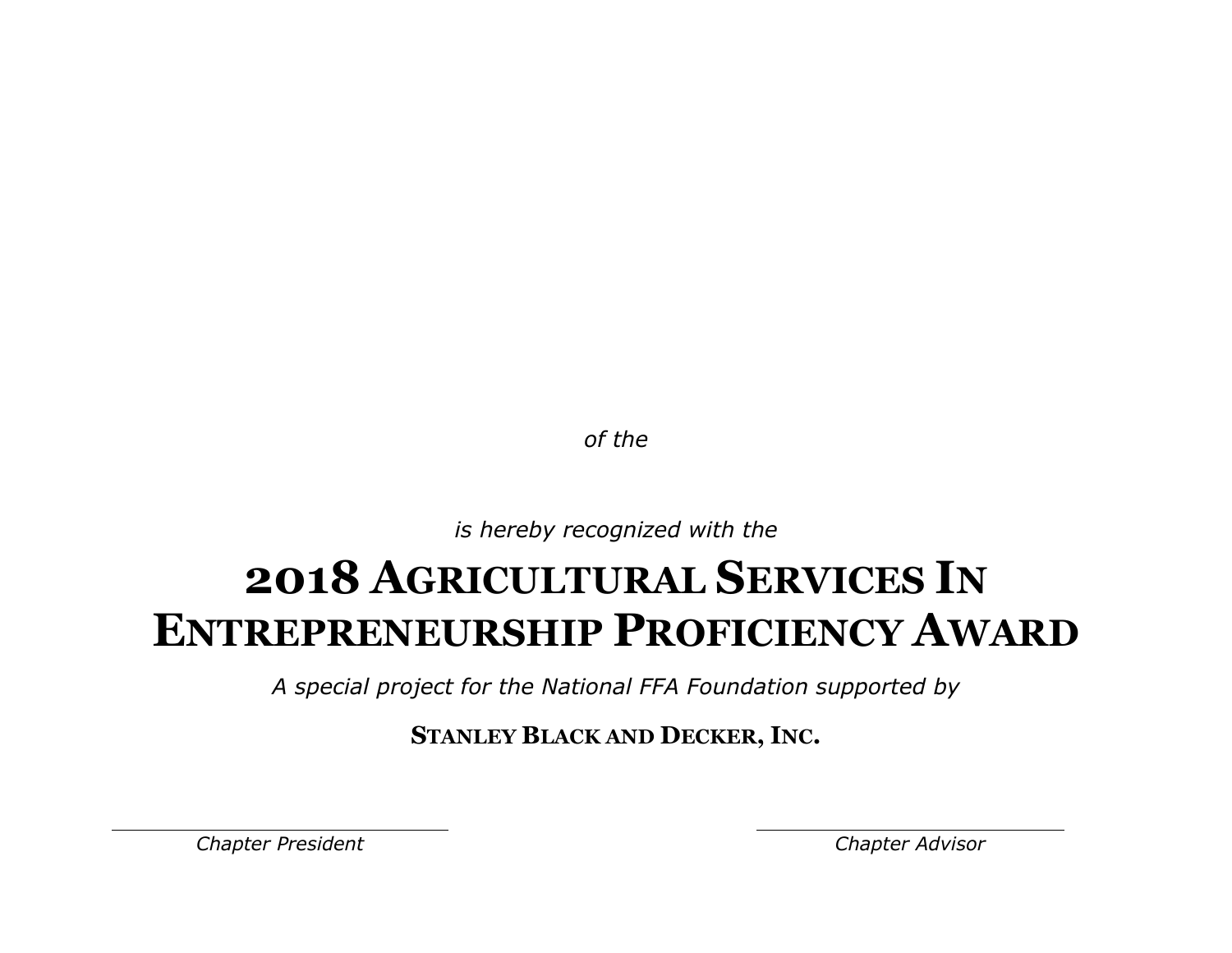*is hereby recognized with the*

## **2018 AGRICULTURAL SERVICES IN PLACEMENT PROFICIENCY AWARD**

*A special project for the National FFA Foundation supported by*

**STANLEY BLACK AND DECKER, INC.**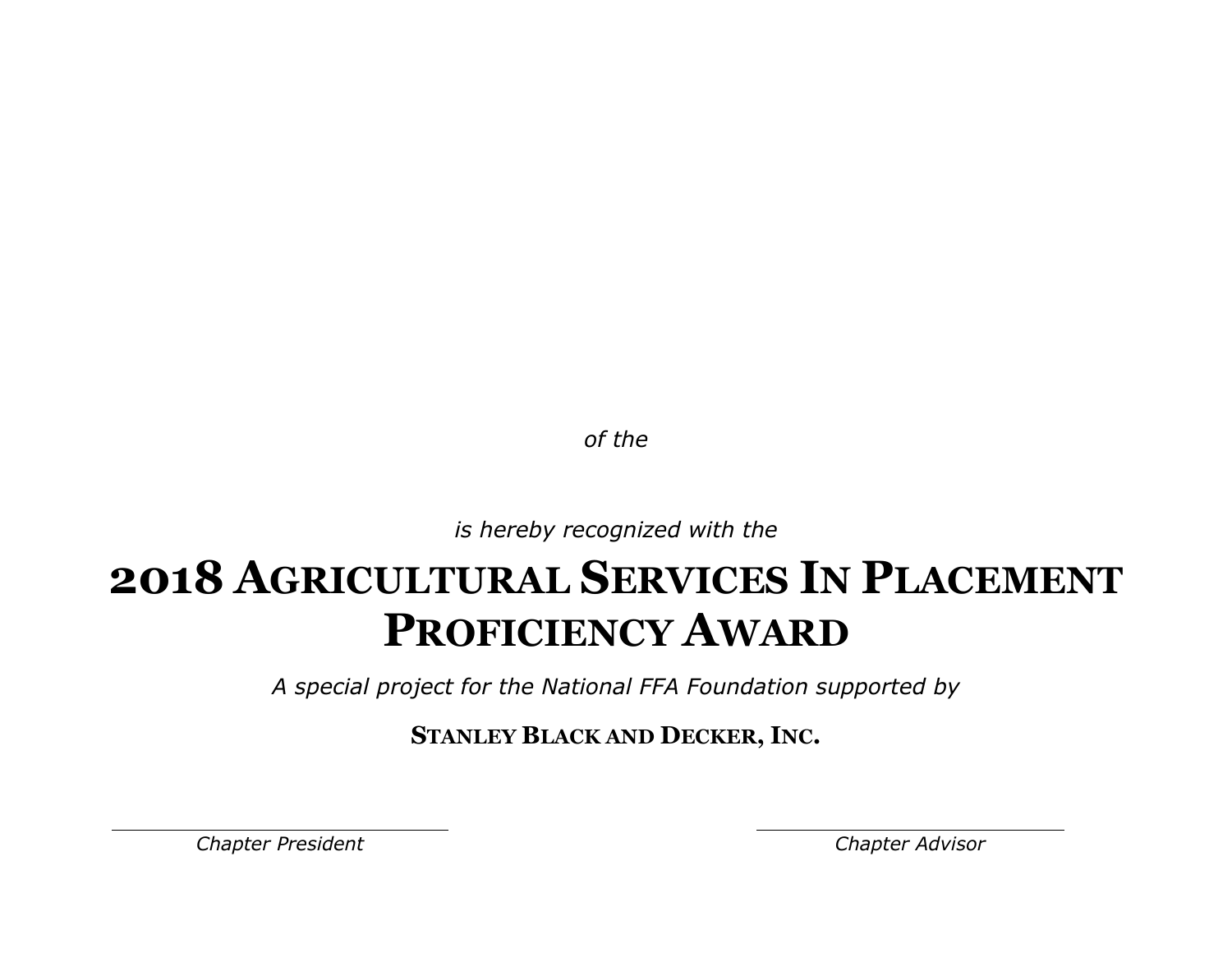*is hereby recognized with the*

### **2018 AGRISCIENCE RESEARCH ANIMAL SYSTEMS PROFICIENCY AWARD**

*A special project for the National FFA Foundation supported by*

**NATIONAL FFA FOUNDATION AND NATIONAL FFA ORGANIZATION**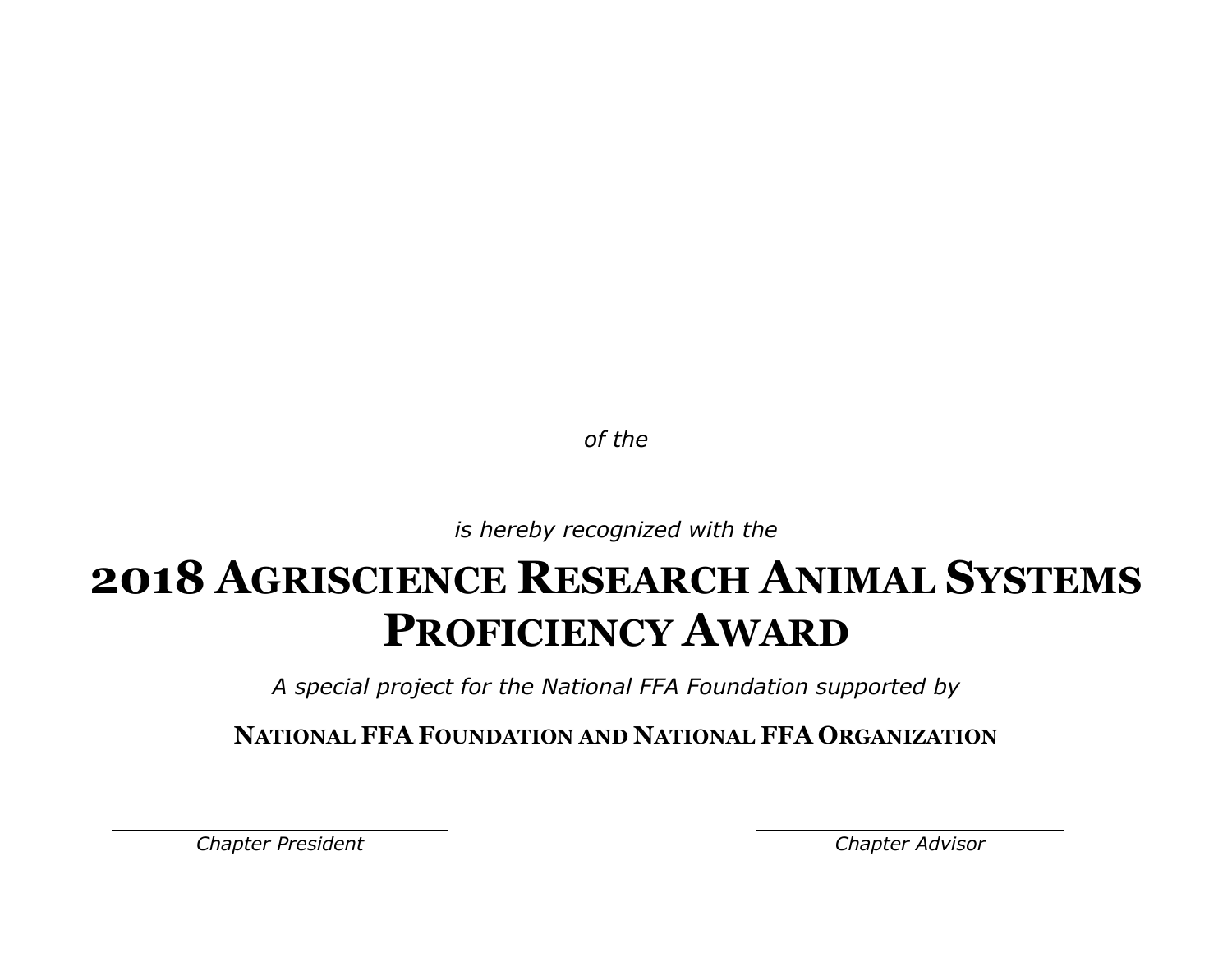*is hereby recognized with the*

## **2018 AGRISCIENCE RESEARCH INTEGRATED SYSTEMS DIVERSIFIED RESEARCH PROFICIENCY AWARD**

*A special project for the National FFA Foundation supported by*

**SENECA FOODS CORPORATION**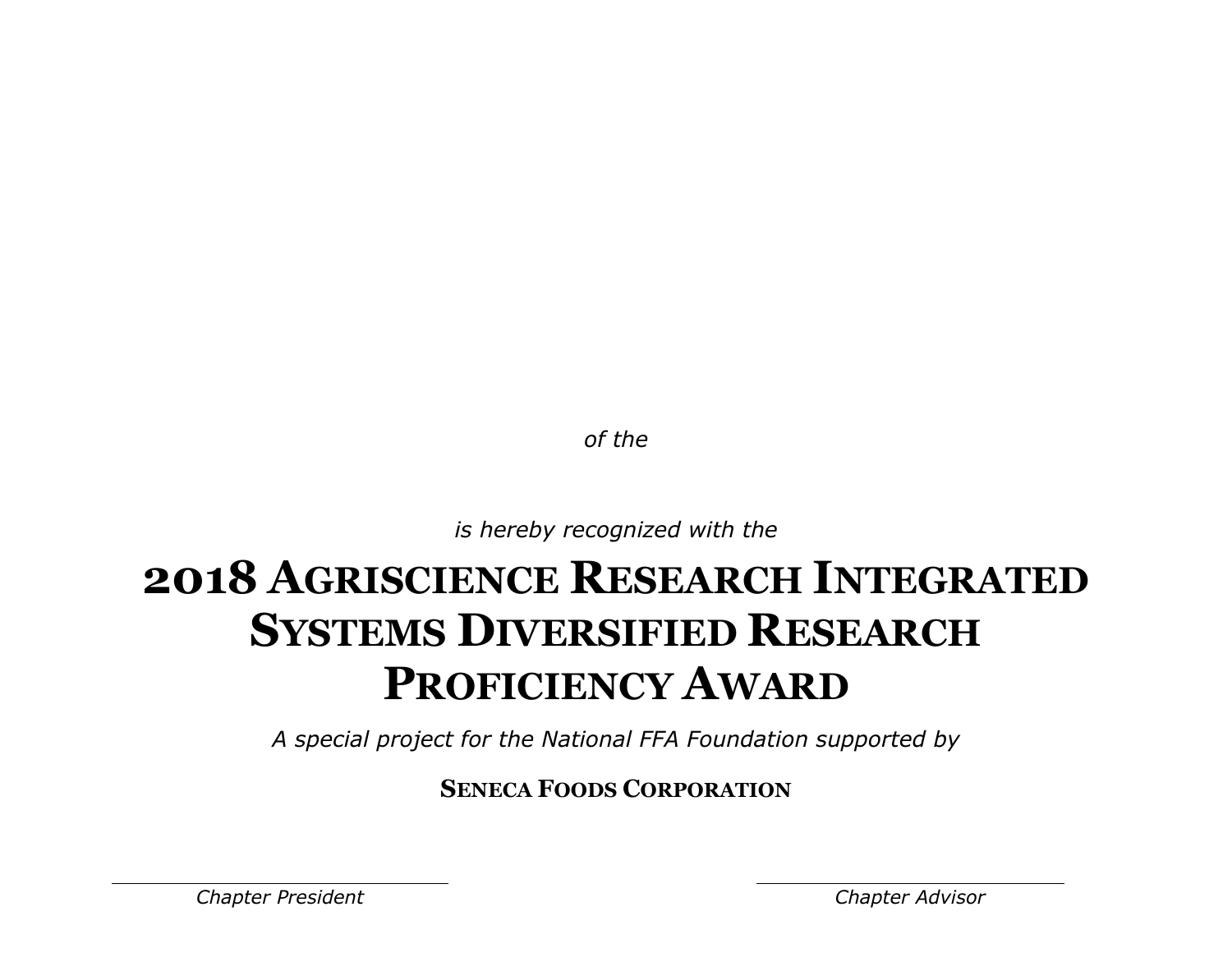*is hereby recognized with the*

### **2018 AGRISCIENCE RESEARCH INTEGRATED SYSTEMS ENVIRONMENTAL SERVICE SYSTEMS/NATURAL RESOURCE SYSTEMS PROFICIENCY AWARD**

*A special project for the National FFA Foundation supported by*

### **SENECA FOODS CORPORATION**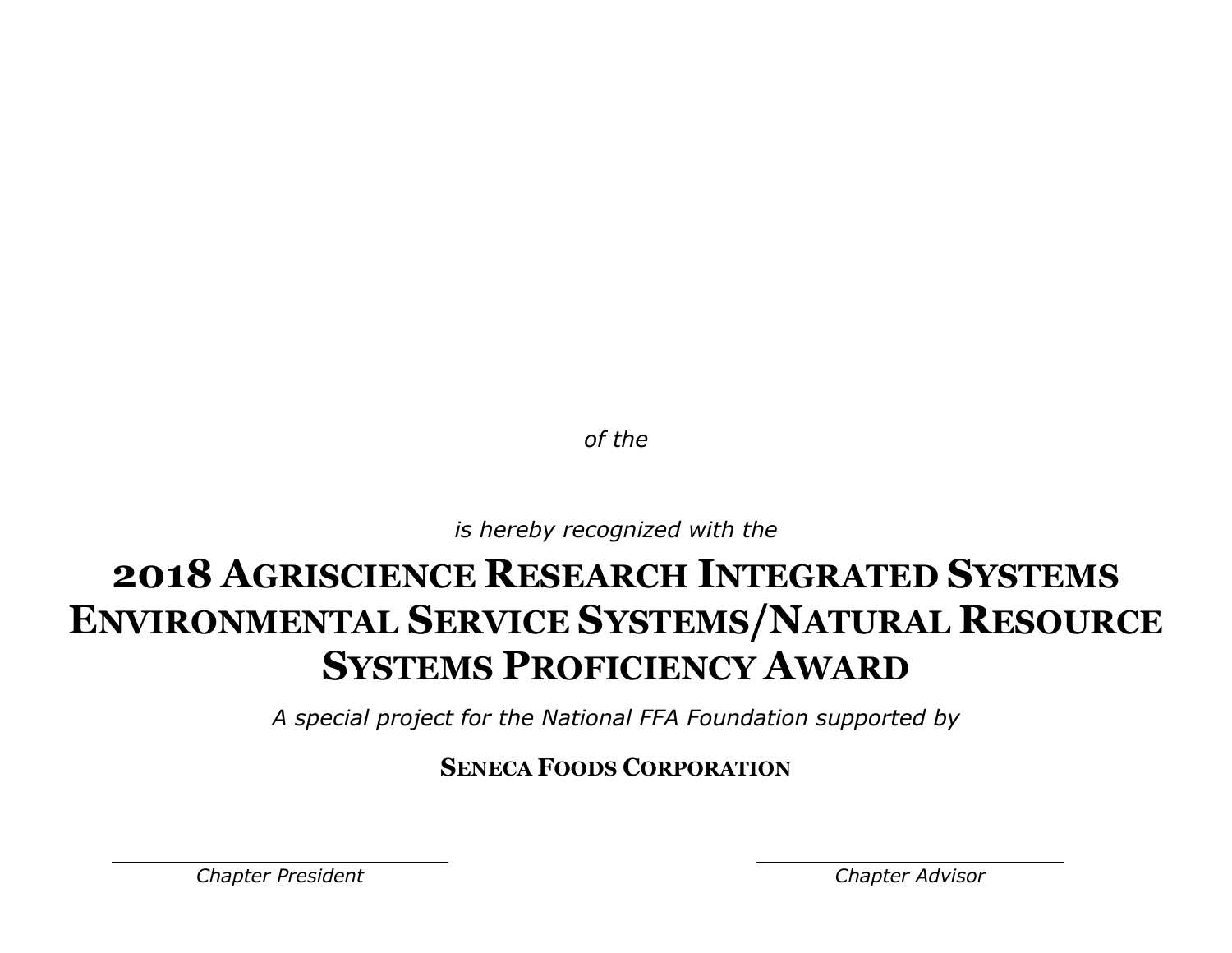*is hereby recognized with the*

# **2018 AGRISCIENCE RESEARCH INTEGRATED SYSTEMS FOOD PRODUCTS AND PROCESSING SYSTEMS PROFICIENCY AWARD**

*A special project for the National FFA Foundation supported by*

**SENECA FOODS CORPORATION**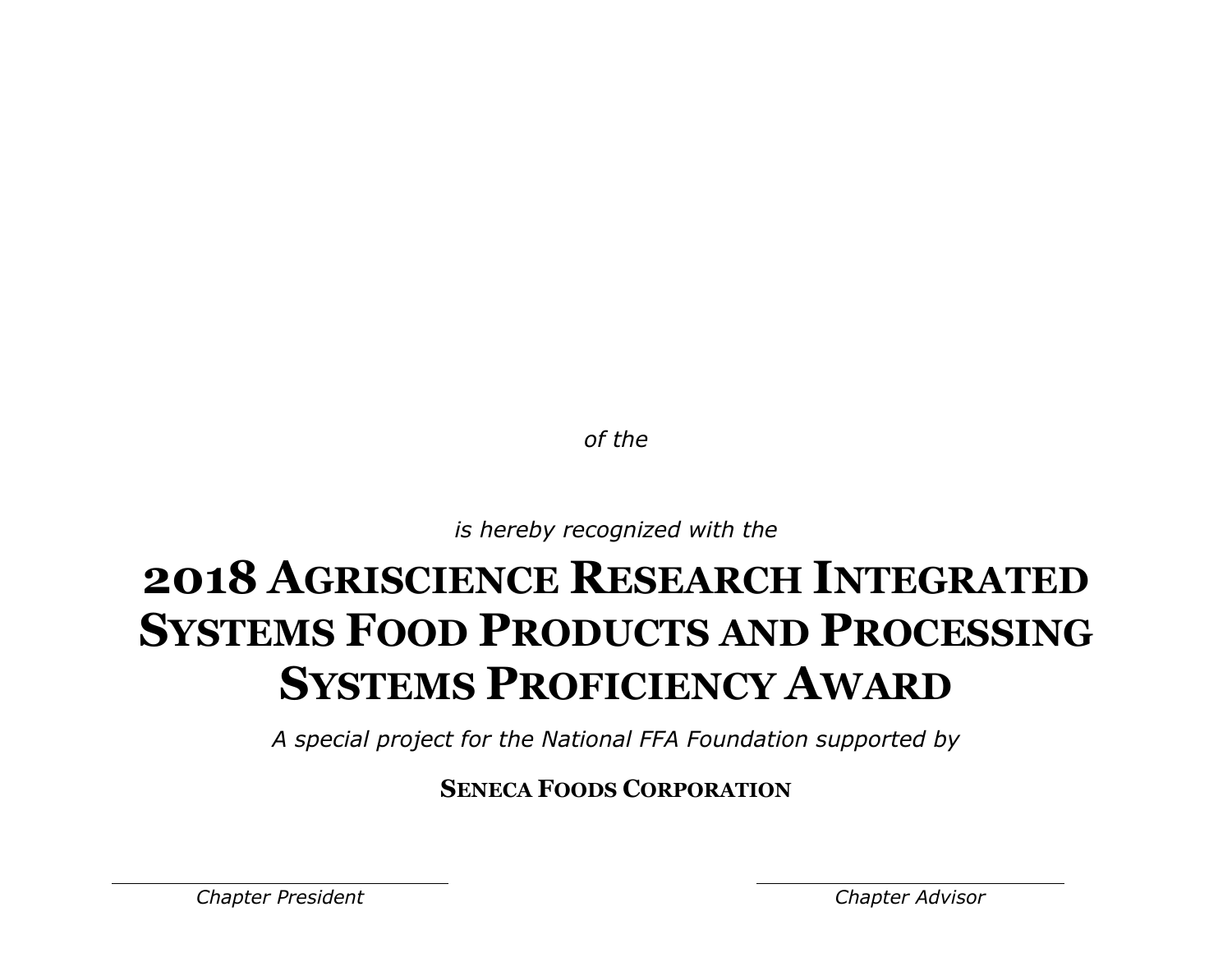*is hereby recognized with the*

# **2018 AGRISCIENCE RESEARCH INTEGRATED SYSTEMS POWER, STRUCTURAL & TECHNICAL SYSTEMS PROFICIENCY AWARD**

*A special project for the National FFA Foundation supported by*

**SENECA FOODS CORPORATION**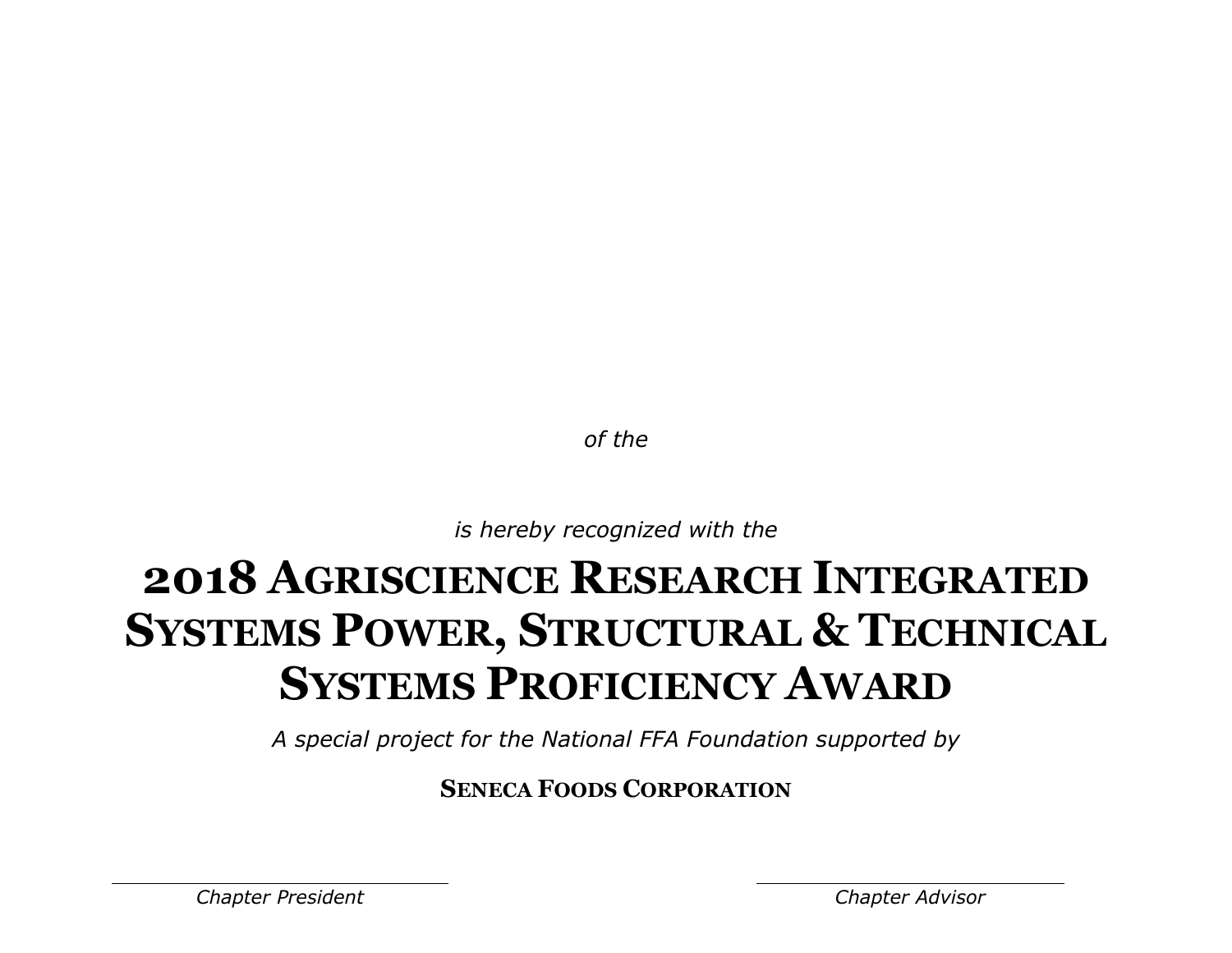*is hereby recognized with the*

# **2018 AGRISCIENCE RESEARCH INTEGRATED SYSTEMS SOCIAL SCIENCES RESEARCH PROFICIENCY AWARD**

*A special project for the National FFA Foundation supported by*

**SENECA FOODS CORPORATION**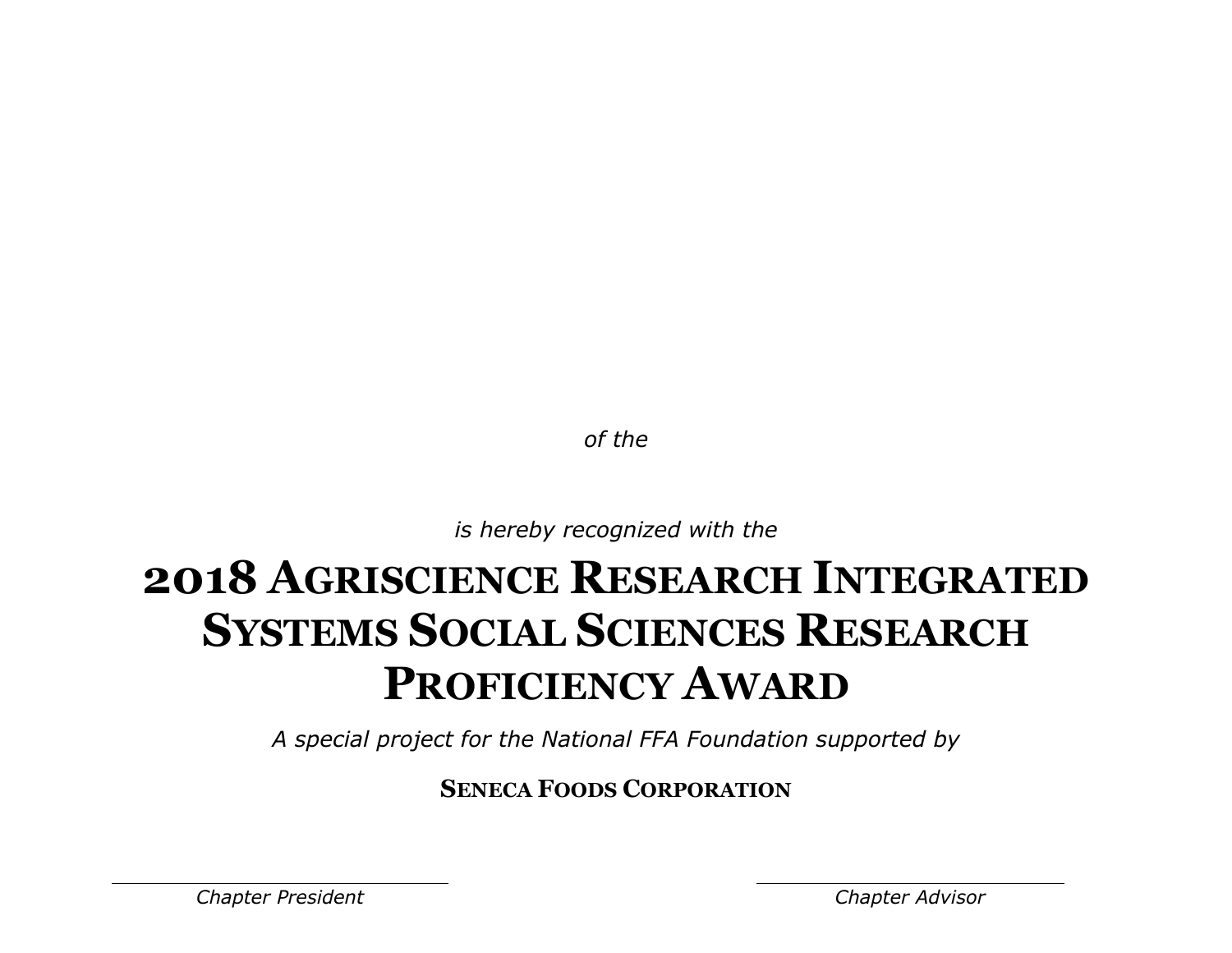*is hereby recognized with the*

### **2018 AGRISCIENCE RESEARCH PLANT SYSTEMS PROFICIENCY AWARD**

*A special project for the National FFA Foundation supported by*

**FMC CORPORATION, AGRICULTURAL SOLUTIONS**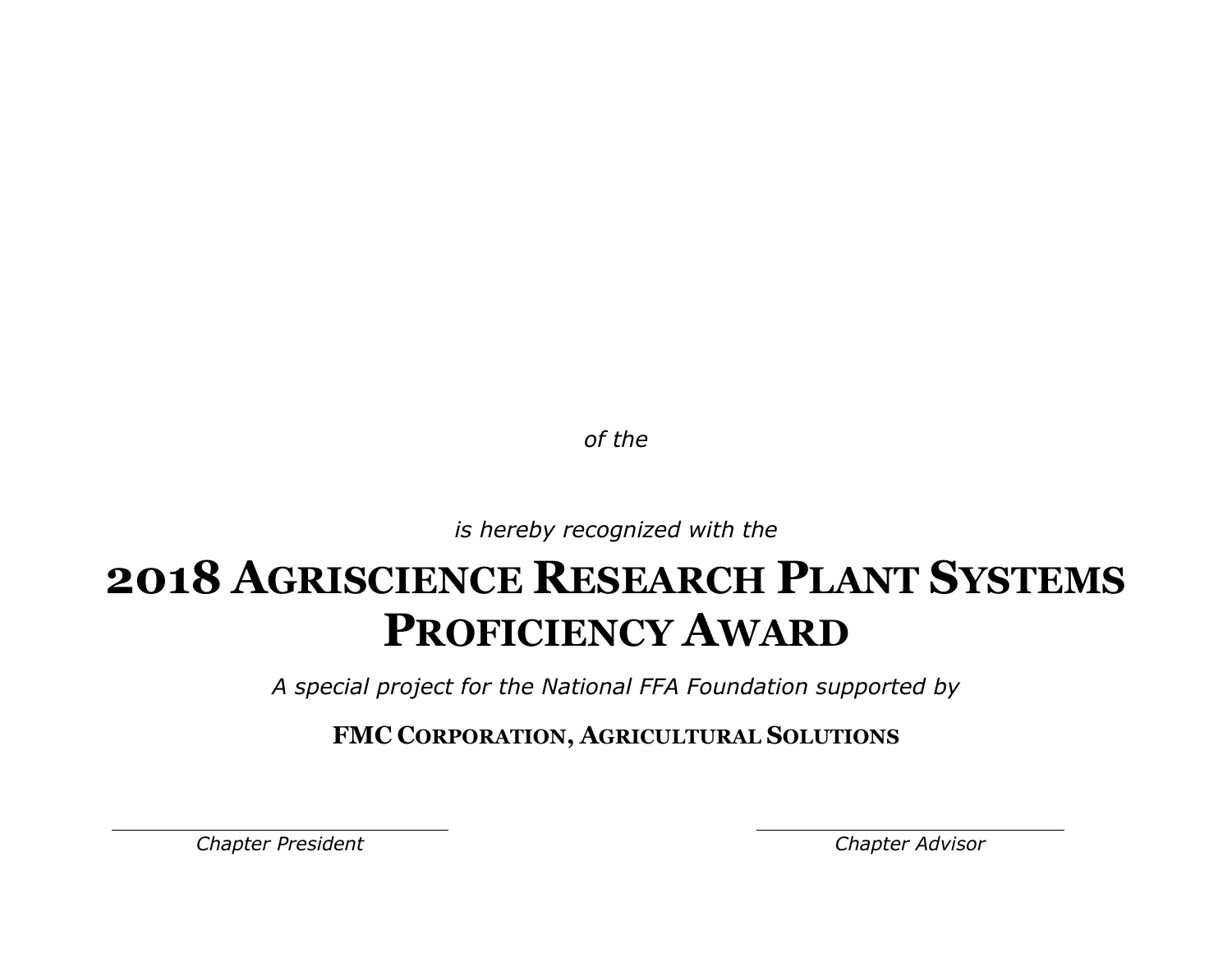*is hereby recognized with the*

### **2018 BEEF PRODUCTION IN ENTREPRENEURSHIP PROFICIENCY AWARD**

*A special project for the National FFA Foundation supported by*

**MERCK ANIMAL HEALTH AND RABO AGRIFINANCE**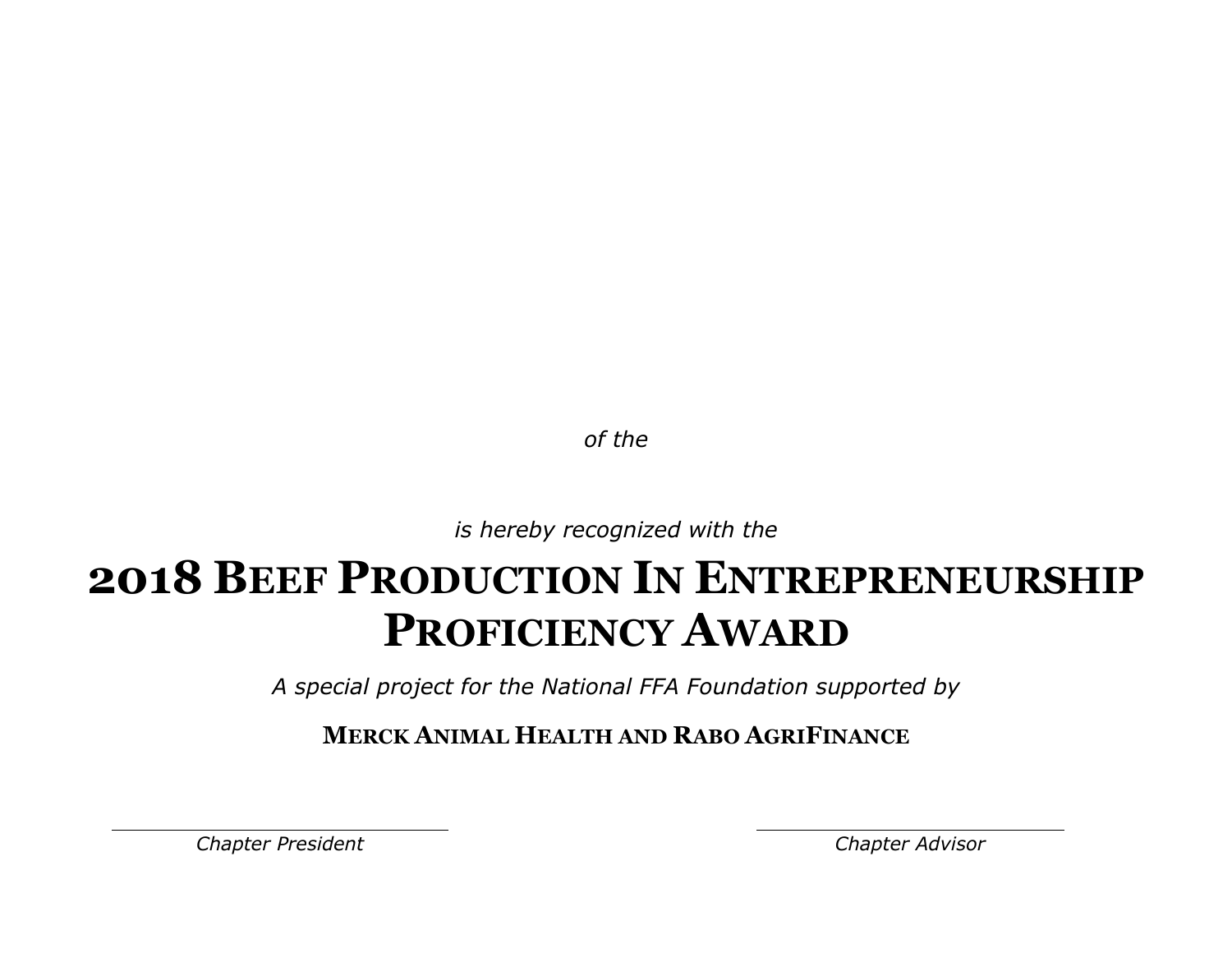*is hereby recognized with the*

### **2018 BEEF PRODUCTION IN PLACEMENT PROFICIENCY AWARD**

*A special project for the National FFA Foundation supported by*

**RED BRAND**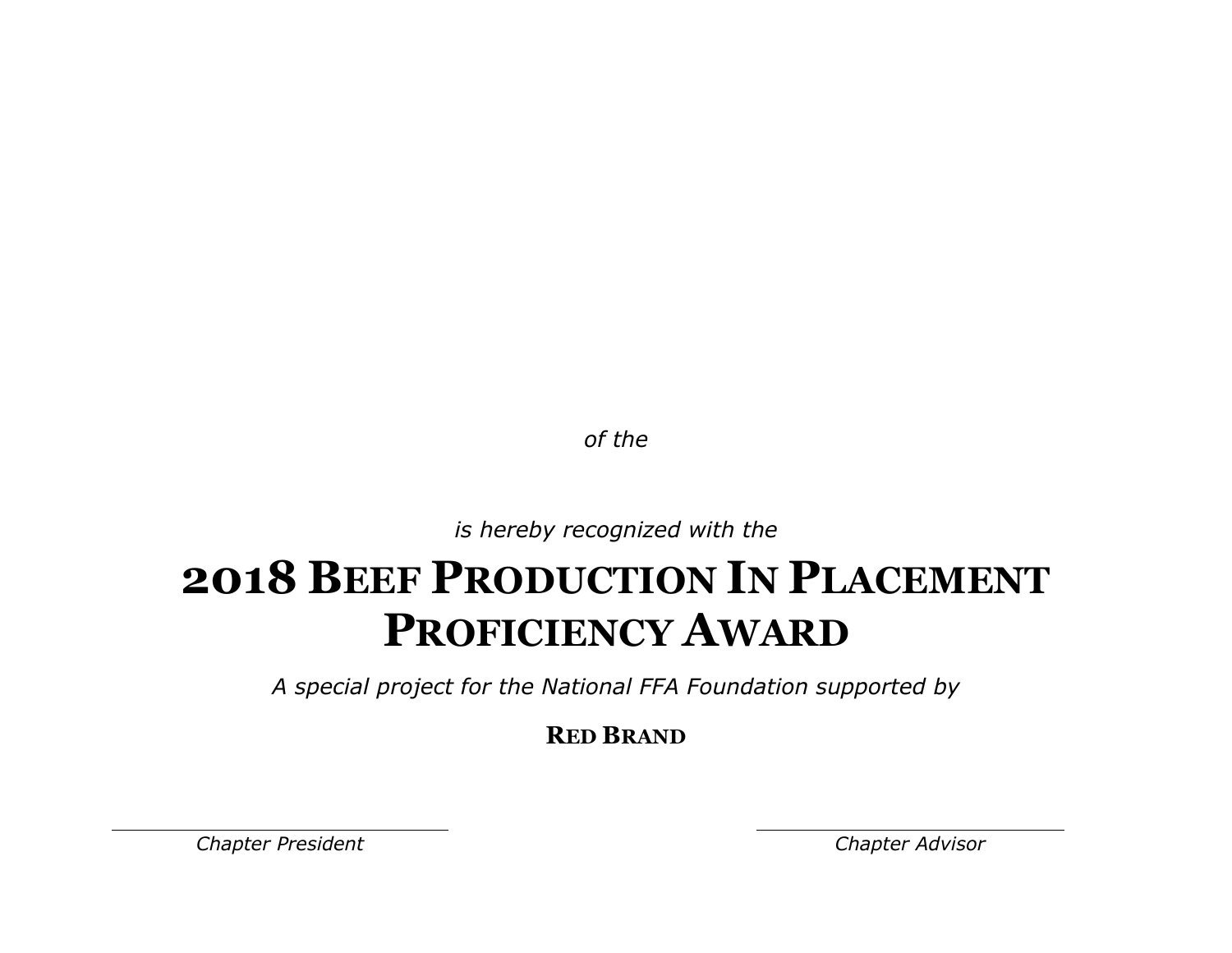*is hereby recognized with the*

### **2018 DAIRY PRODUCTION IN ENTREPRENEURSHIP PROFICIENCY AWARD**

*A special project for the National FFA Foundation supported by*

**NEW HOLLAND**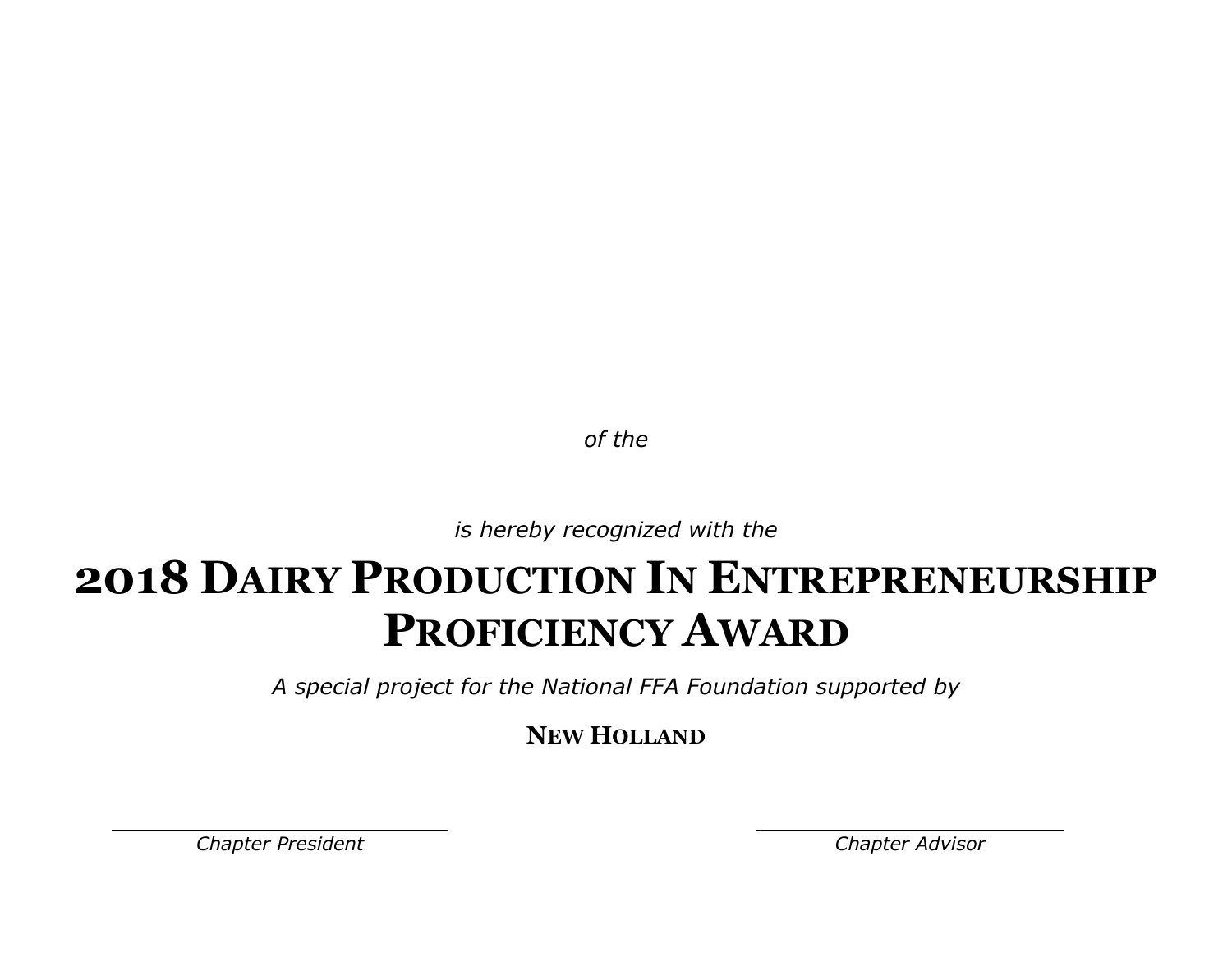*is hereby recognized with the*

# **2018 DAIRY PRODUCTION IN PLACEMENT PROFICIENCY AWARD**

*A special project for the National FFA Foundation supported by*

**KUHN NORTH AMERICAN & NASCO**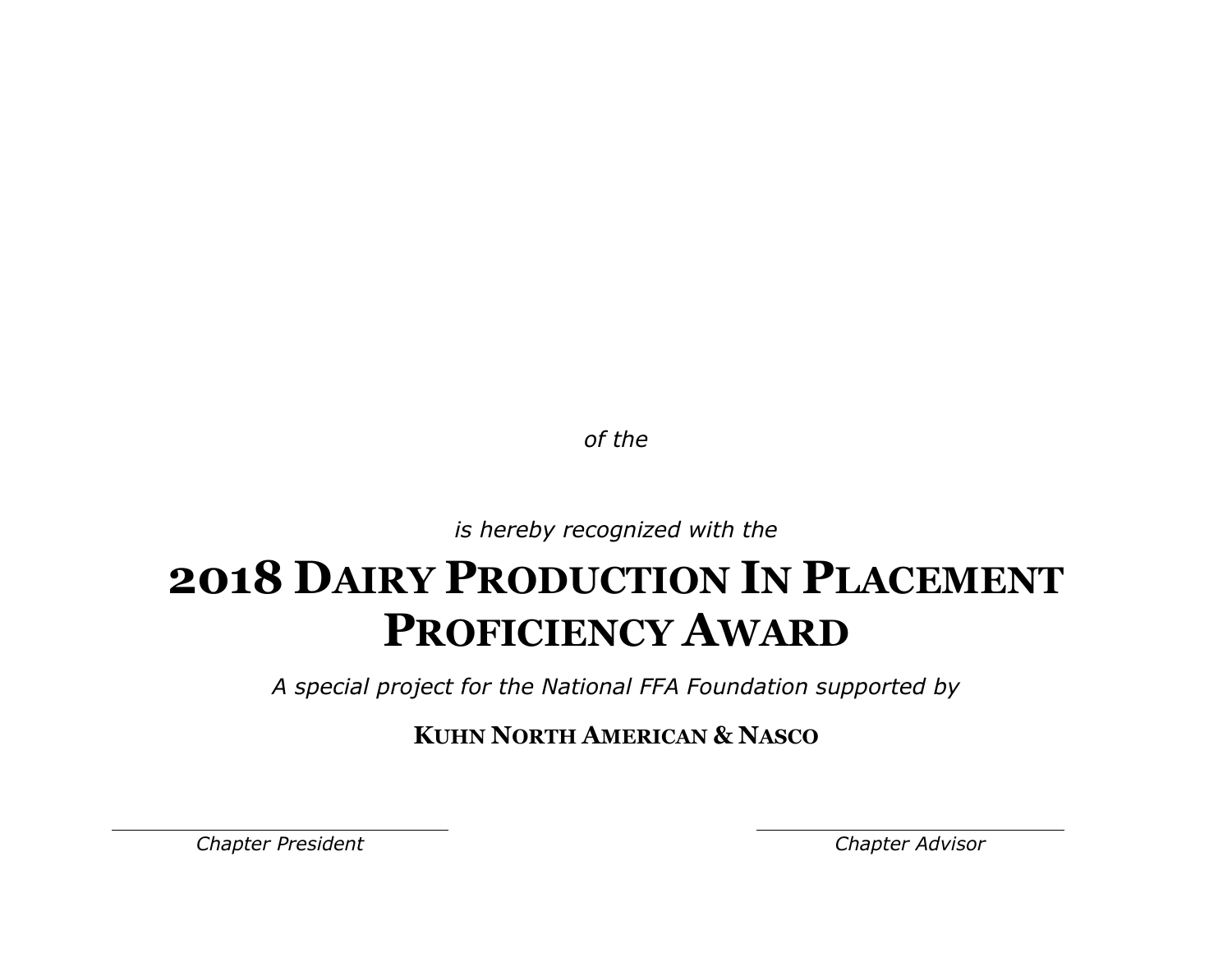*is hereby recognized with the*

### **2018 DIVERSIFIED AGRICULTURAL PRODUCTION IN ENTREPRENEURSHIP PROFICIENCY AWARD**

*A special project for the National FFA Foundation supported by*

**RAM TRUCKS**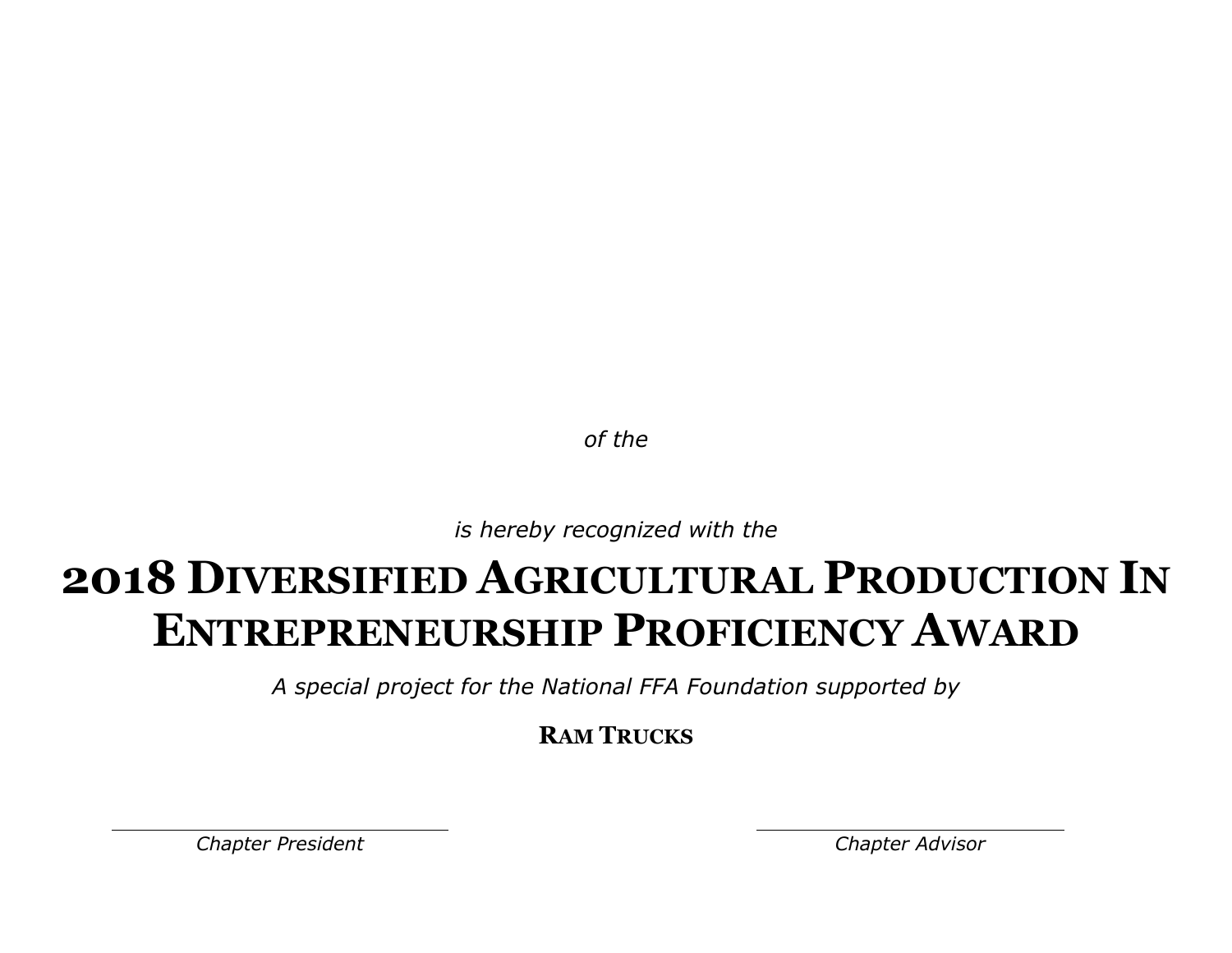*is hereby recognized with the*

### **2018 DIVERSIFIED AGRICULTURAL PRODUCTION IN PLACEMENT PROFICIENCY AWARD**

*A special project for the National FFA Foundation supported by*

**RAM TRUCKS**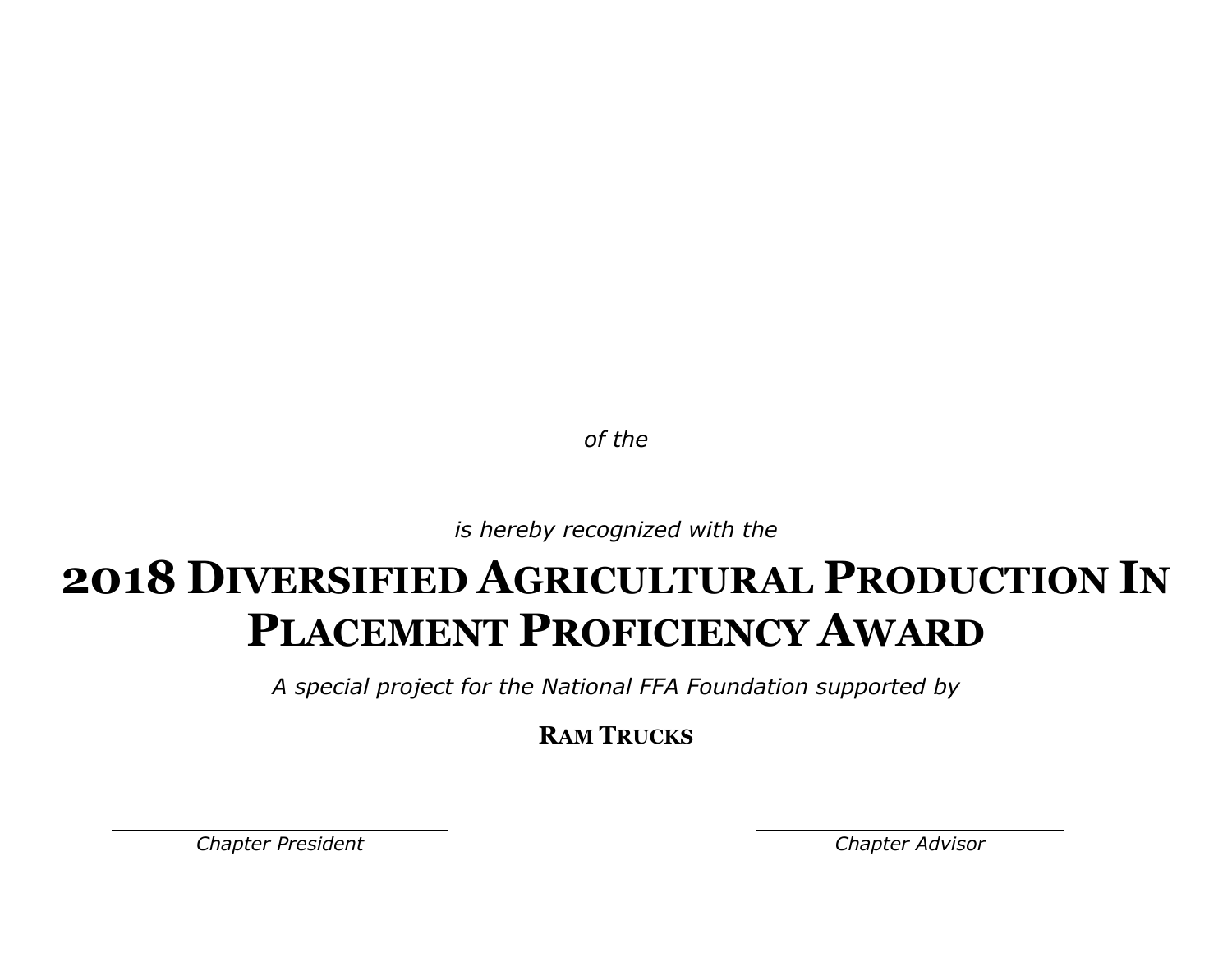*is hereby recognized with the*

## **2018 DIVERSIFIED CROP PRODUCTION IN ENTREPRENEURSHIP PROFICIENCY AWARD**

*A special project for the National FFA Foundation supported by*

**CHS**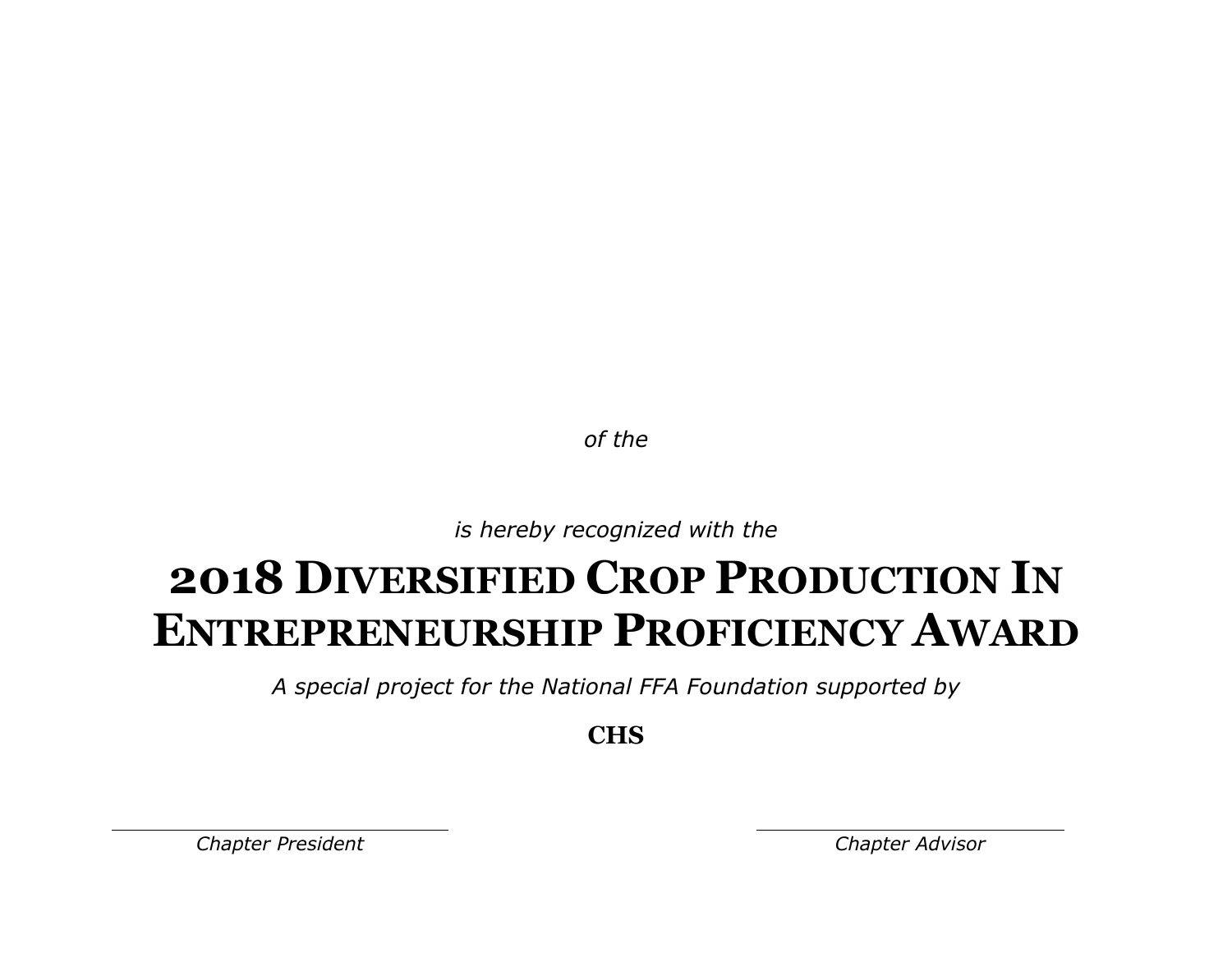*is hereby recognized with the*

# **2018 DIVERSIFIED CROP PRODUCTION IN PLACEMENT PROFICIENCY AWARD**

*A special project for the National FFA Foundation supported by*

**GROWING AMERICA'S FARMERS AND NATIONAL CROP INSURANCE SERVICES**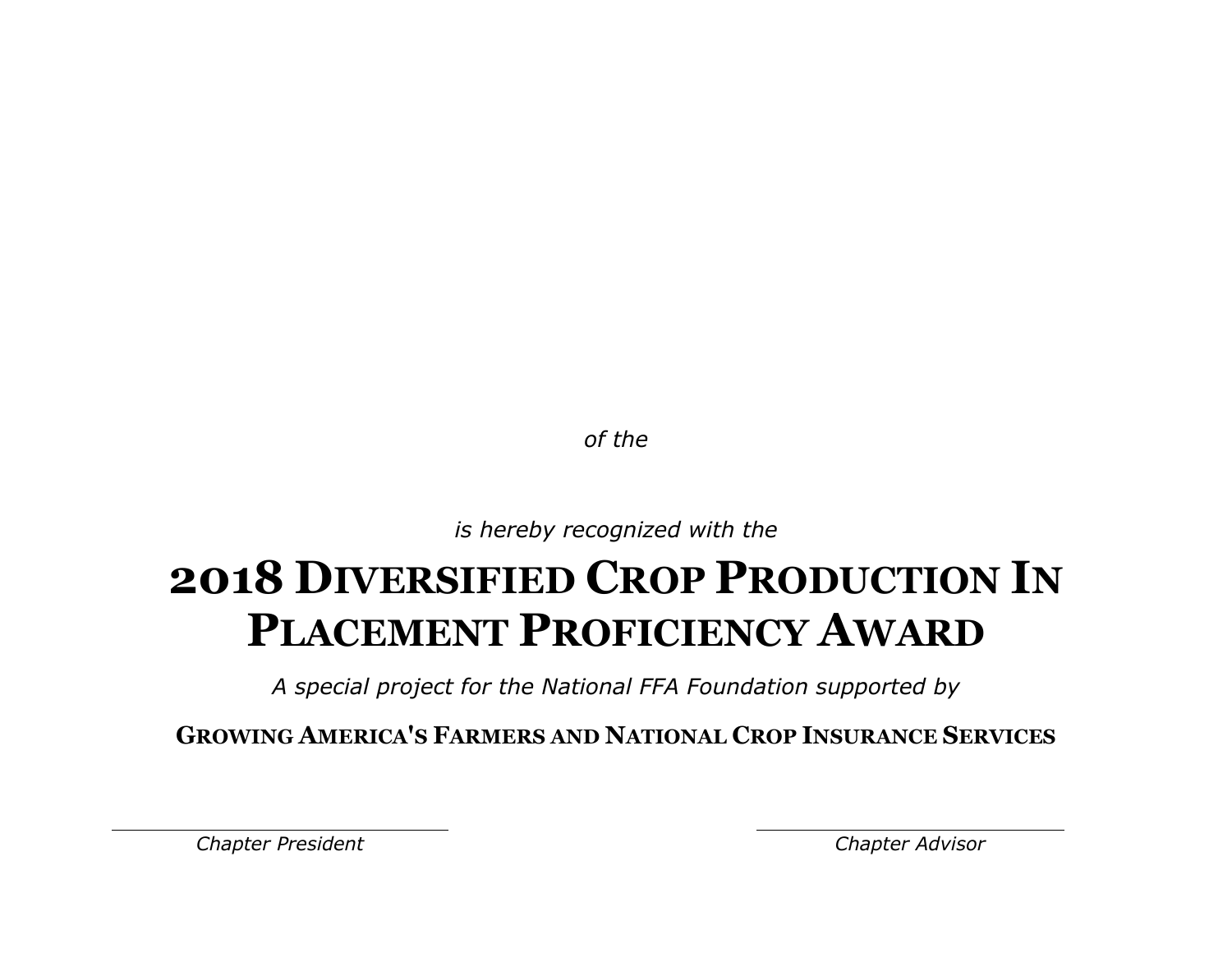*is hereby recognized with the*

### **2018 DIVERSIFIED HORTICULTURE IN ENTREPRENEURSHIP PROFICIENCY AWARD**

*A special project for the National FFA Foundation supported by*

**THE TORO COMPANY AND WILBUR-ELLIS COMPANY**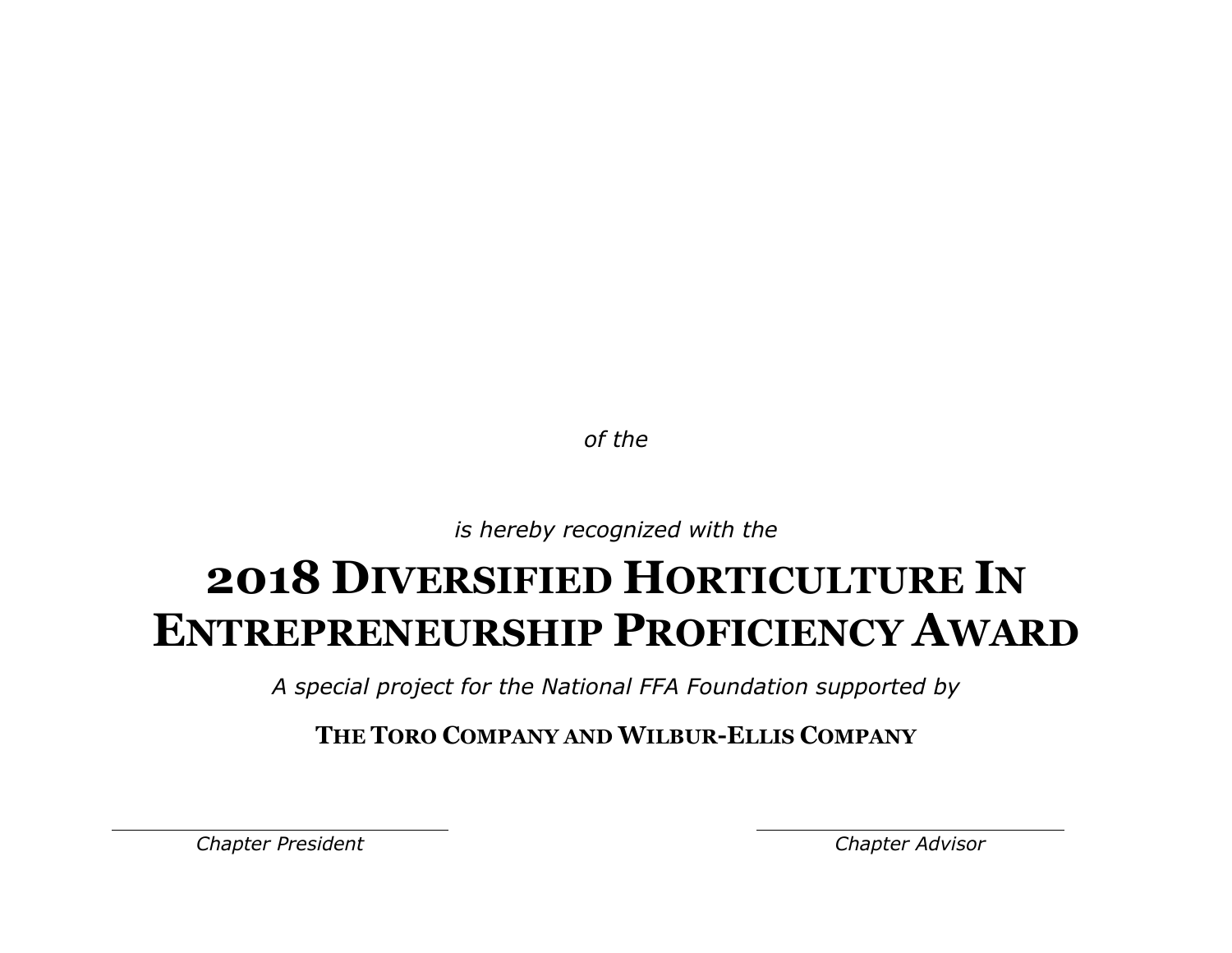*is hereby recognized with the*

## **2018 DIVERSIFIED HORTICULTURE IN PLACEMENT PROFICIENCY AWARD**

*A special project for the National FFA Foundation supported by*

**THE TORO COMPANY AND WILBUR-ELLIS COMPANY**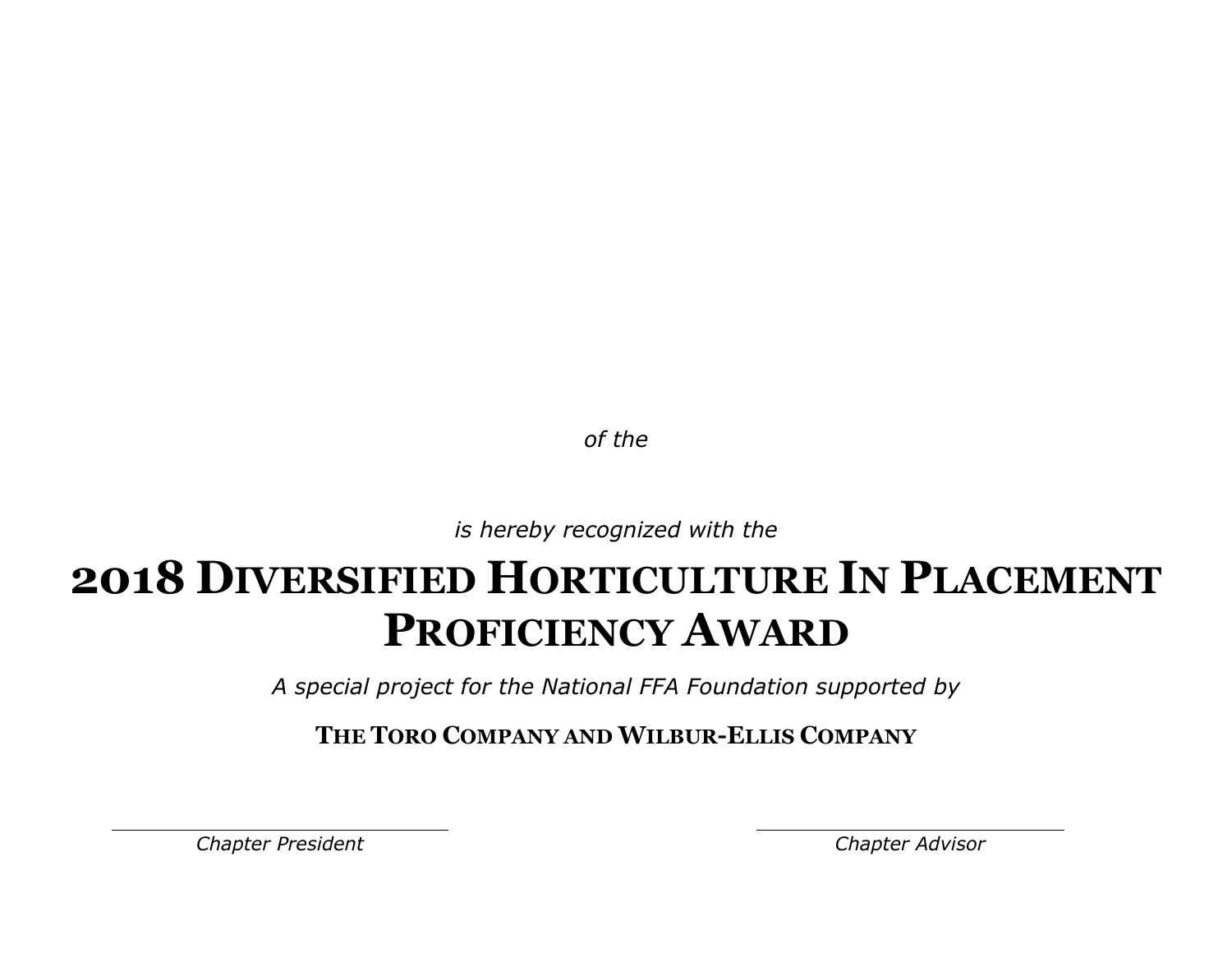*is hereby recognized with the*

## **2018 DIVERSIFIED LIVESTOCK PRODUCTION IN ENTREPRENEURSHIP PROFICIENCY AWARD**

*A special project for the National FFA Foundation supported by*

**TRACTOR SUPPLY COMPANY AND WAHL CLIPPER CORPORATION**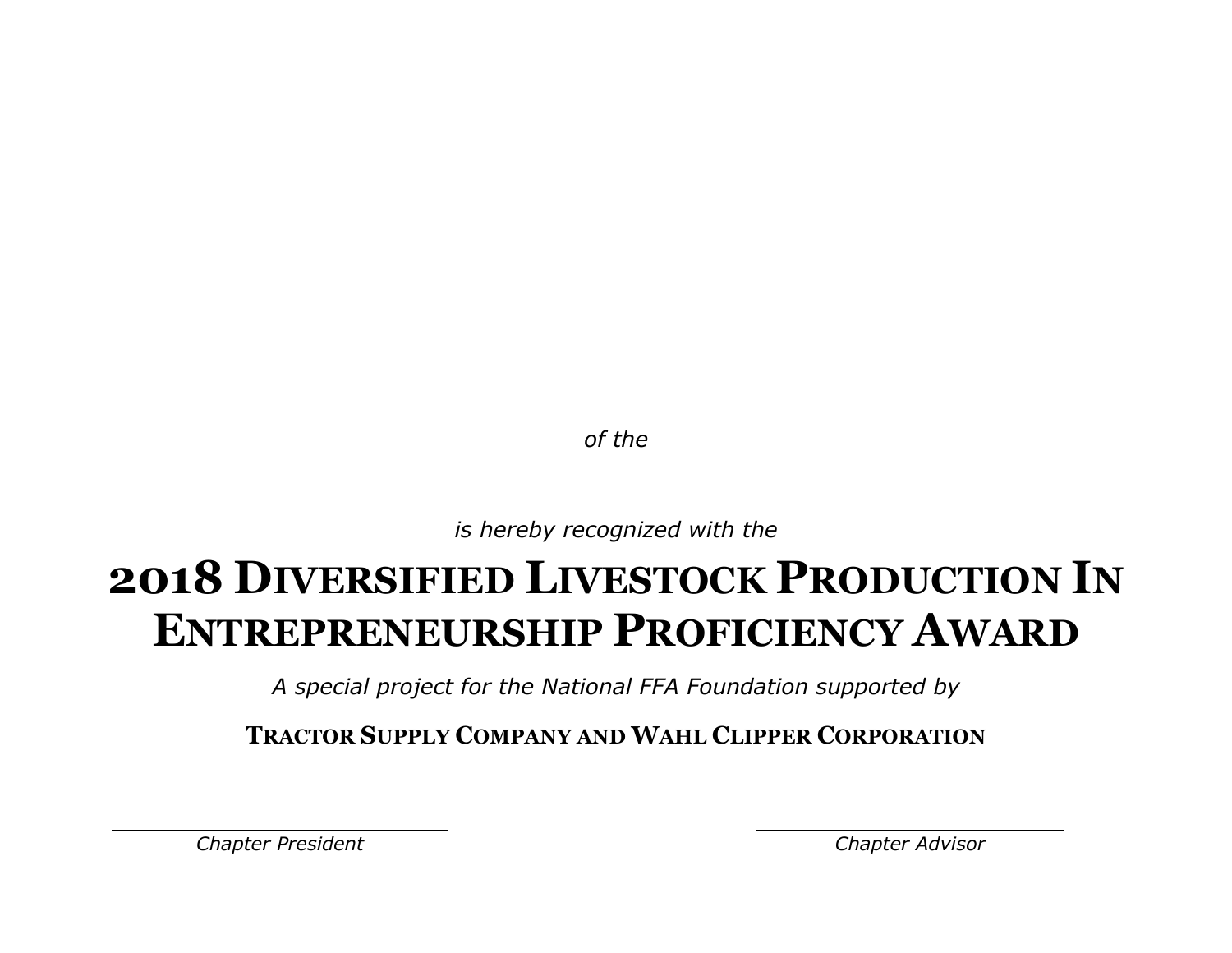*is hereby recognized with the*

# **2018 DIVERSIFIED LIVESTOCK PRODUCTION IN PLACEMENT PROFICIENCY AWARD**

*A special project for the National FFA Foundation supported by*

**TRACTOR SUPPLY COMPANY AND WAHL CLIPPER CORPORATION**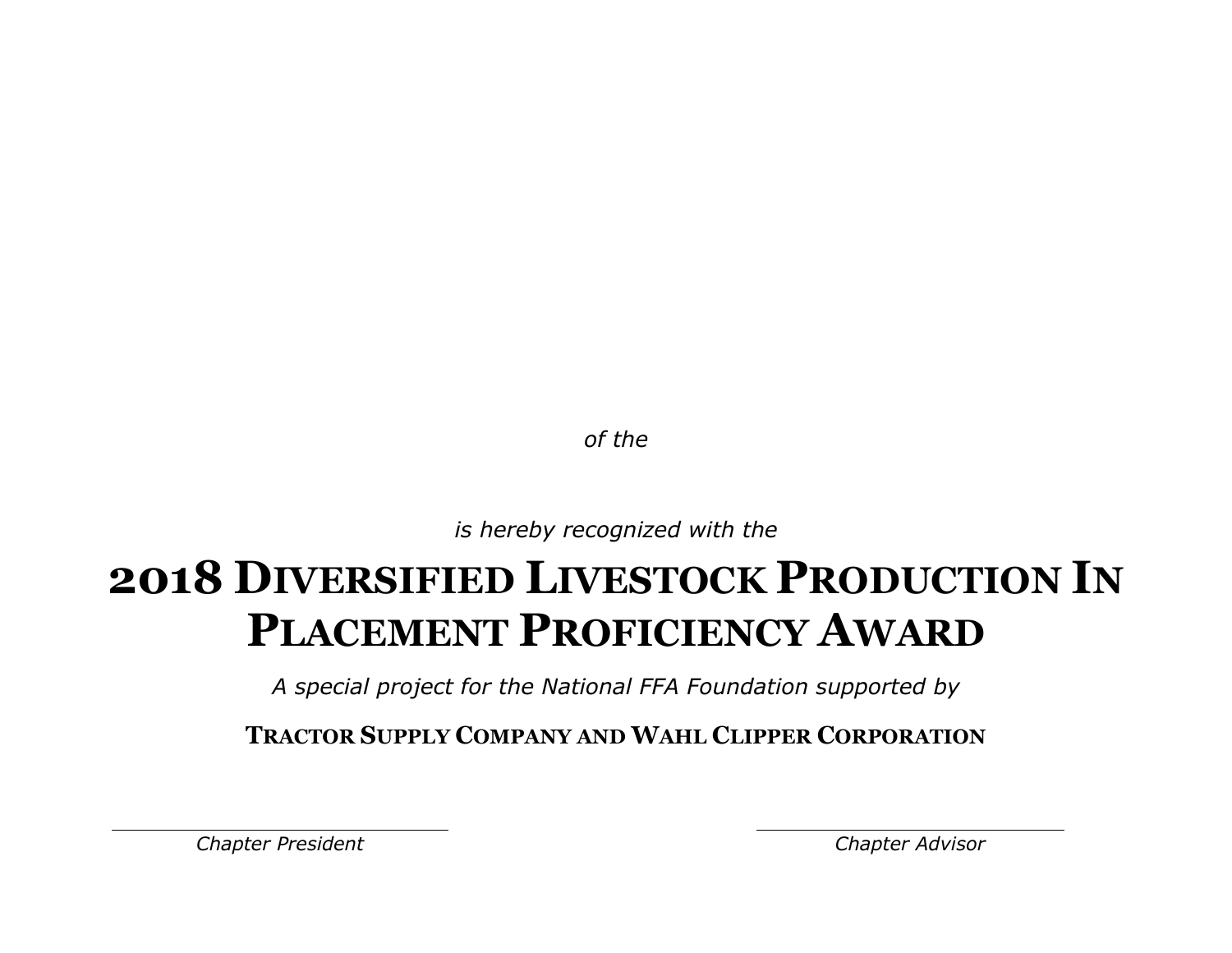*is hereby recognized with the*

## **2018 ENVIRONMENTAL SCIENCE AND NATURAL RESOURCES IN ENTREPRENEURSHIP PROFICIENCY AWARD**

*A special project for the National FFA Foundation supported by*

**CHS**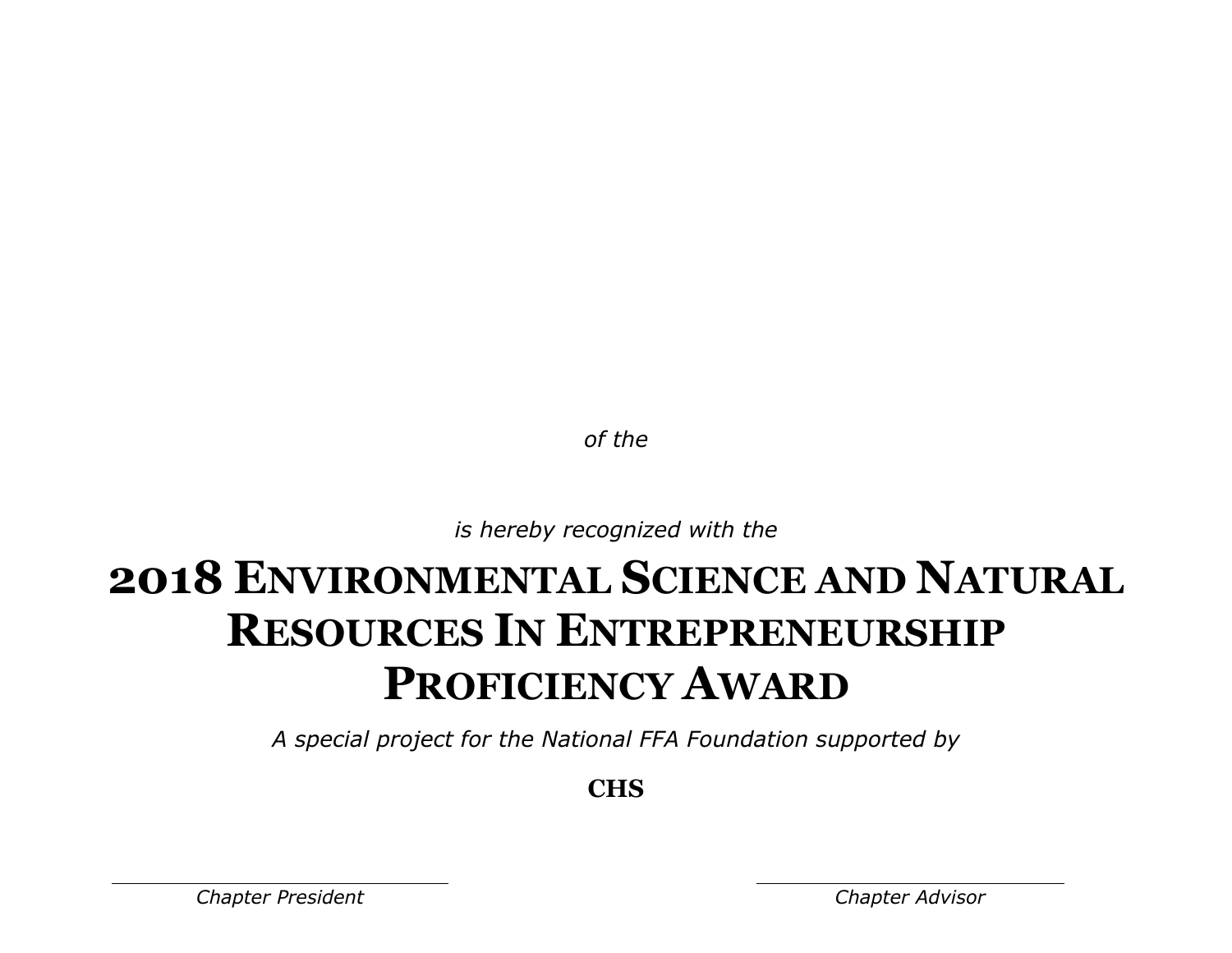*is hereby recognized with the*

### **2018 ENVIRONMENTAL SCIENCE AND NATURAL RESOURCES IN PLACEMENT PROFICIENCY AWARD**

*A special project for the National FFA Foundation supported by*

**CHS**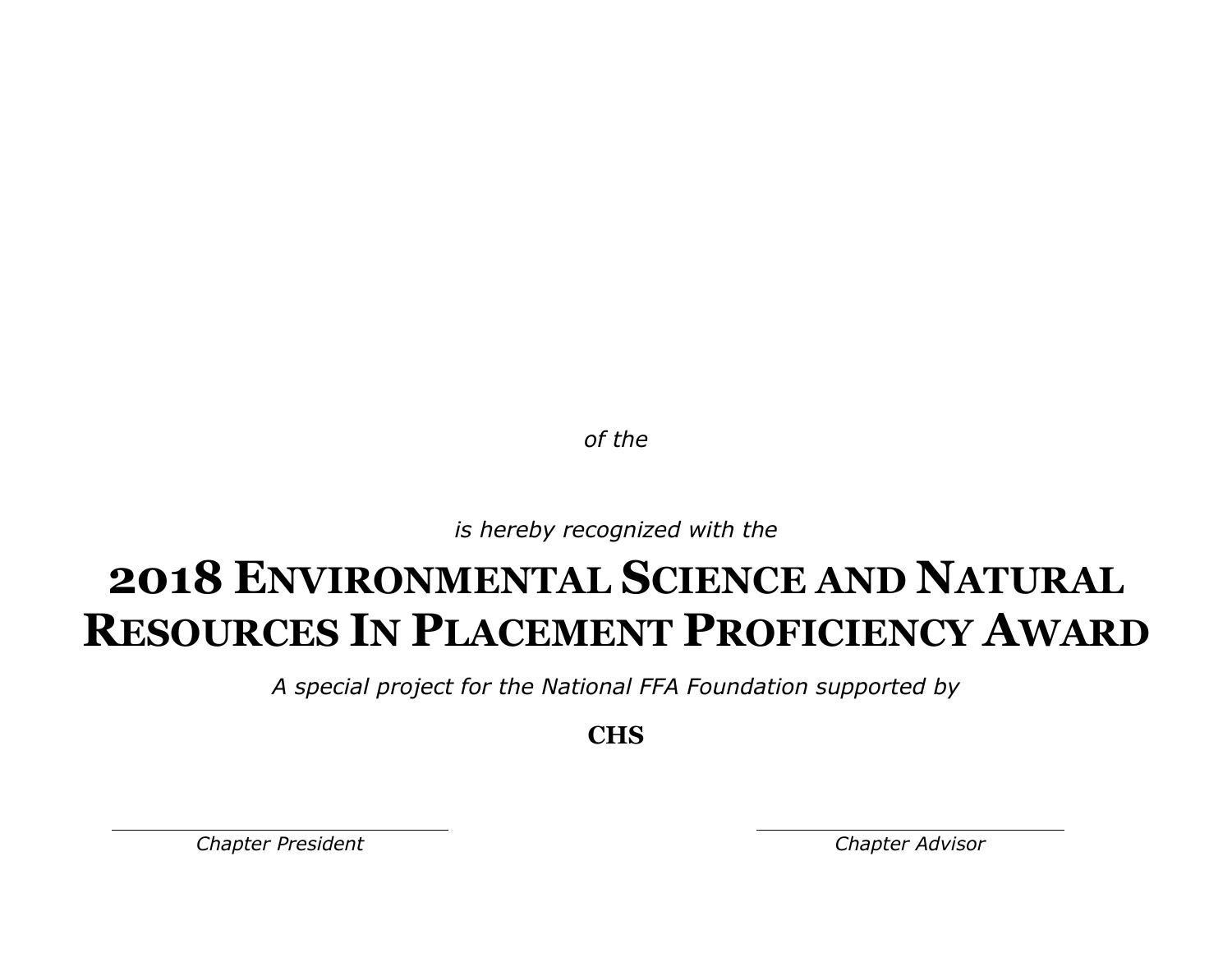*is hereby recognized with the*

## **2018 EQUINE SCIENCE IN ENTREPRENEURSHIP PROFICIENCY AWARD**

*A special project for the National FFA Foundation supported by*

**RED BRAND**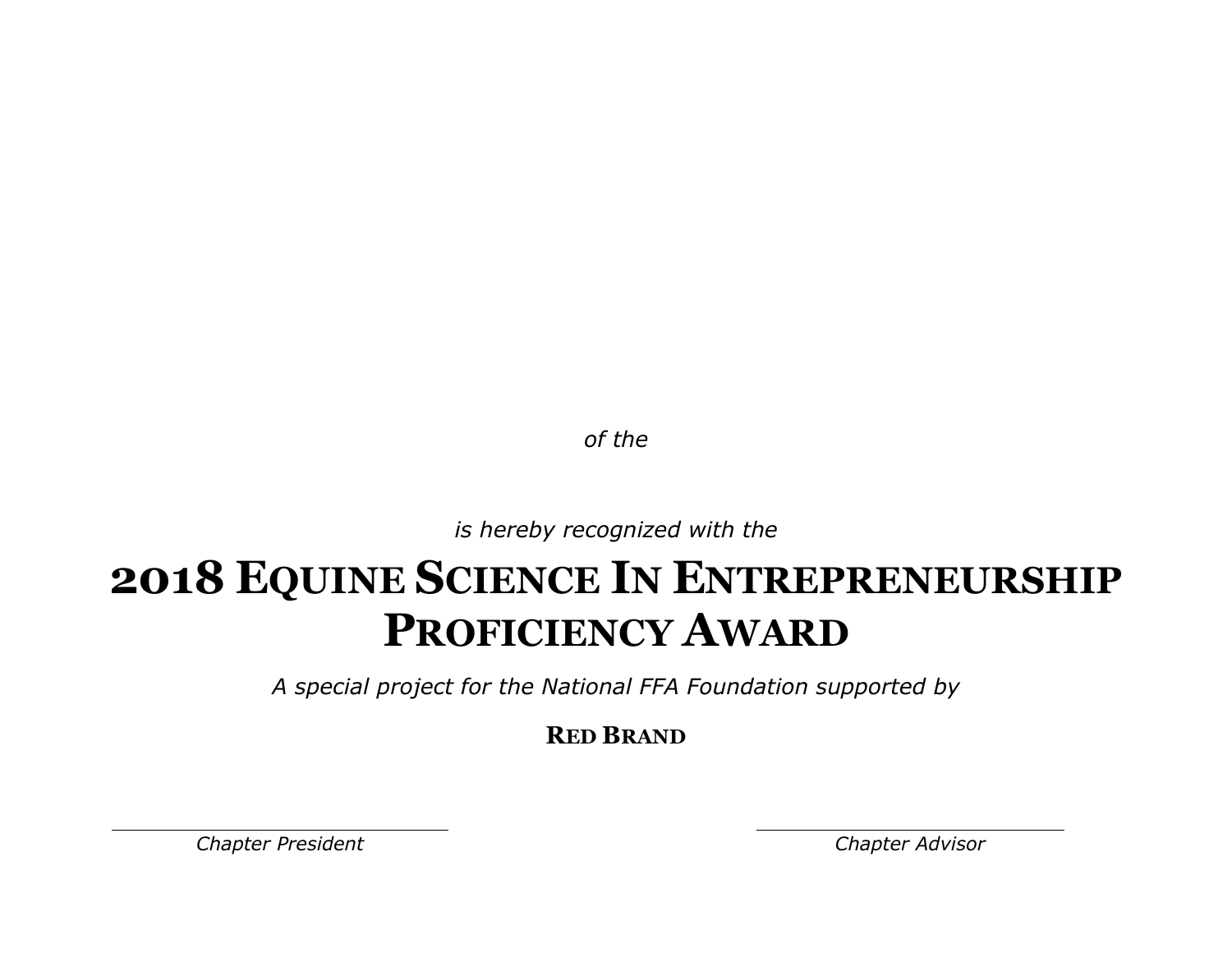*is hereby recognized with the*

## **2018 EQUINE SCIENCE IN PLACEMENT PROFICIENCY AWARD**

*A special project for the National FFA Foundation supported by*

**TARTER FARM & RANCH EQUIPMENT AND TRACTOR SUPPLY COMPANY**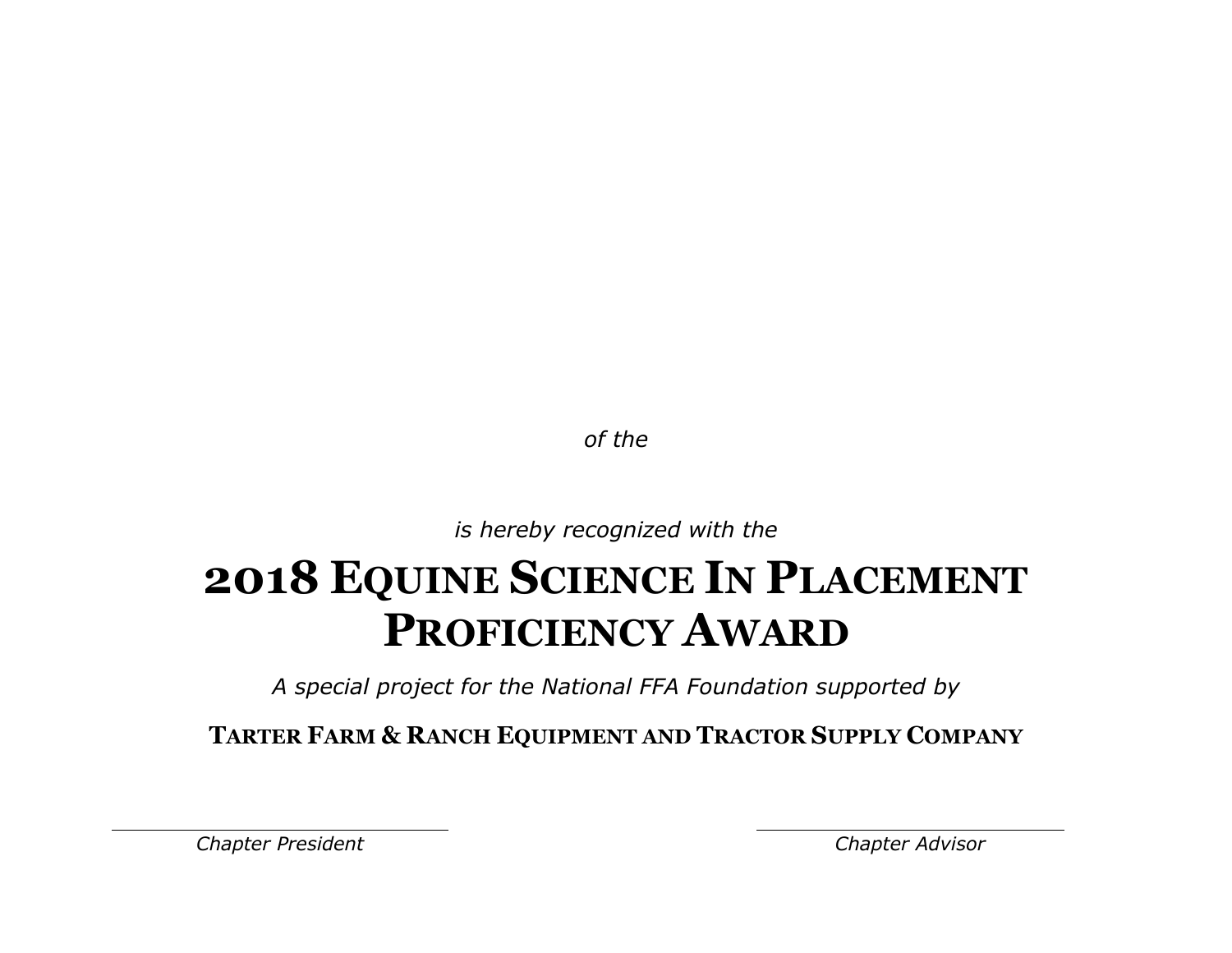*is hereby recognized with the*

# **2018 FIBER AND/OR OIL CROP PRODUCTION IN ENTREPRENEURSHIP PROFICIENCY AWARD**

*A special project for the National FFA Foundation supported by*

**BUNGE NORTH AMERICA**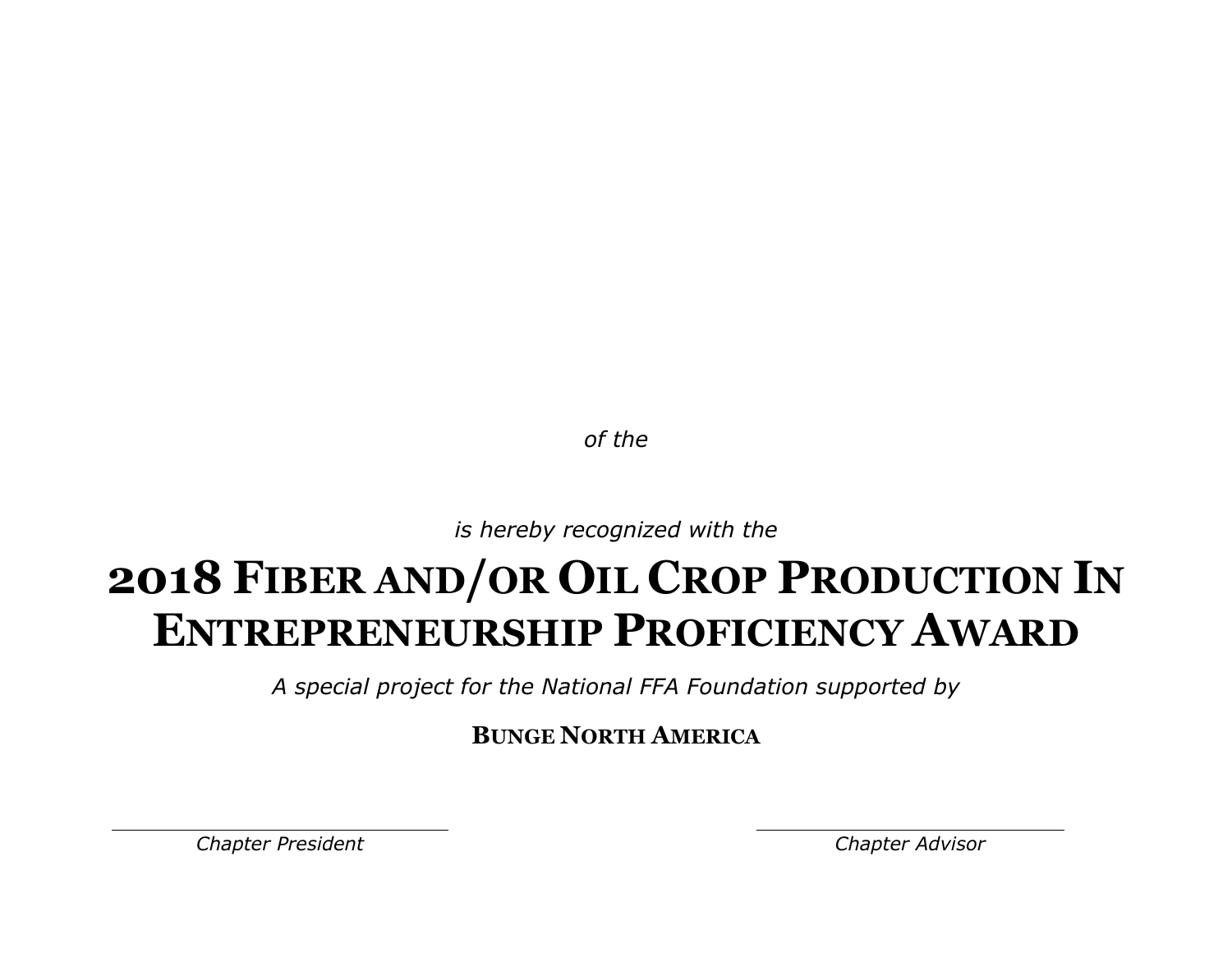*is hereby recognized with the*

# **2018 FIBER AND/OR OIL CROP PRODUCTION IN PLACEMENT PROFICIENCY AWARD**

*A special project for the National FFA Foundation supported by*

**BUNGE NORTH AMERICA**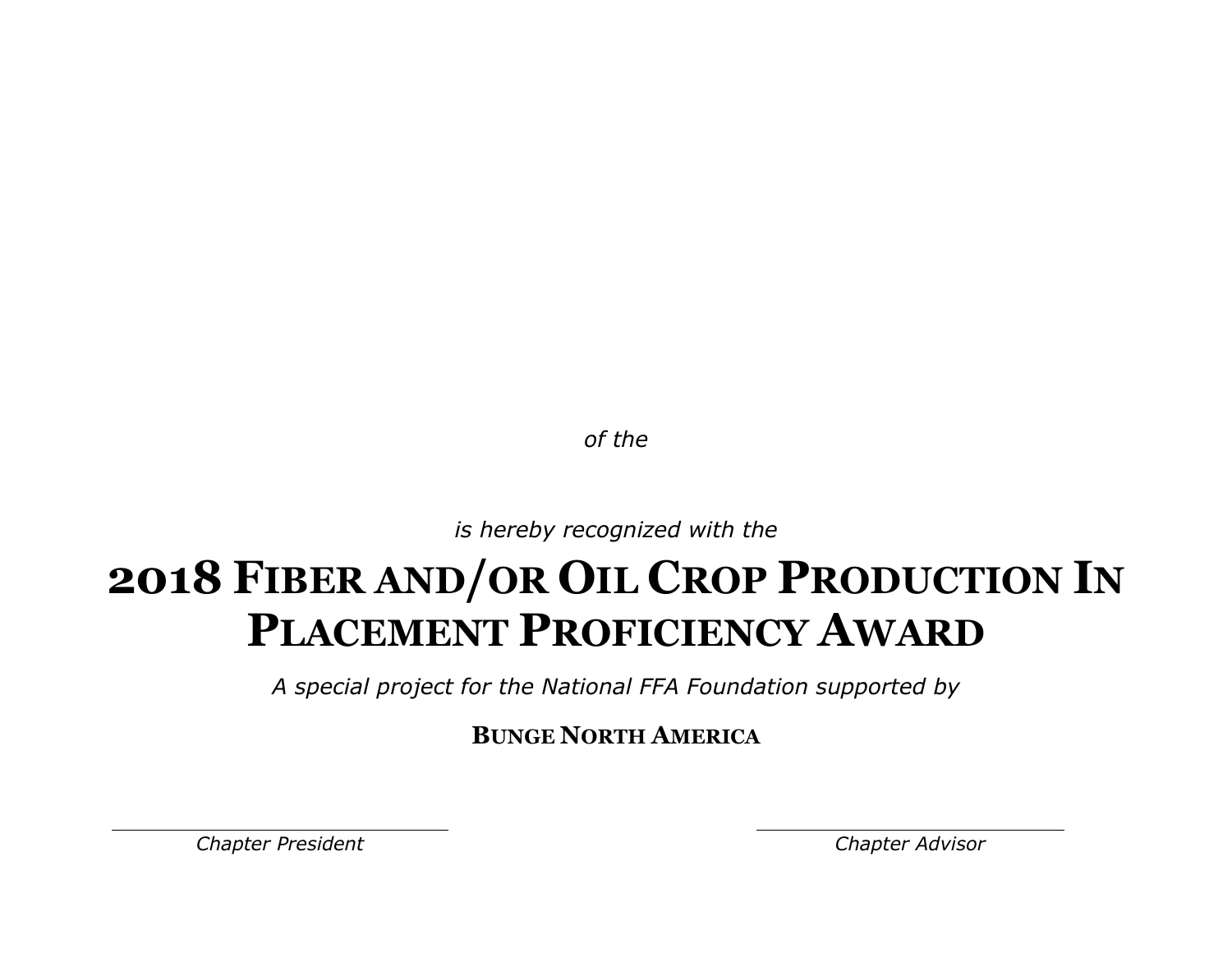*is hereby recognized with the*

### **2018 FOOD SCIENCE AND TECHNOLOGY IN ENTREPRENEURSHIP PROFICIENCY AWARD**

*A special project for the National FFA Foundation supported by*

**PILGRIM'S**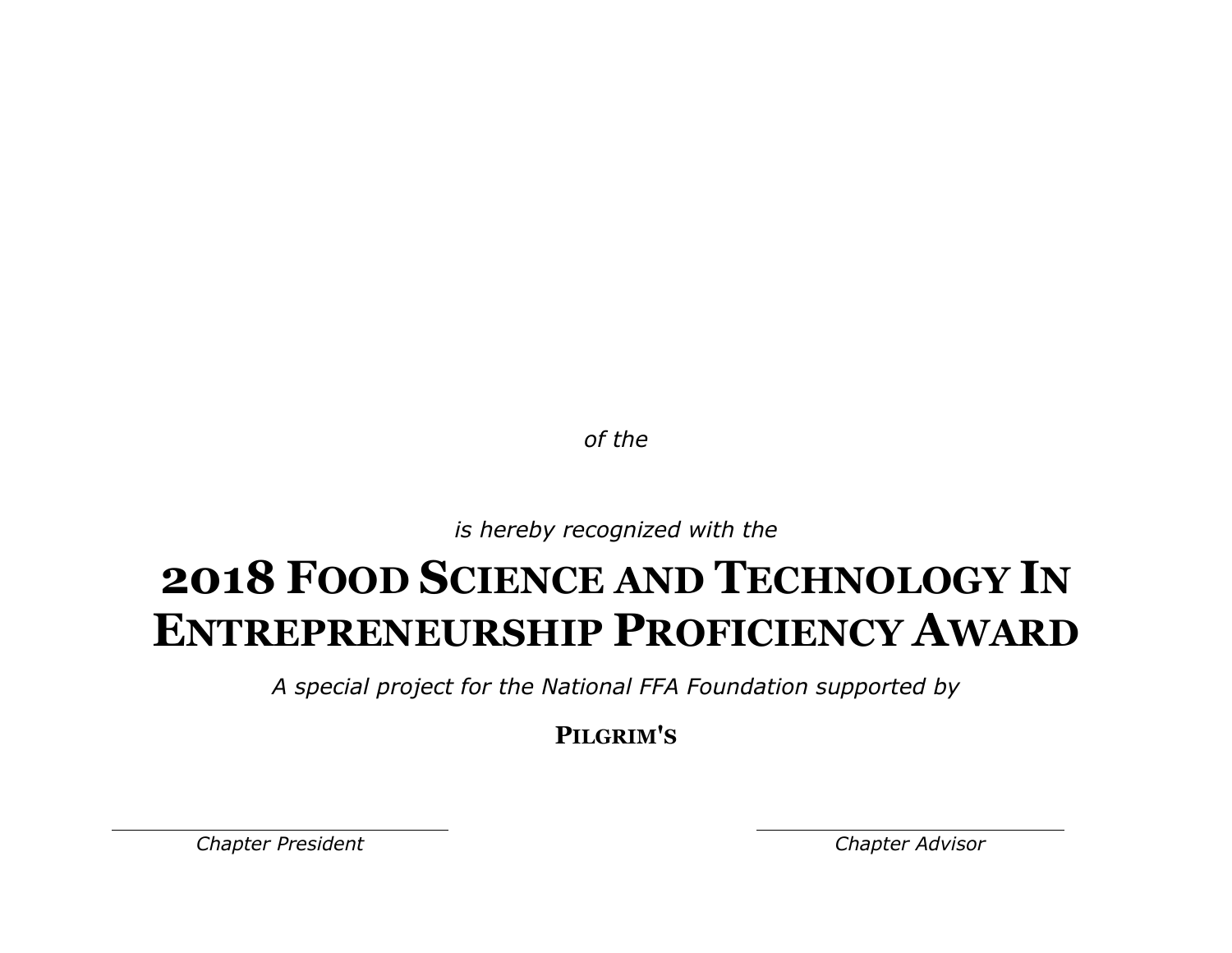*is hereby recognized with the*

## **2018 FOOD SCIENCE AND TECHNOLOGY IN PLACEMENT PROFICIENCY AWARD**

*A special project for the National FFA Foundation supported by*

**PILGRIM'S**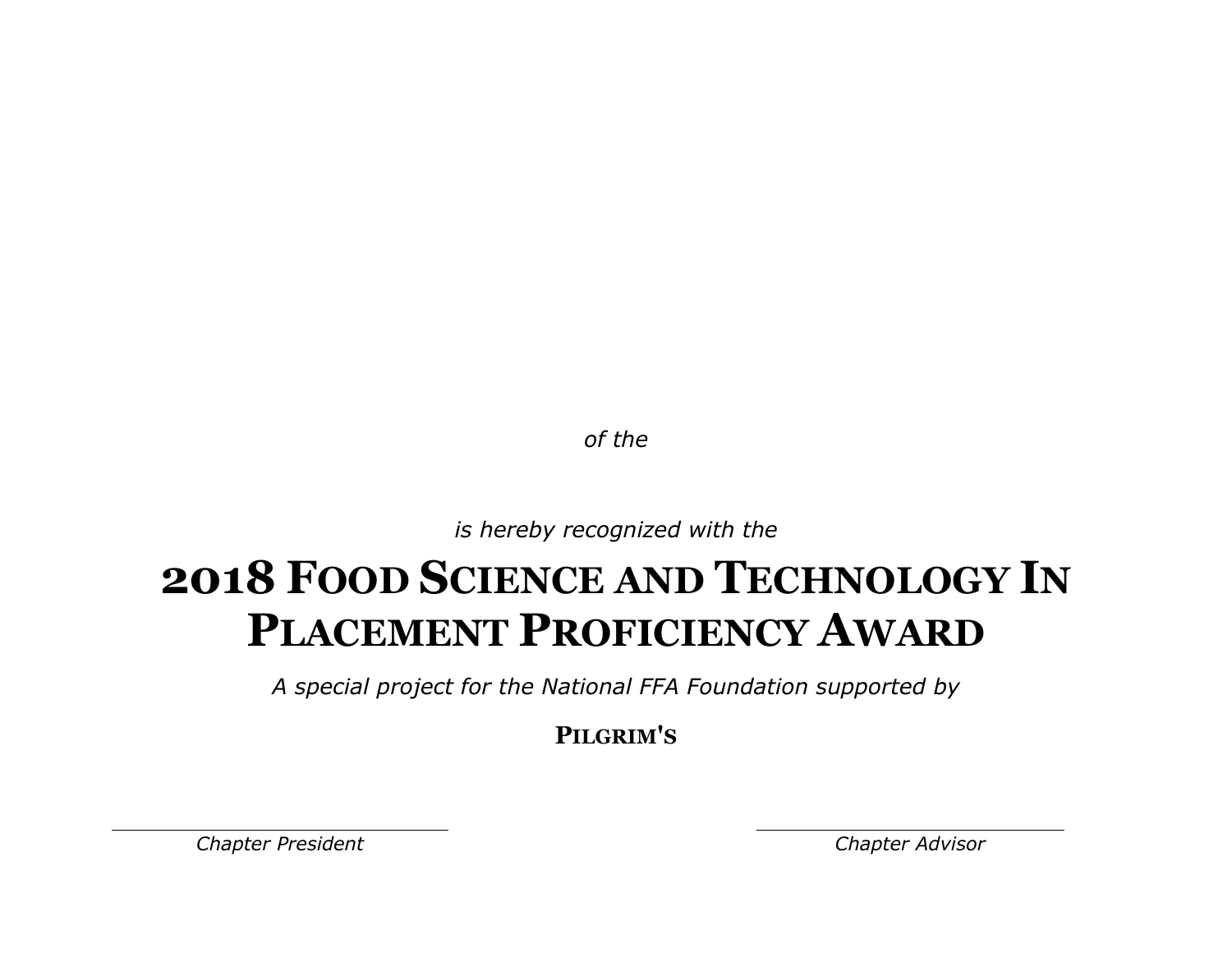*is hereby recognized with the*

#### **2018 FORAGE PRODUCTION IN ENTREPRENEURSHIP PROFICIENCY AWARD**

*A special project for the National FFA Foundation supported by*

**CLAAS OF AMERICA**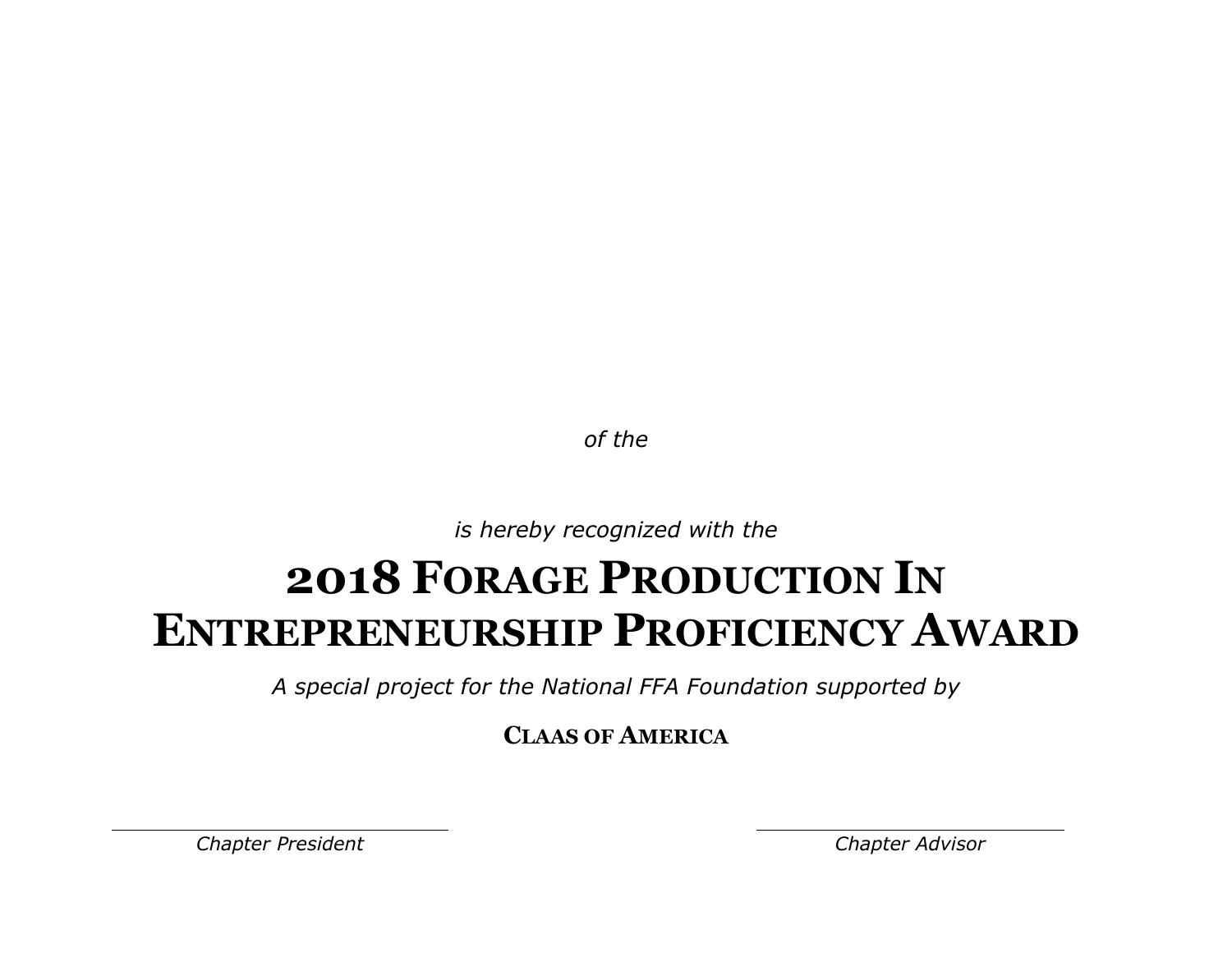*is hereby recognized with the*

### **2018 FORAGE PRODUCTION IN PLACEMENT PROFICIENCY AWARD**

*A special project for the National FFA Foundation supported by*

**CLAAS OF AMERICA**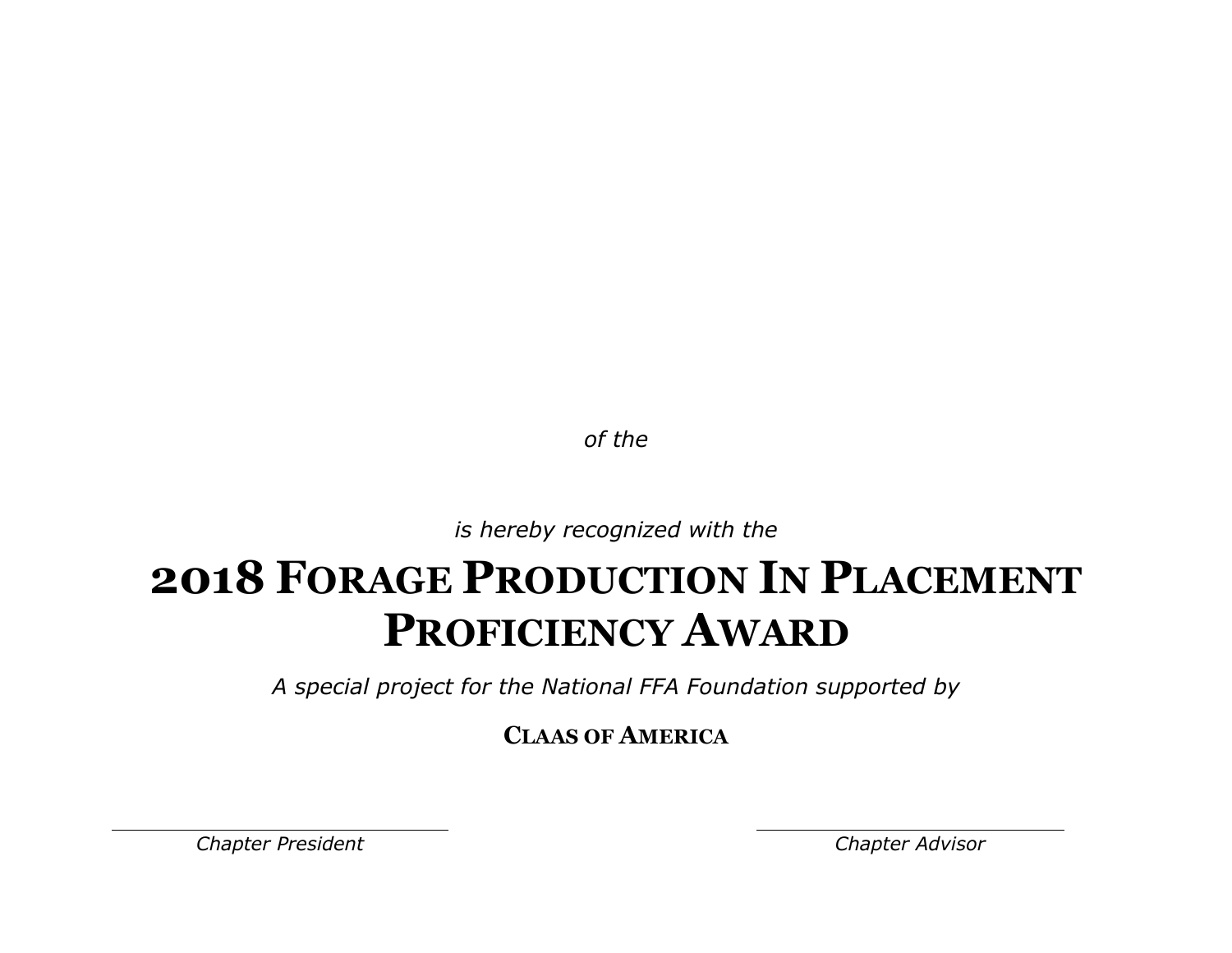*is hereby recognized with the*

### **2018 FOREST MANAGEMENT AND PRODUCTS IN ENTREPRENEURSHIP PROFICIENCY AWARD**

*A special project for the National FFA Foundation supported by*

**JOHN DEERE**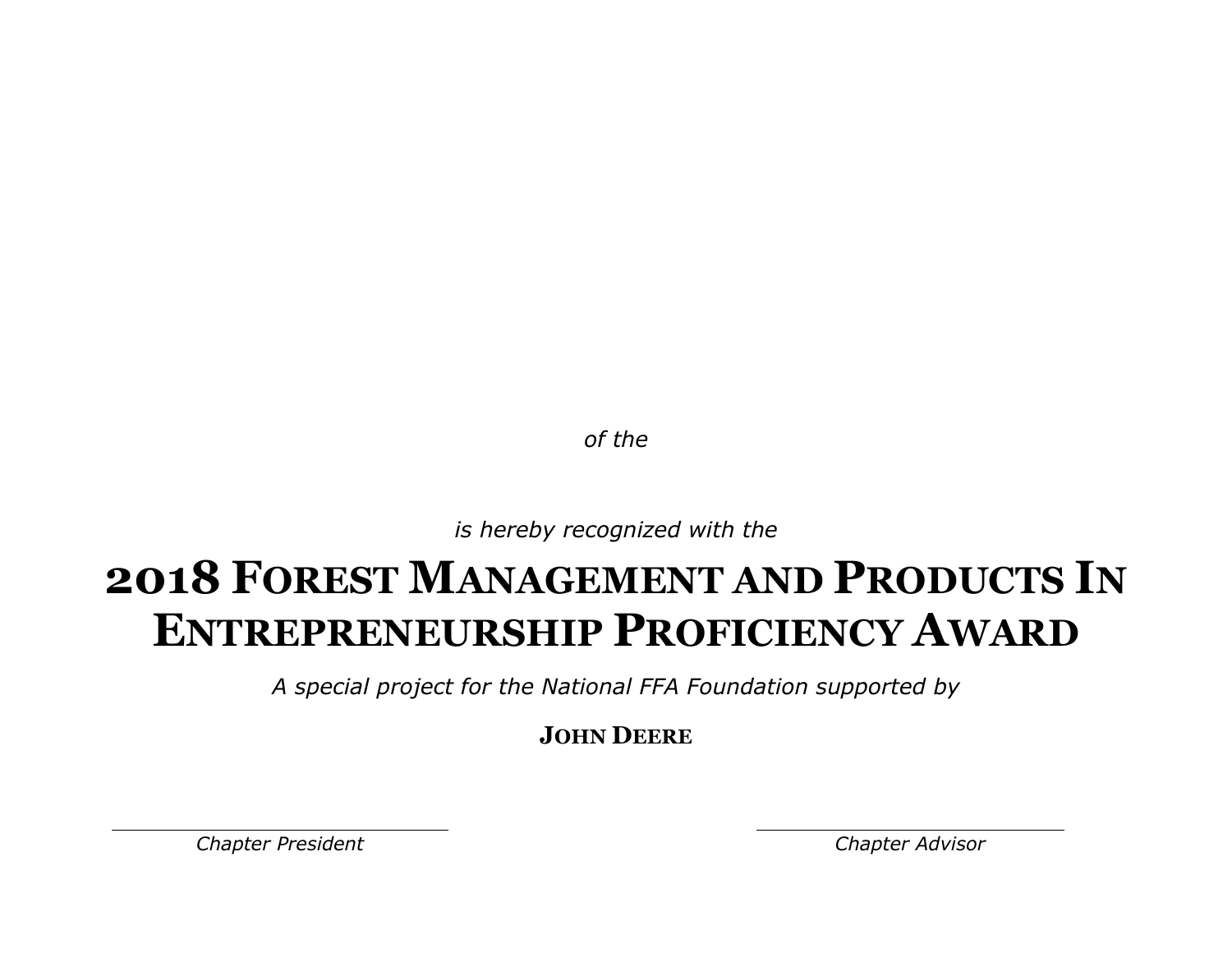*is hereby recognized with the*

## **2018 FOREST MANAGEMENT AND PRODUCTS IN PLACEMENT PROFICIENCY AWARD**

*A special project for the National FFA Foundation supported by*

**JOHN DEERE**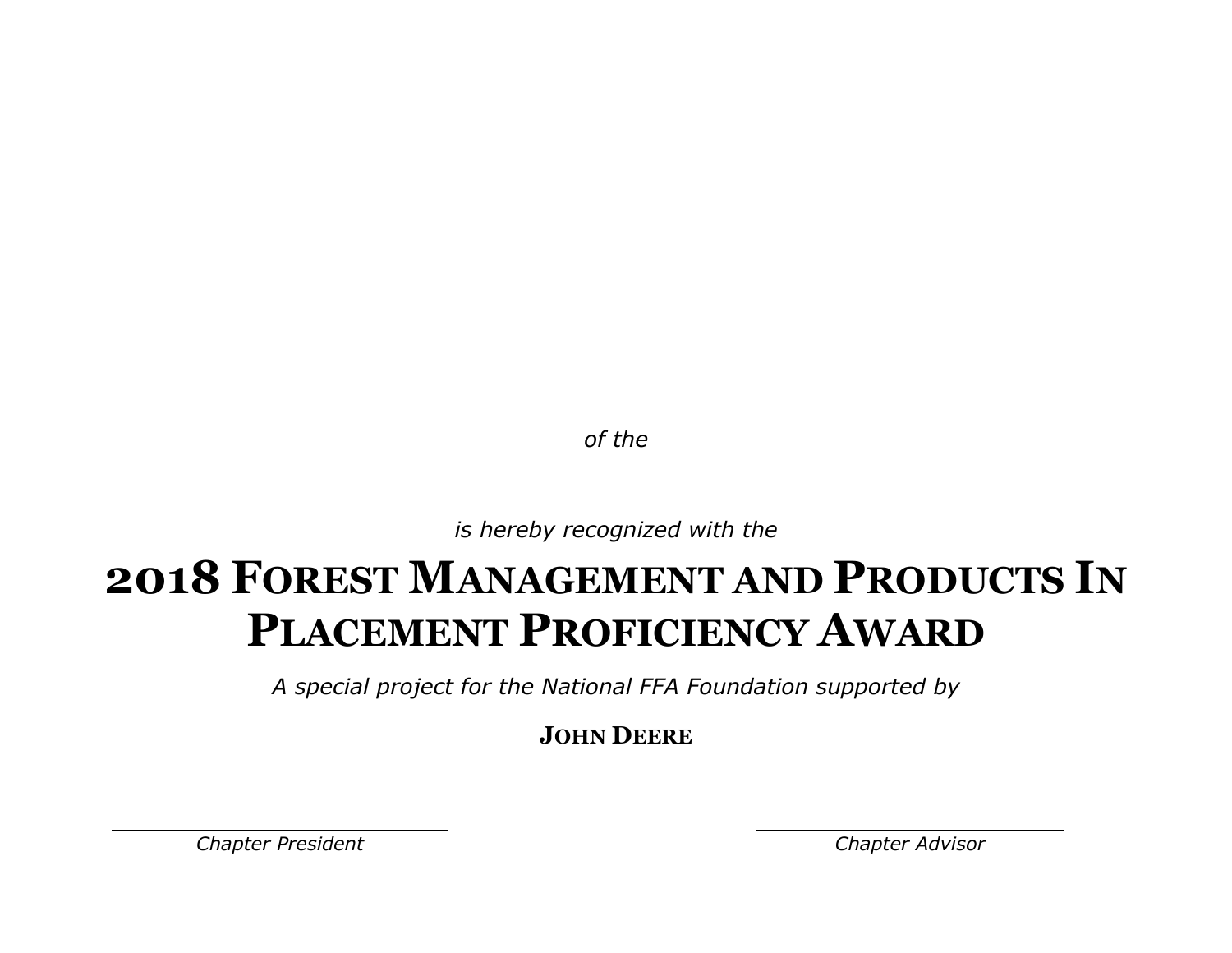*is hereby recognized with the*

### **2018 FRUIT PRODUCTION IN ENTREPRENEURSHIP PROFICIENCY AWARD**

*A special project for the National FFA Foundation supported by*

**AGROFRESH & DUPONT COMPANY**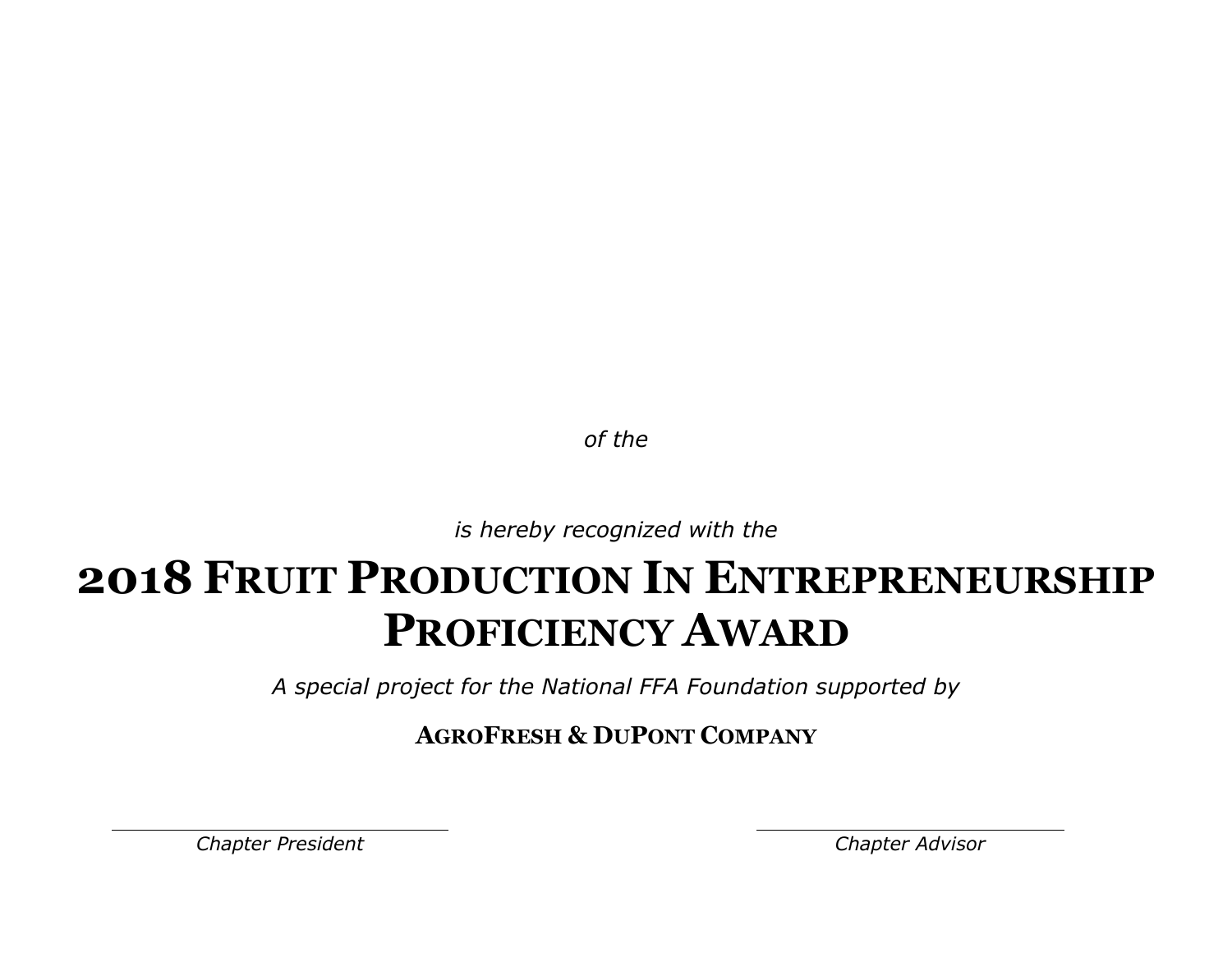*is hereby recognized with the*

### **2018 FRUIT PRODUCTION IN PLACEMENT PROFICIENCY AWARD**

*A special project for the National FFA Foundation supported by*

**AGROFRESH & DUPONT COMPANY**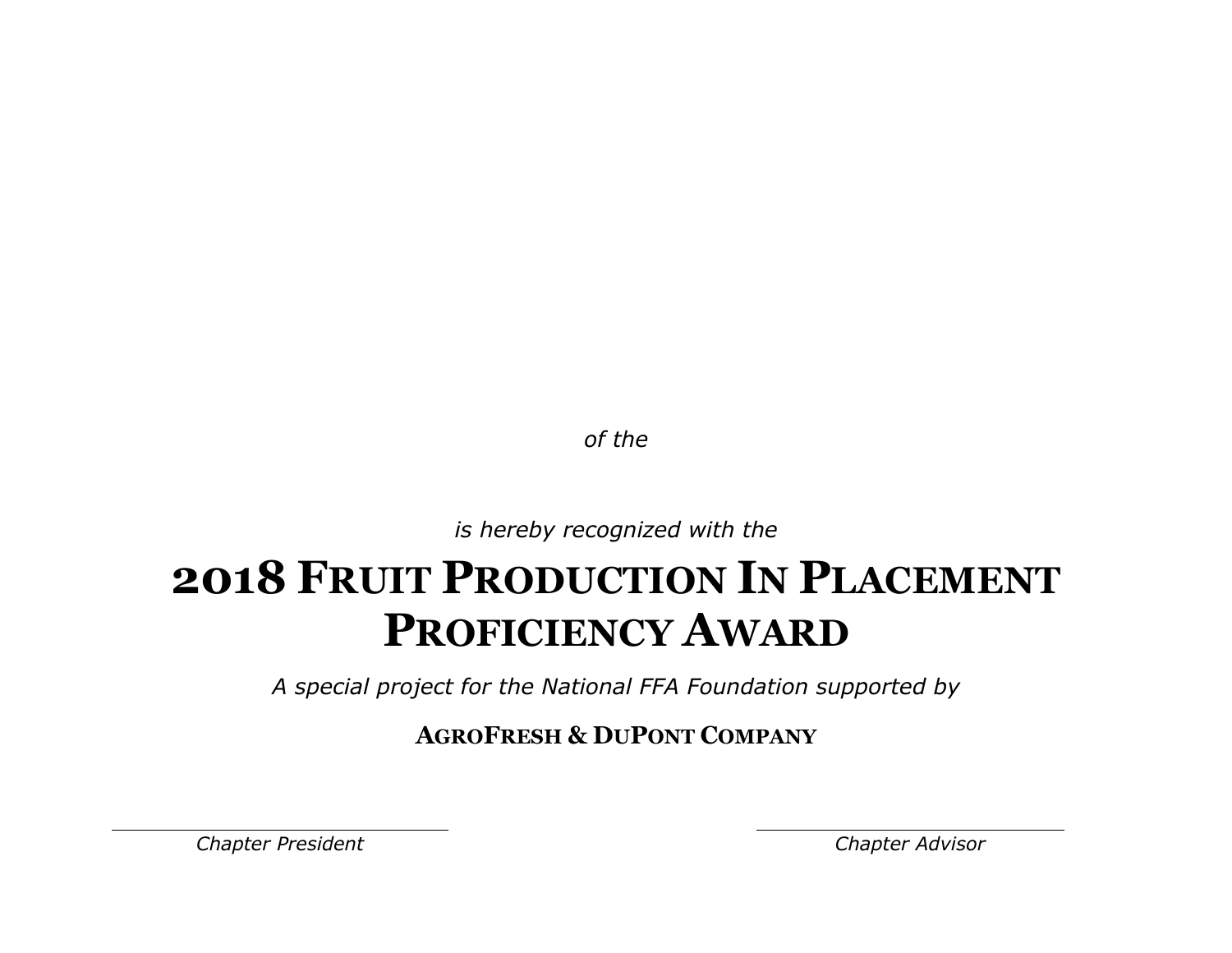*is hereby recognized with the*

### **2018 GOAT PRODUCTION IN ENTREPRENEURSHIP PROFICIENCY AWARD**

*A special project for the National FFA Foundation supported by*

**BEKAERT CORPORATION AND TRACTOR SUPPLY COMPANY**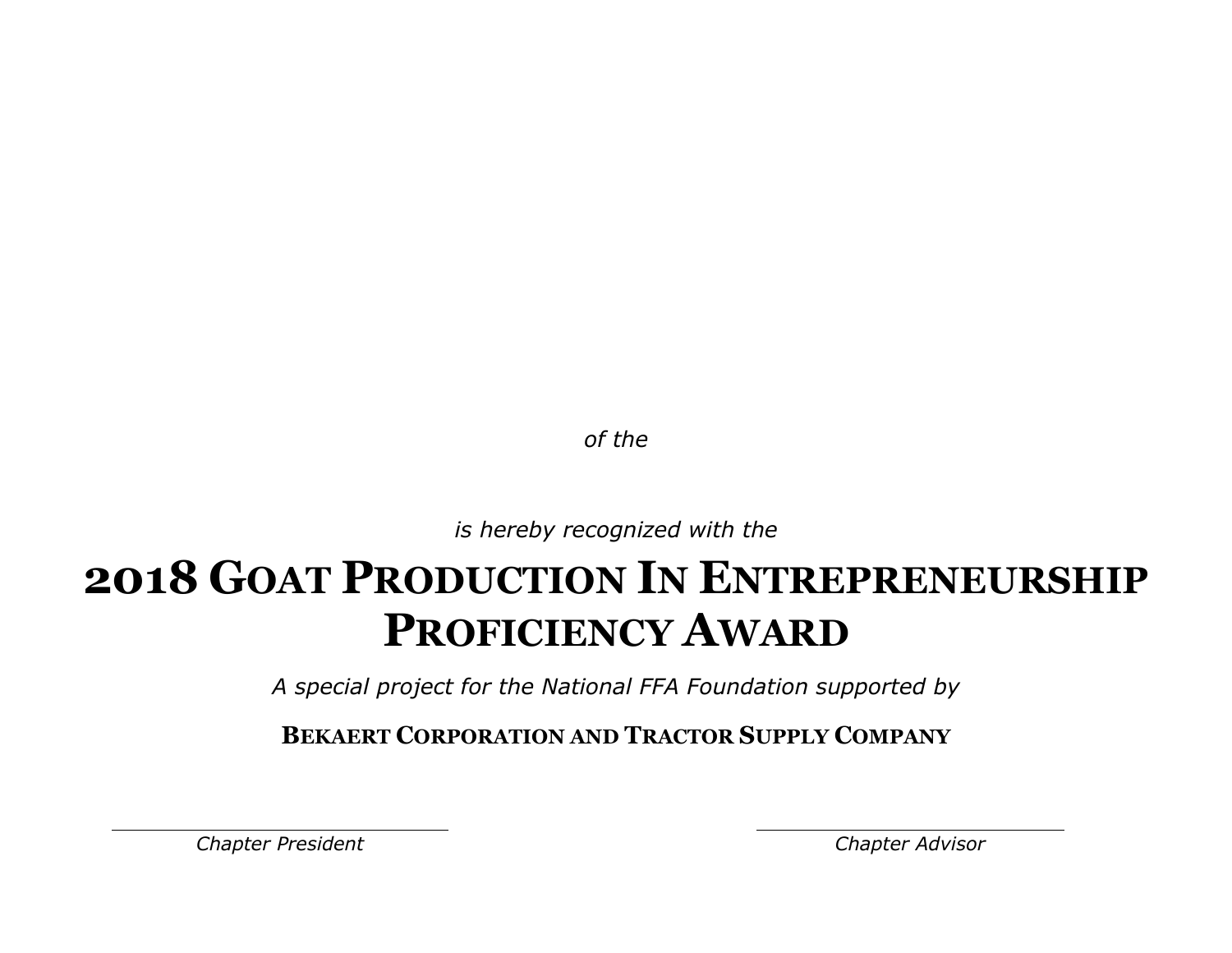*is hereby recognized with the*

## **2018 GOAT PRODUCTION IN PLACEMENT PROFICIENCY AWARD**

*A special project for the National FFA Foundation supported by*

**BEKAERT CORPORATION AND TRACTOR SUPPLY COMPANY**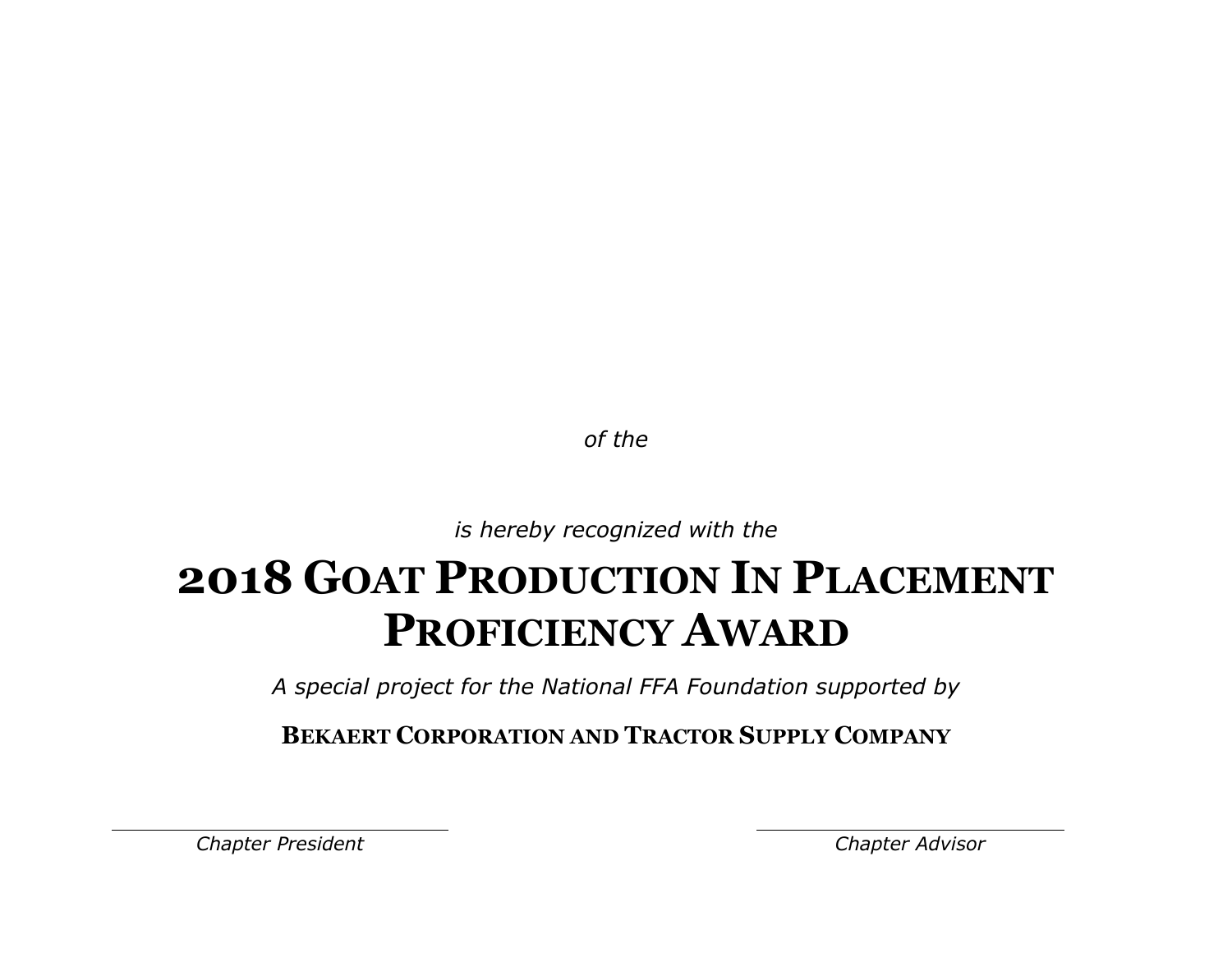*is hereby recognized with the*

## **2018 GRAIN PRODUCTION IN ENTREPRENEURSHIP PROFICIENCY AWARD**

*A special project for the National FFA Foundation supported by*

**VALENT USA CORPORATION**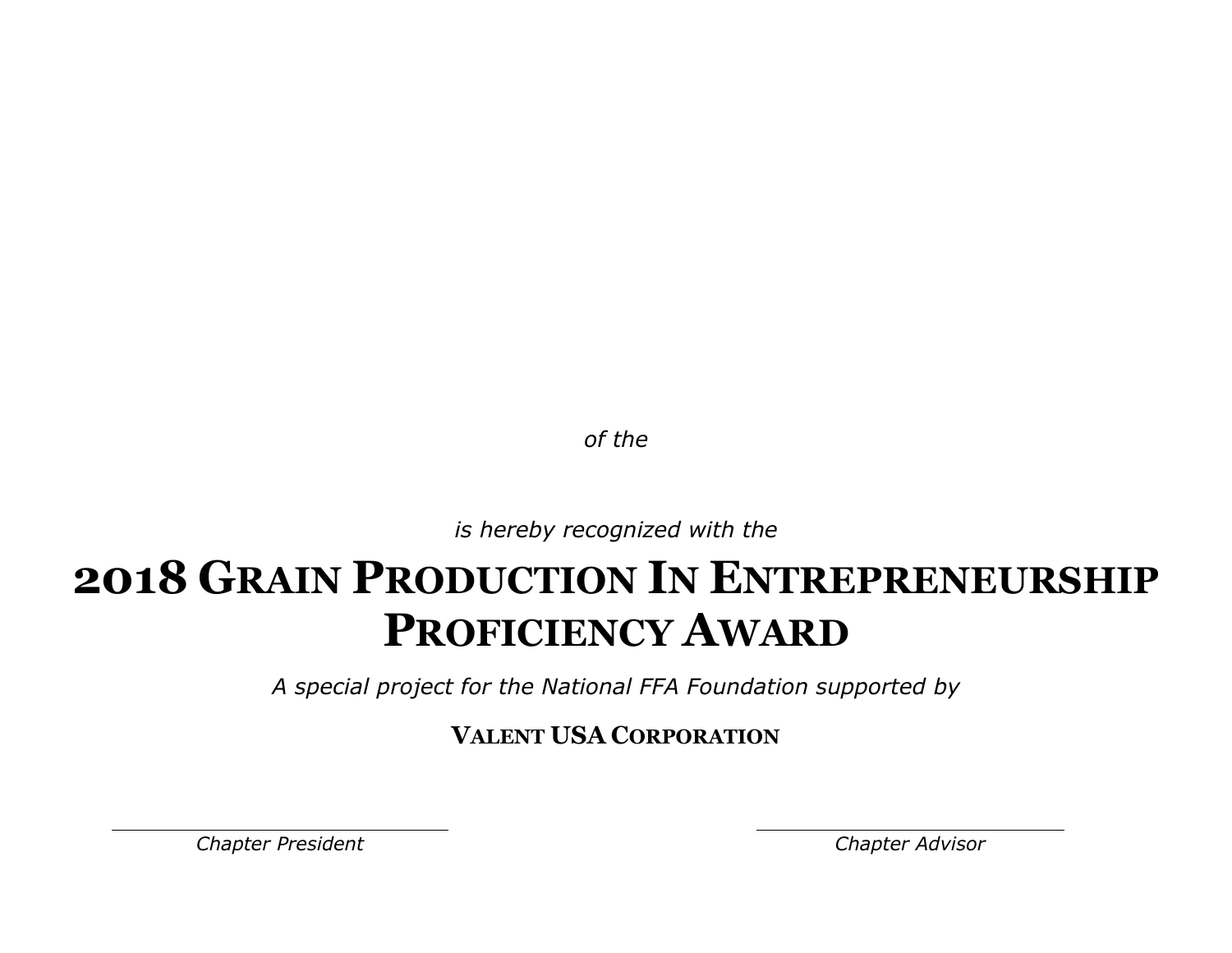*is hereby recognized with the*

## **2018 GRAIN PRODUCTION IN PLACEMENT PROFICIENCY AWARD**

*A special project for the National FFA Foundation supported by*

**BASF**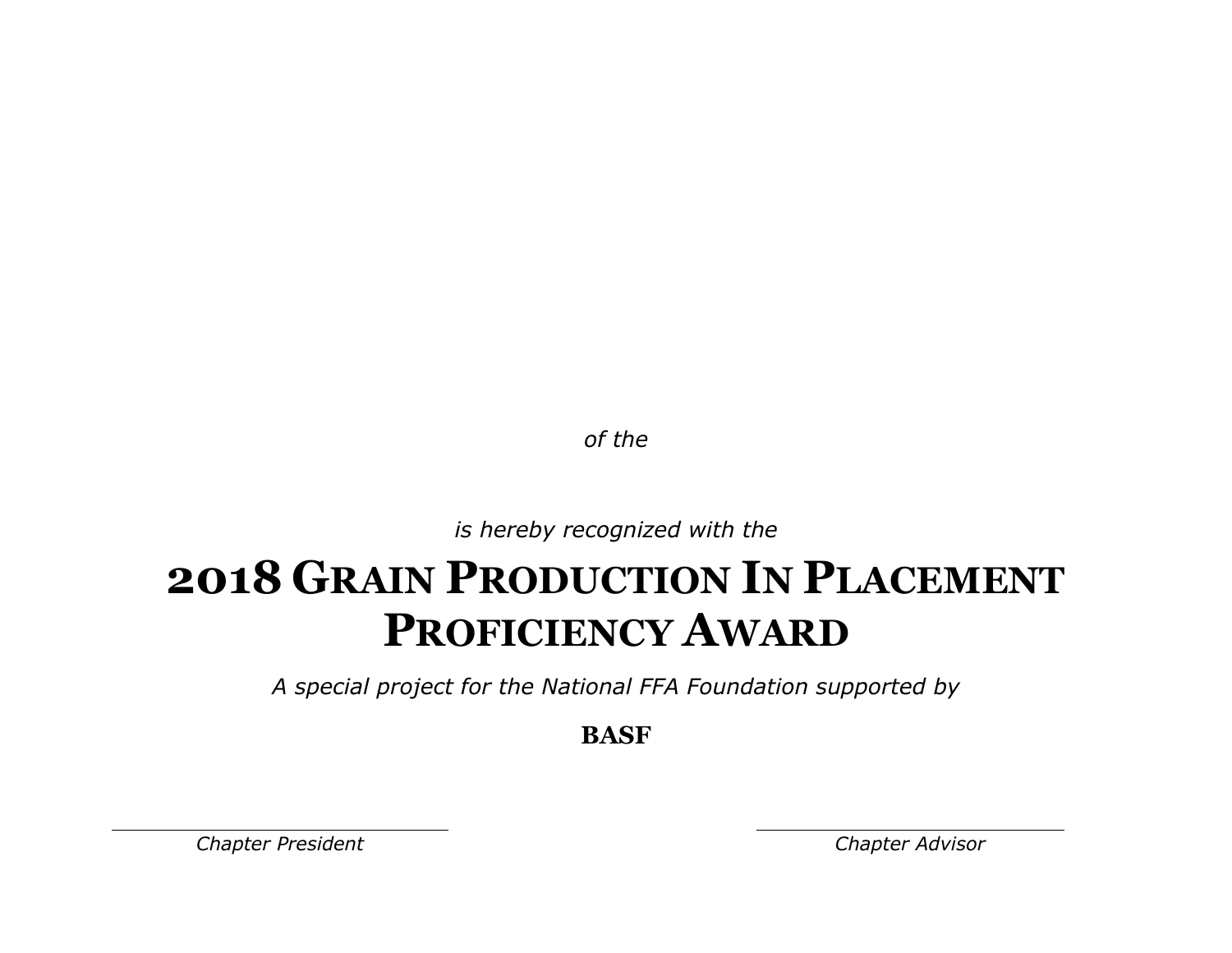*is hereby recognized with the*

## **2018 HOME AND/OR COMMUNITY DEVELOPMENT IN ENTREPRENEURSHIP PROFICIENCY AWARD**

*A special project for the National FFA Foundation supported by*

**CARHARTT, INC.**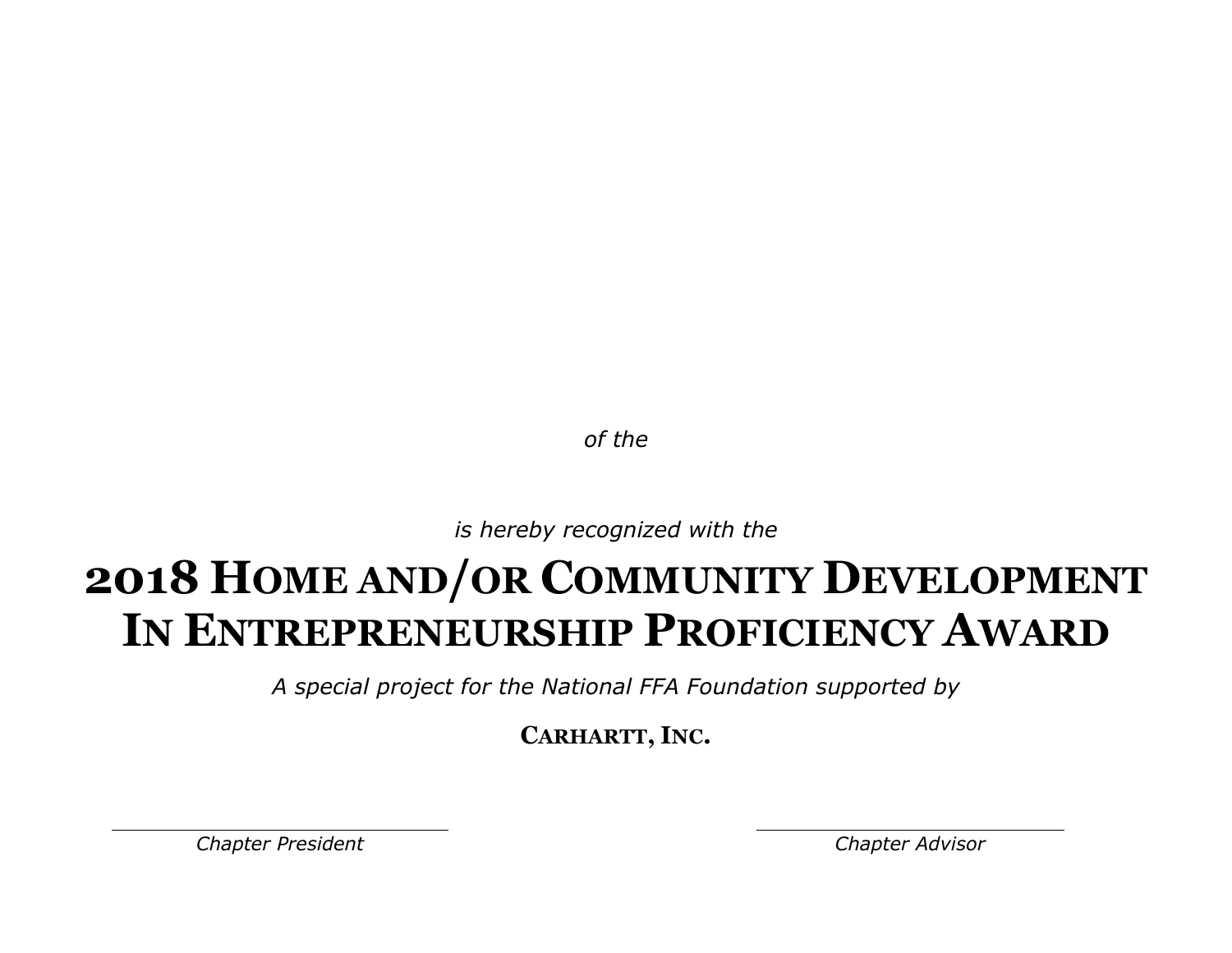*is hereby recognized with the*

## **2018 HOME AND/OR COMMUNITY DEVELOPMENT IN PLACEMENT PROFICIENCY AWARD**

*A special project for the National FFA Foundation supported by*

**CARHARTT, INC.**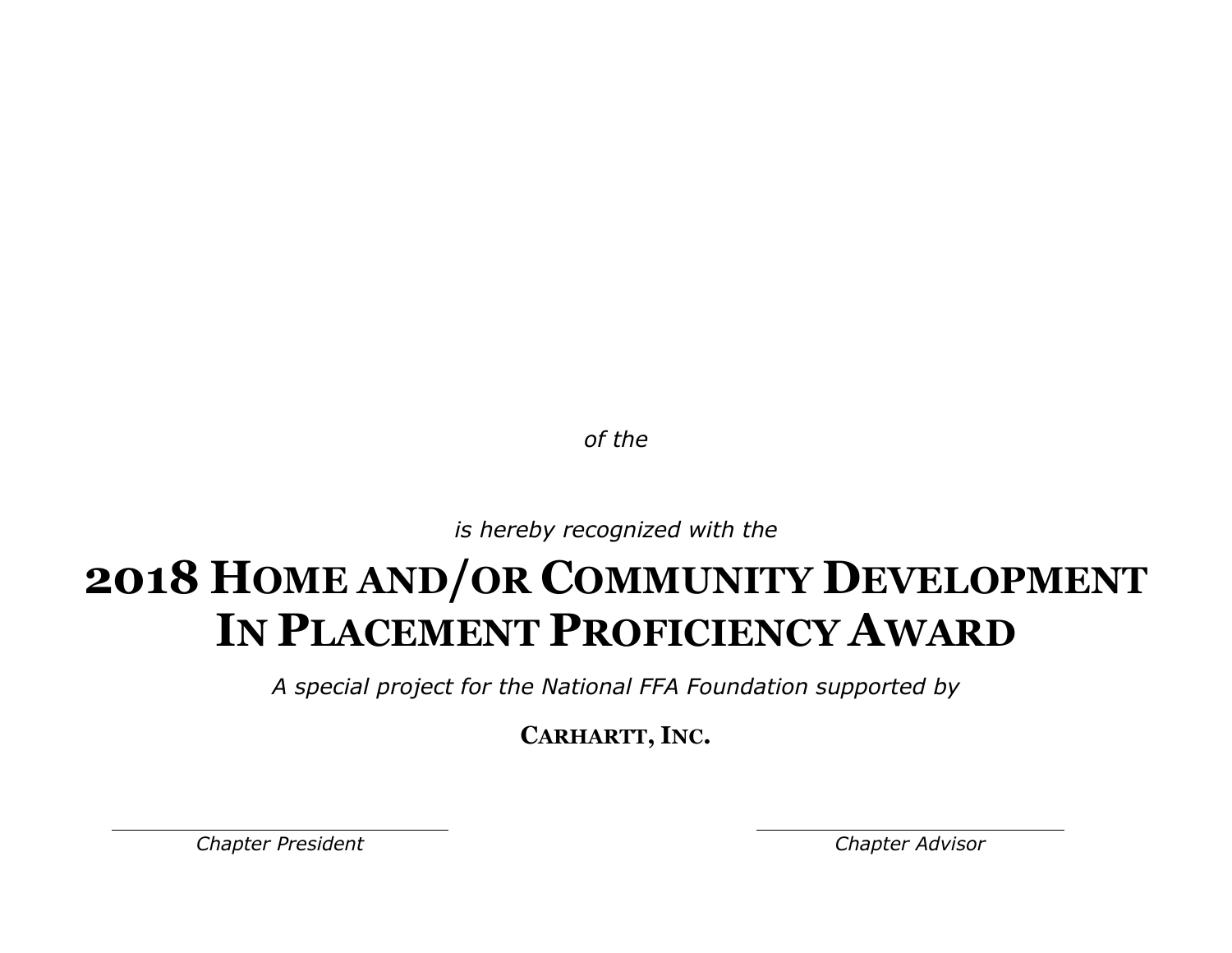*is hereby recognized with the*

#### **2018 LANDSCAPE MANAGEMENT IN ENTREPRENEURSHIP PROFICIENCY AWARD**

*A special project for the National FFA Foundation supported by*

**BRIGGS AND STRATTON CORPORATION, INC. AND TRACTOR SUPPLY COMPANY**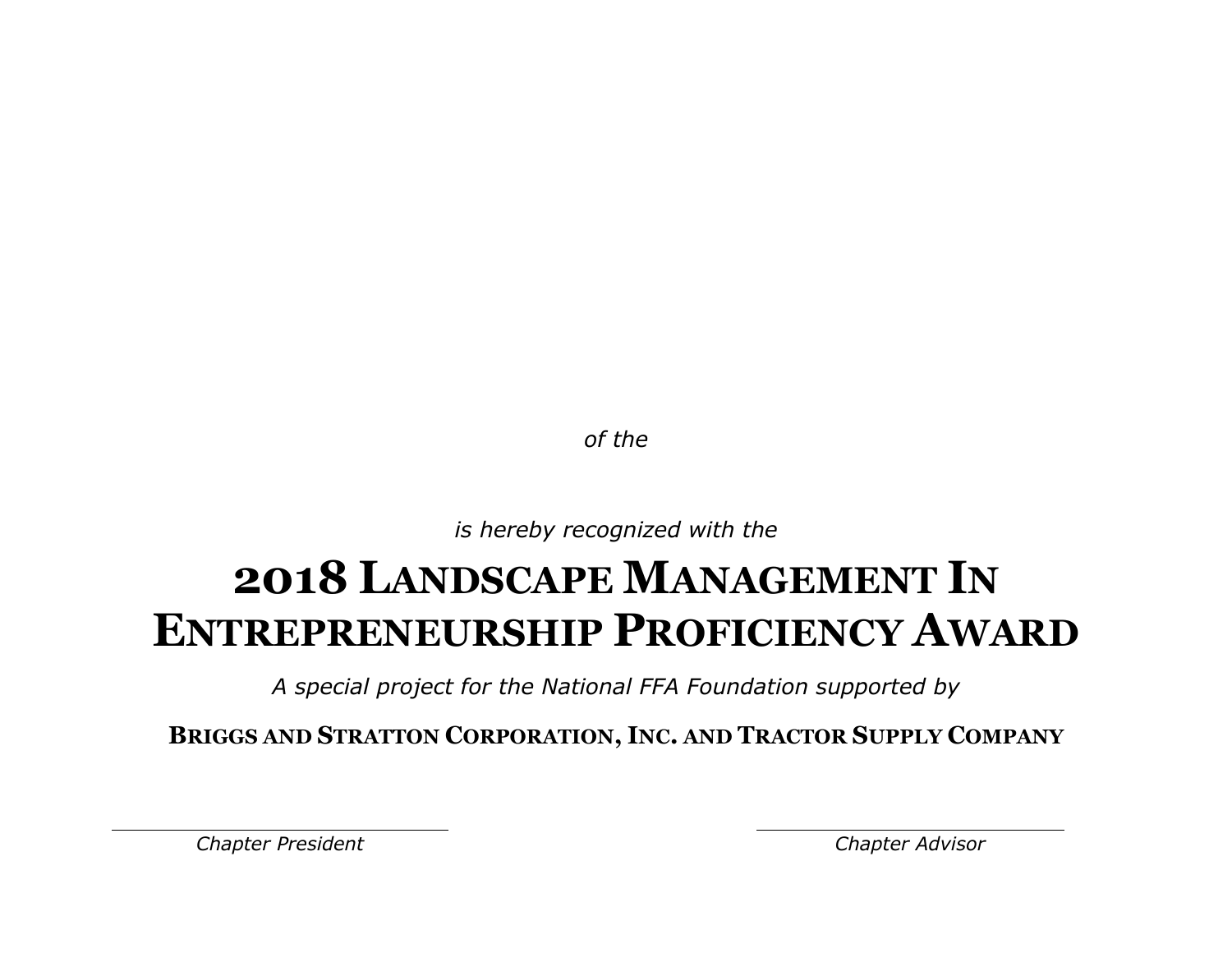*is hereby recognized with the*

### **2018 LANDSCAPE MANAGEMENT IN PLACEMENT PROFICIENCY AWARD**

*A special project for the National FFA Foundation supported by*

**BRIGGS AND STRATTON CORPORATION, INC. AND TRACTOR SUPPLY COMPANY**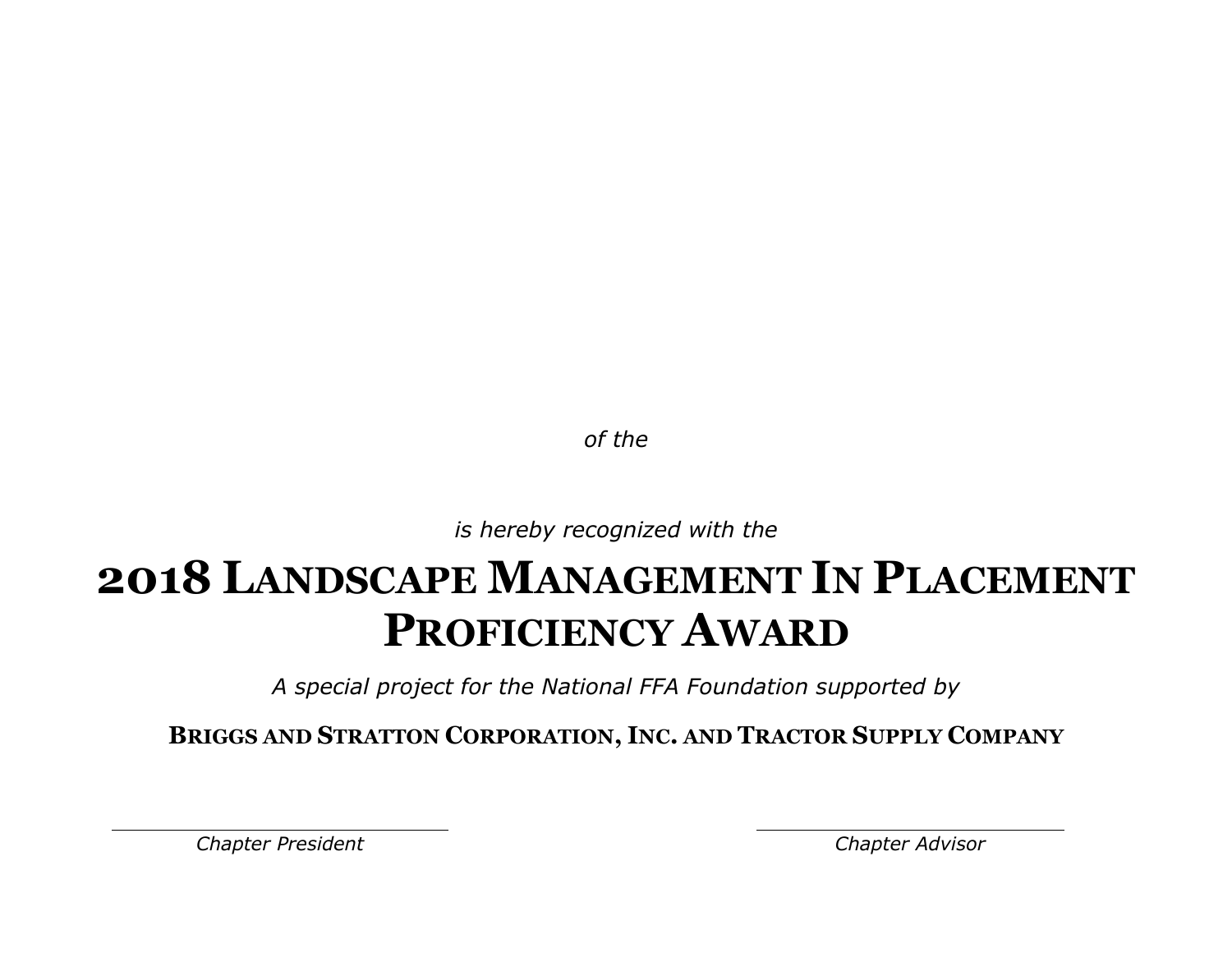*is hereby recognized with the*

#### **2018 NURSERY OPERATIONS IN ENTREPRENEURSHIP PROFICIENCY AWARD**

*A special project for the National FFA Foundation supported by*

**NUFARM AMERICAS**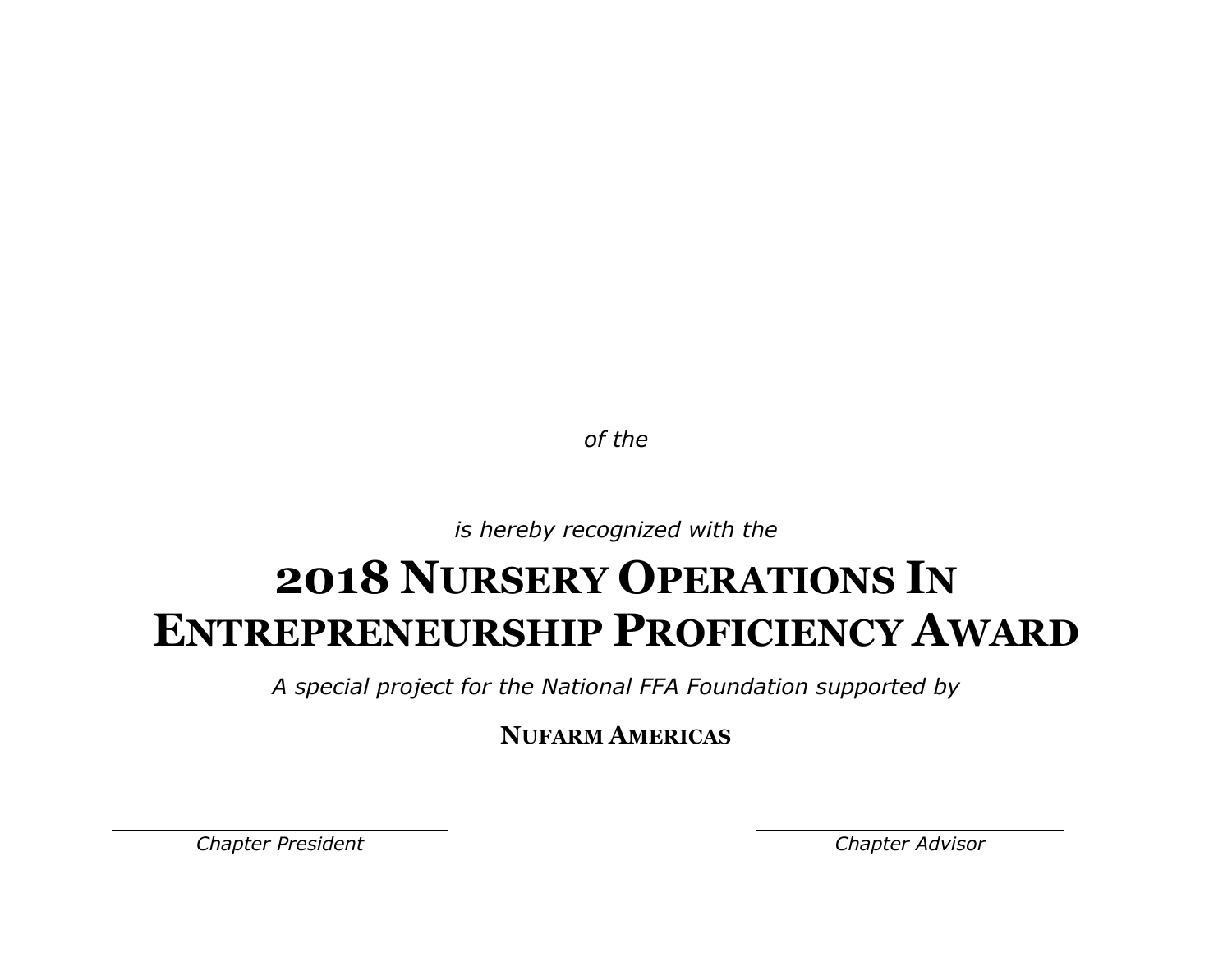*is hereby recognized with the*

## **2018 NURSERY OPERATIONS IN PLACEMENT PROFICIENCY AWARD**

*A special project for the National FFA Foundation supported by*

**NUFARM AMERICAS**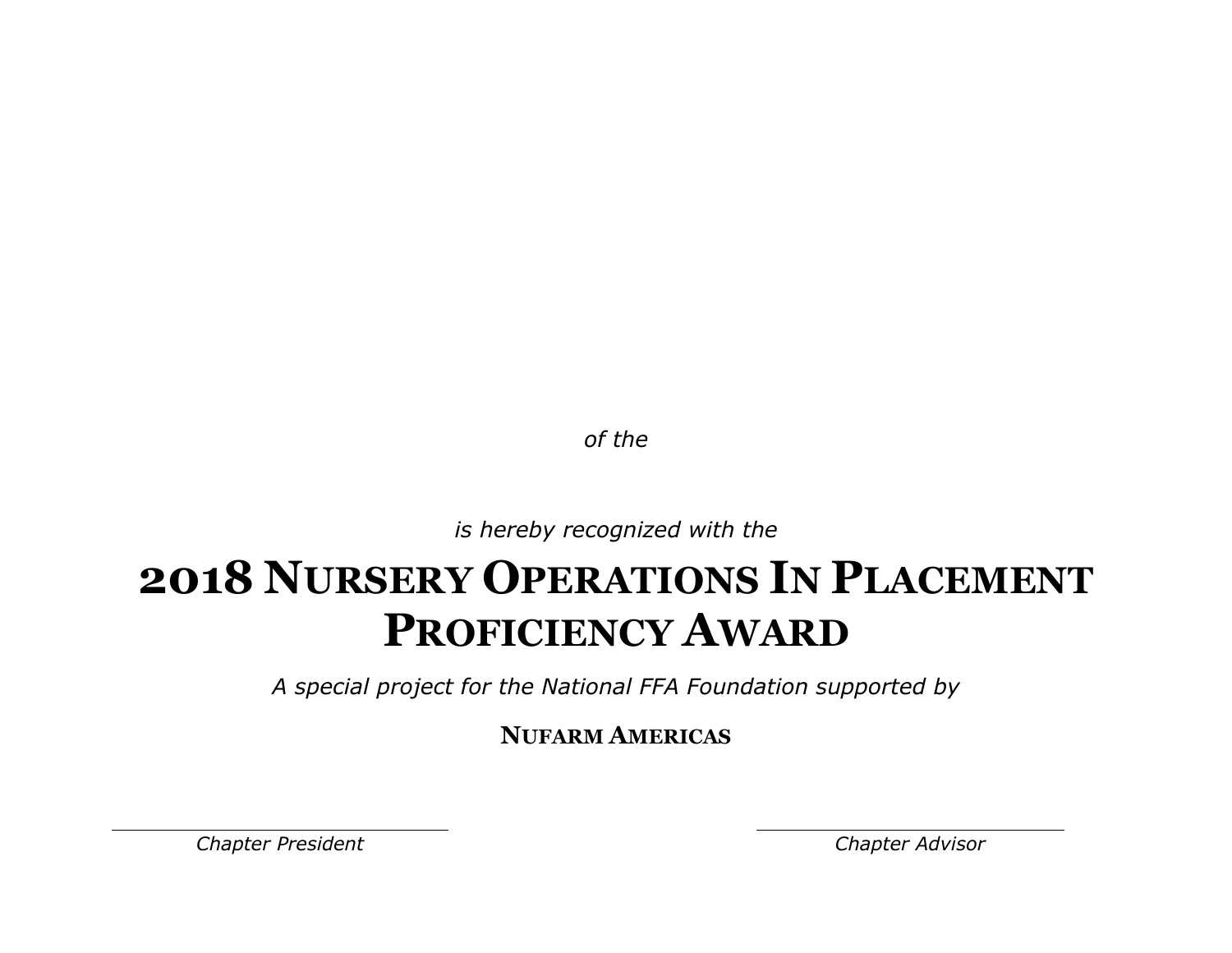*is hereby recognized with the*

#### **2018 OUTDOOR RECREATION IN ENTREPRENEURSHIP PROFICIENCY AWARD**

*A special project for the National FFA Foundation supported by*

**YAMAHA MOTOR CORPORATION USA**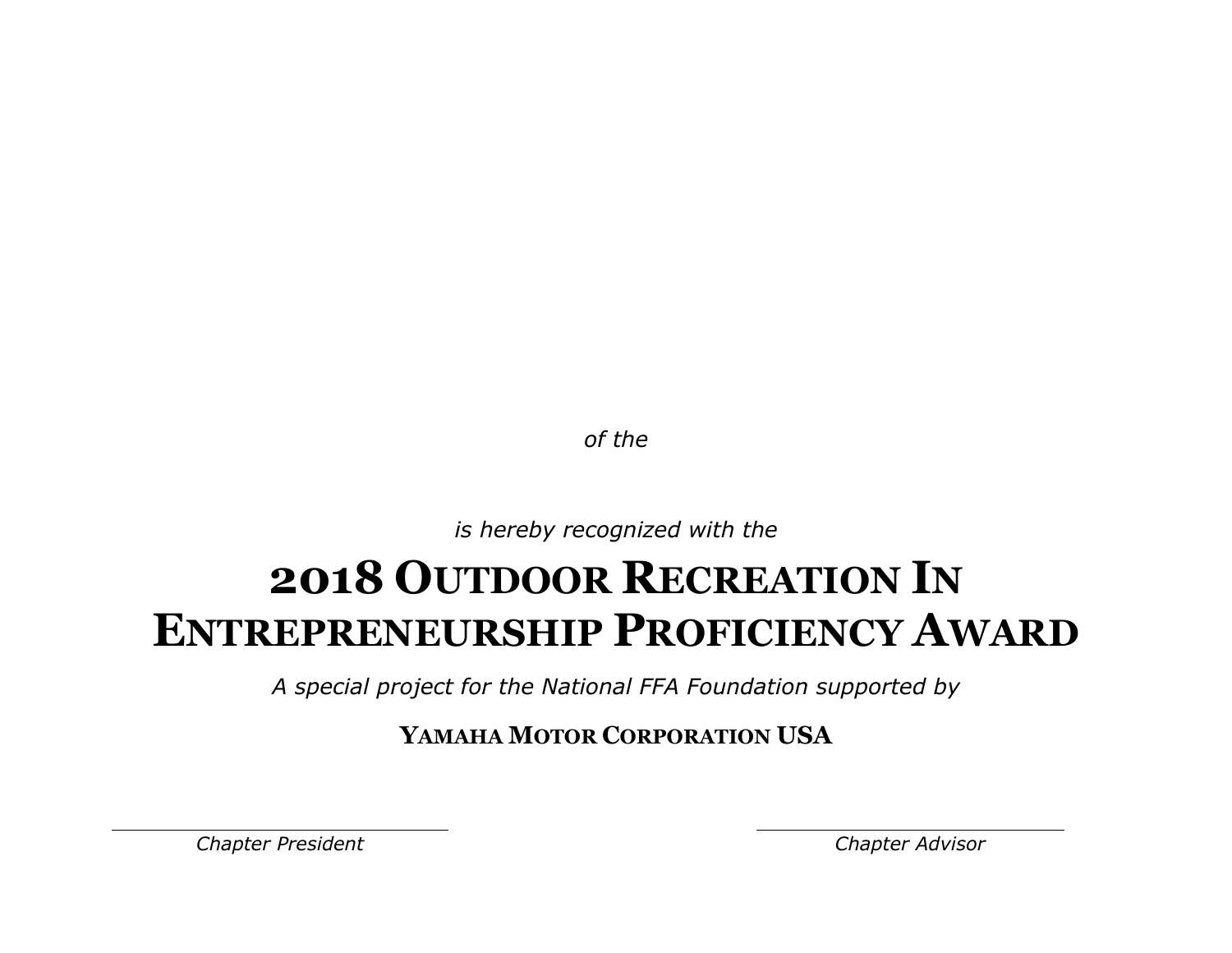*is hereby recognized with the*

### **2018 OUTDOOR RECREATION IN PLACEMENT PROFICIENCY AWARD**

*A special project for the National FFA Foundation supported by*

**YAMAHA MOTOR CORPORATION USA**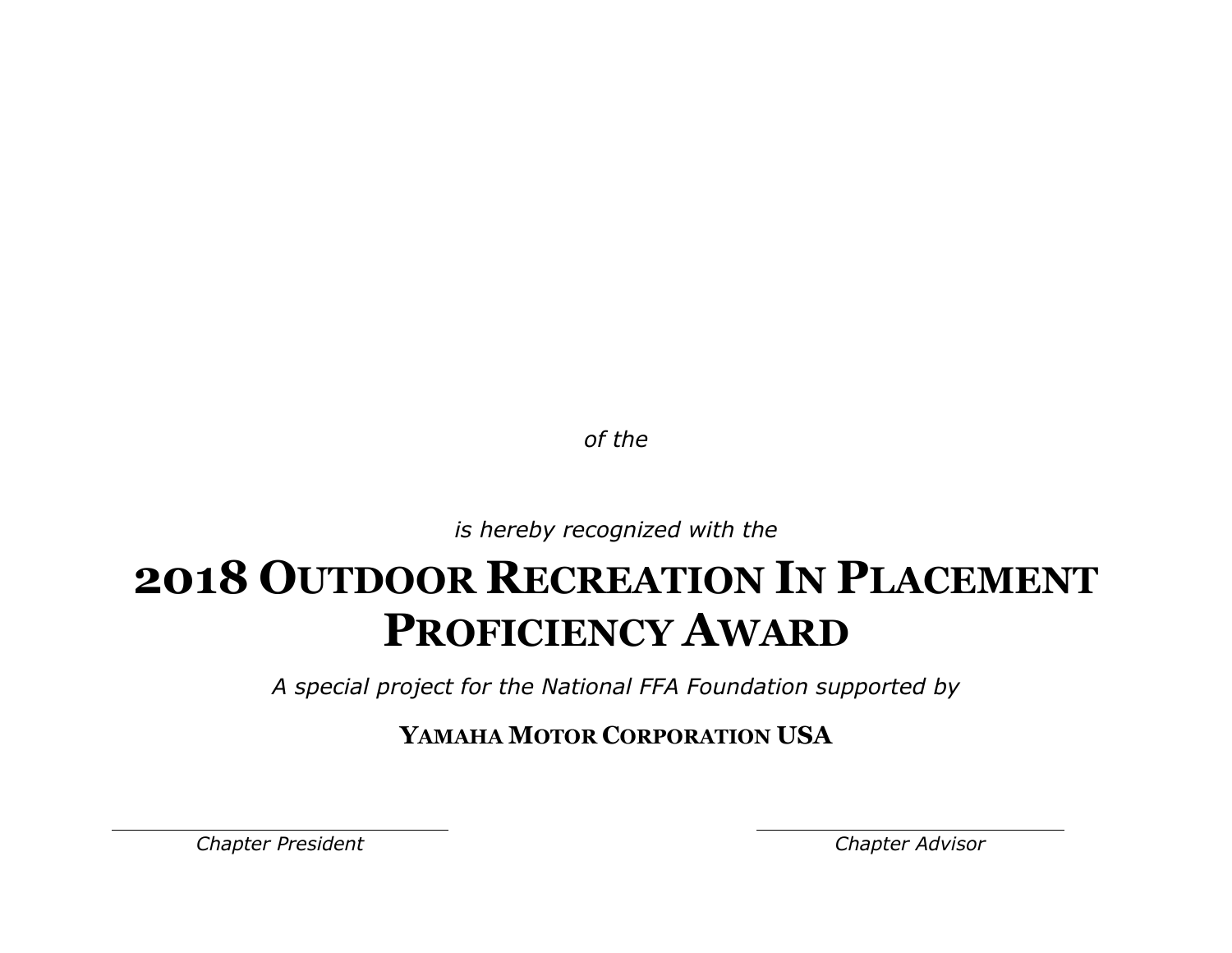*is hereby recognized with the*

### **2018 POULTRY PRODUCTION IN ENTREPRENEURSHIP PROFICIENCY AWARD**

*A special project for the National FFA Foundation supported by*

**TRACTOR SUPPLY COMPANY AND U.S. POULTRY & EGG ASSOCIATION**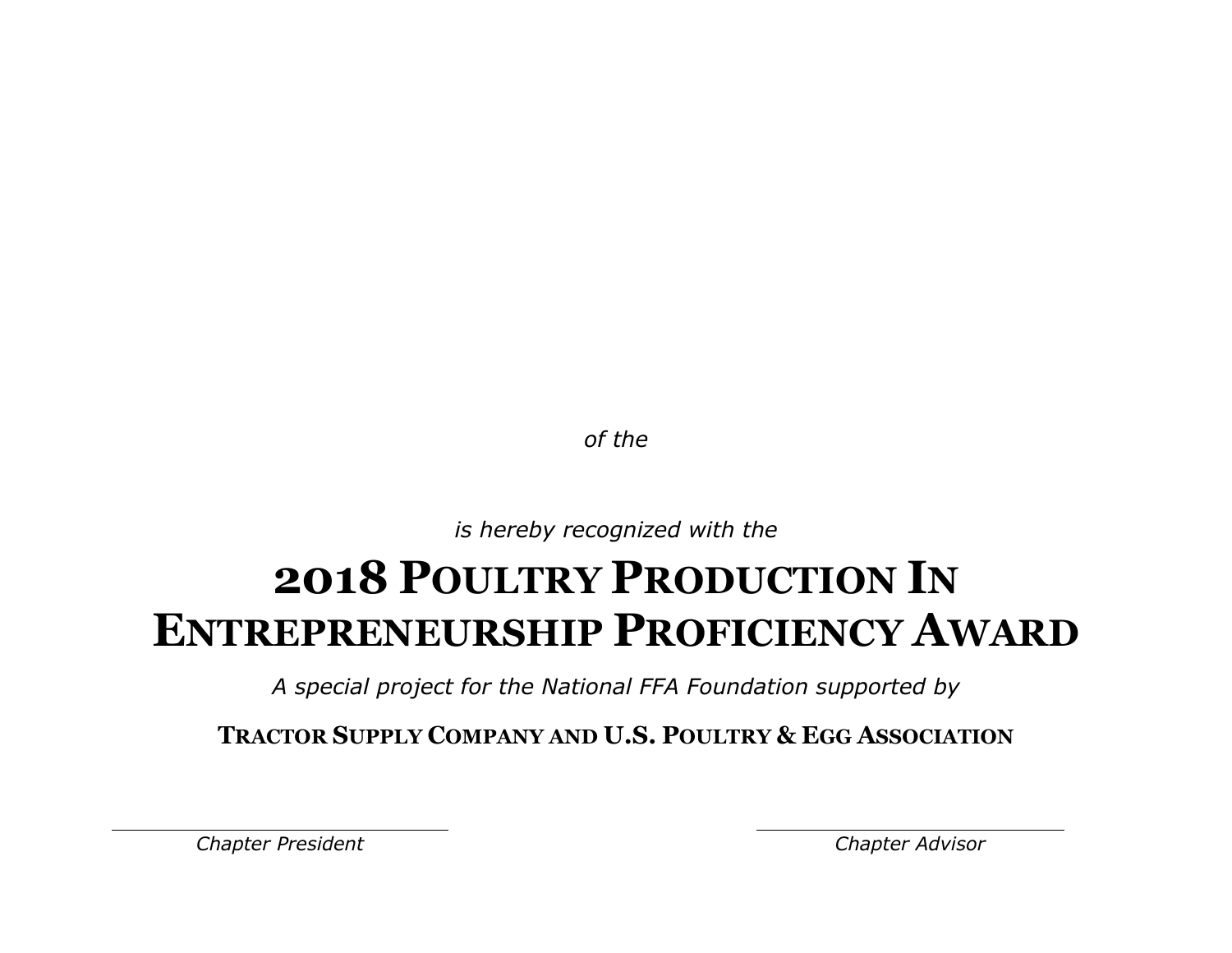*is hereby recognized with the*

### **2018 POULTRY PRODUCTION IN PLACEMENT PROFICIENCY AWARD**

*A special project for the National FFA Foundation supported by*

**TRACTOR SUPPLY COMPANY AND U.S. POULTRY & EGG ASSOCIATION**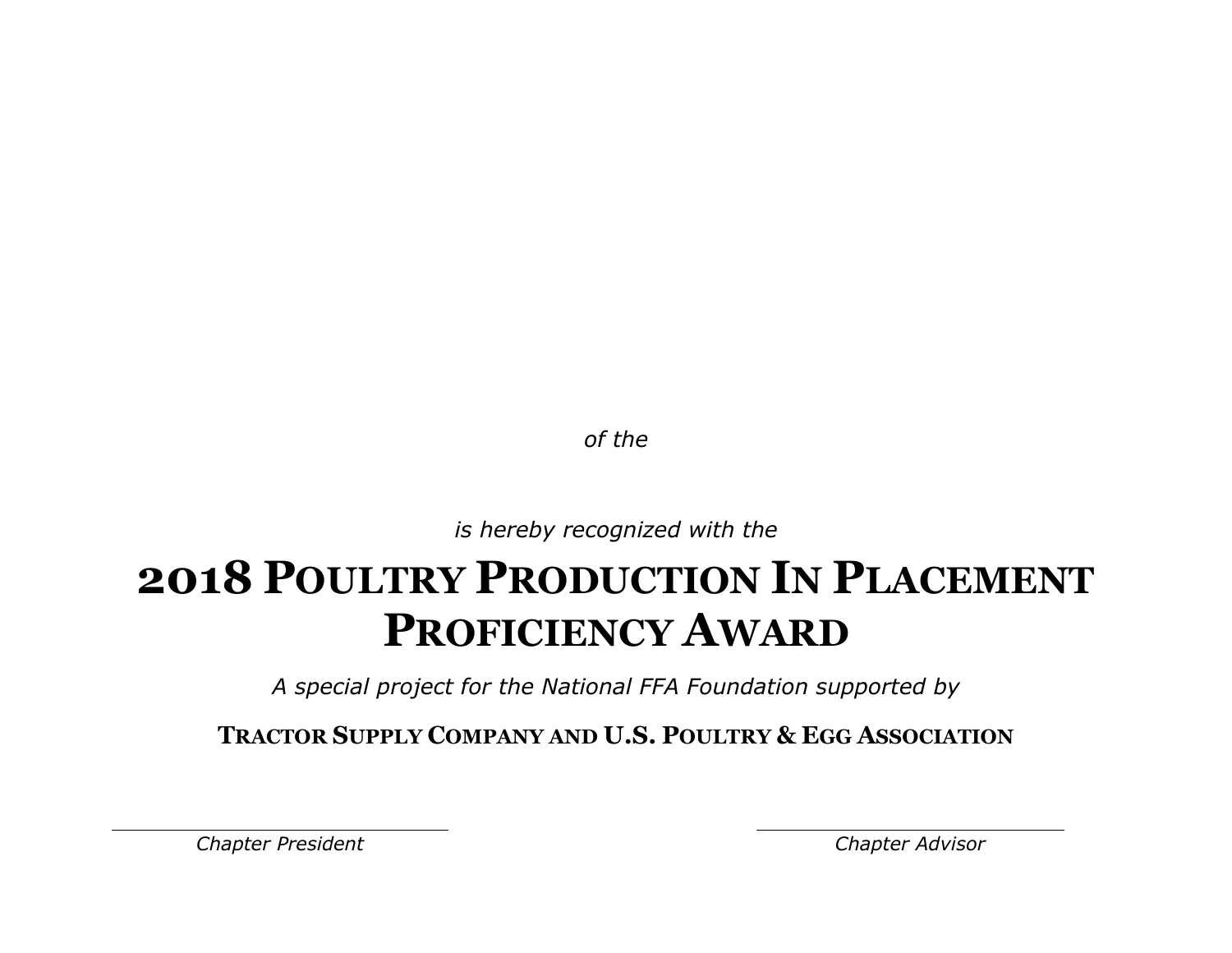*is hereby recognized with the*

### **2018 SHEEP PRODUCTION IN ENTREPRENEURSHIP PROFICIENCY AWARD**

*A special project for the National FFA Foundation supported by*

**NATIONAL FFA FOUNDATION AND NATIONAL FFA ORGANIZATION**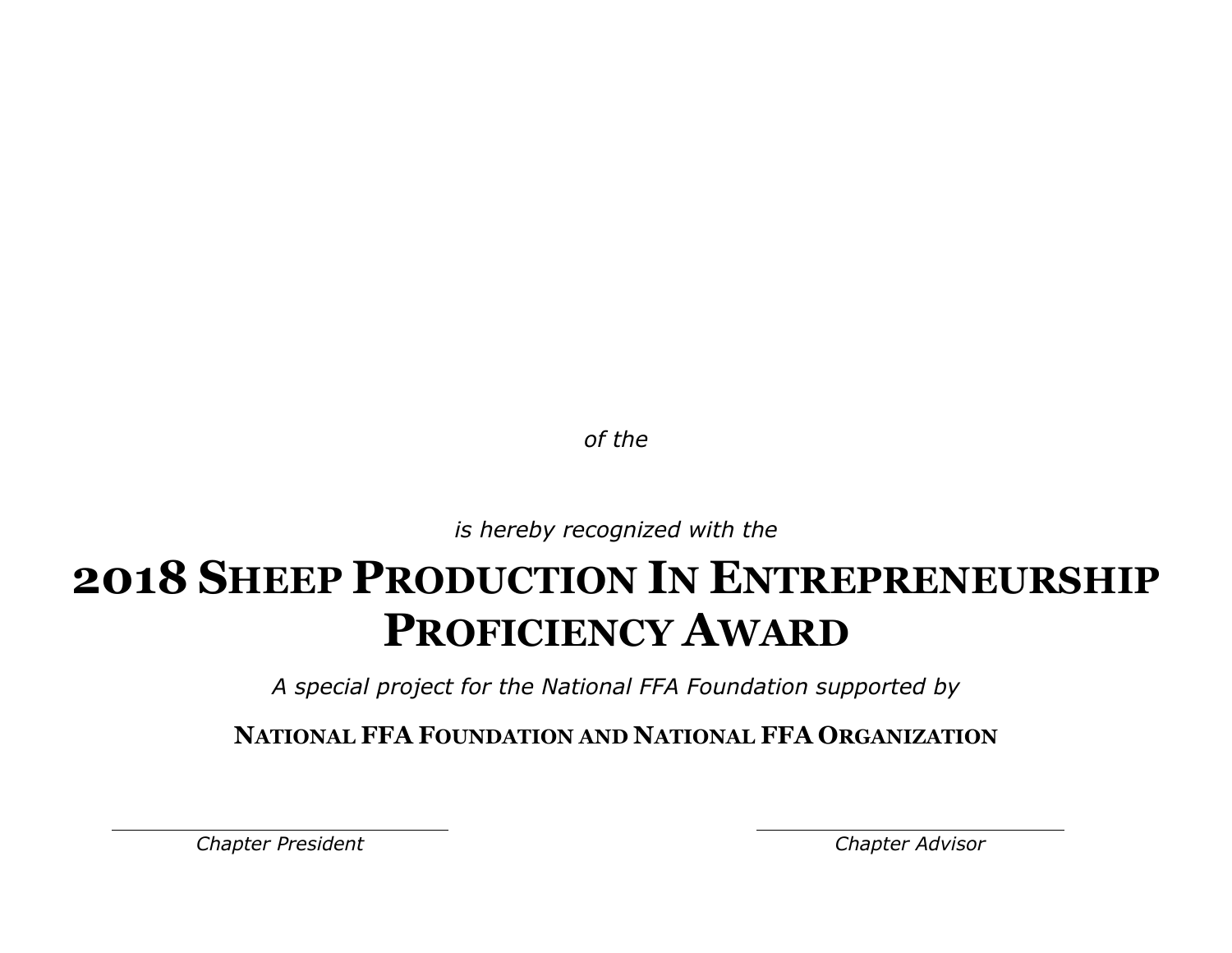*is hereby recognized with the*

# **2018 SHEEP PRODUCTION IN PLACEMENT PROFICIENCY AWARD**

*A special project for the National FFA Foundation supported by*

**NATIONAL FFA FOUNDATION AND NATIONAL FFA ORGANIZATION**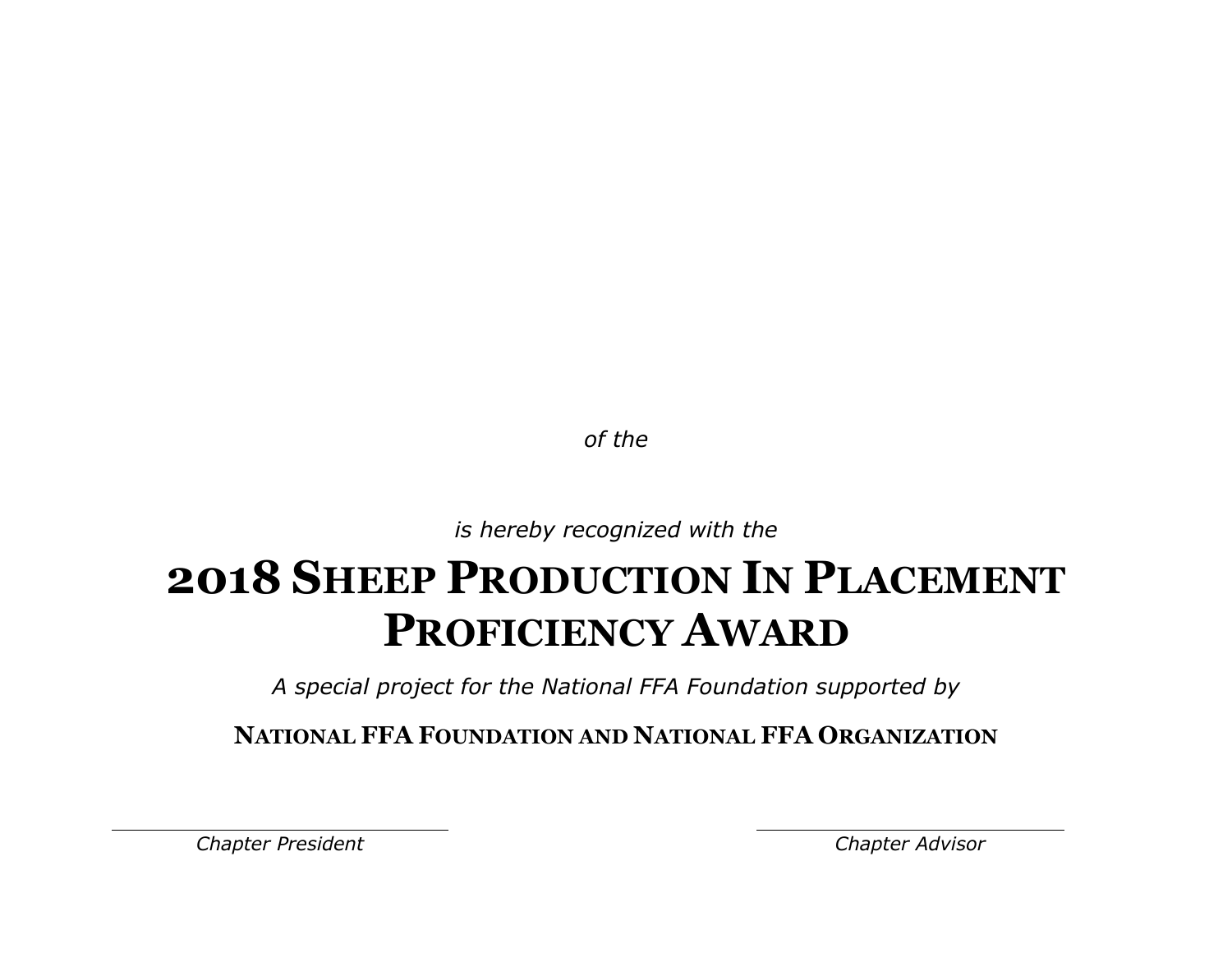*is hereby recognized with the*

## **2018 SMALL ANIMAL PRODUCTION AND CARE IN ENTREPRENEURSHIP PROFICIENCY AWARD**

*A special project for the National FFA Foundation supported by*

**ELANCO ANIMAL HEALTH AND TRACTOR SUPPLY COMPANY**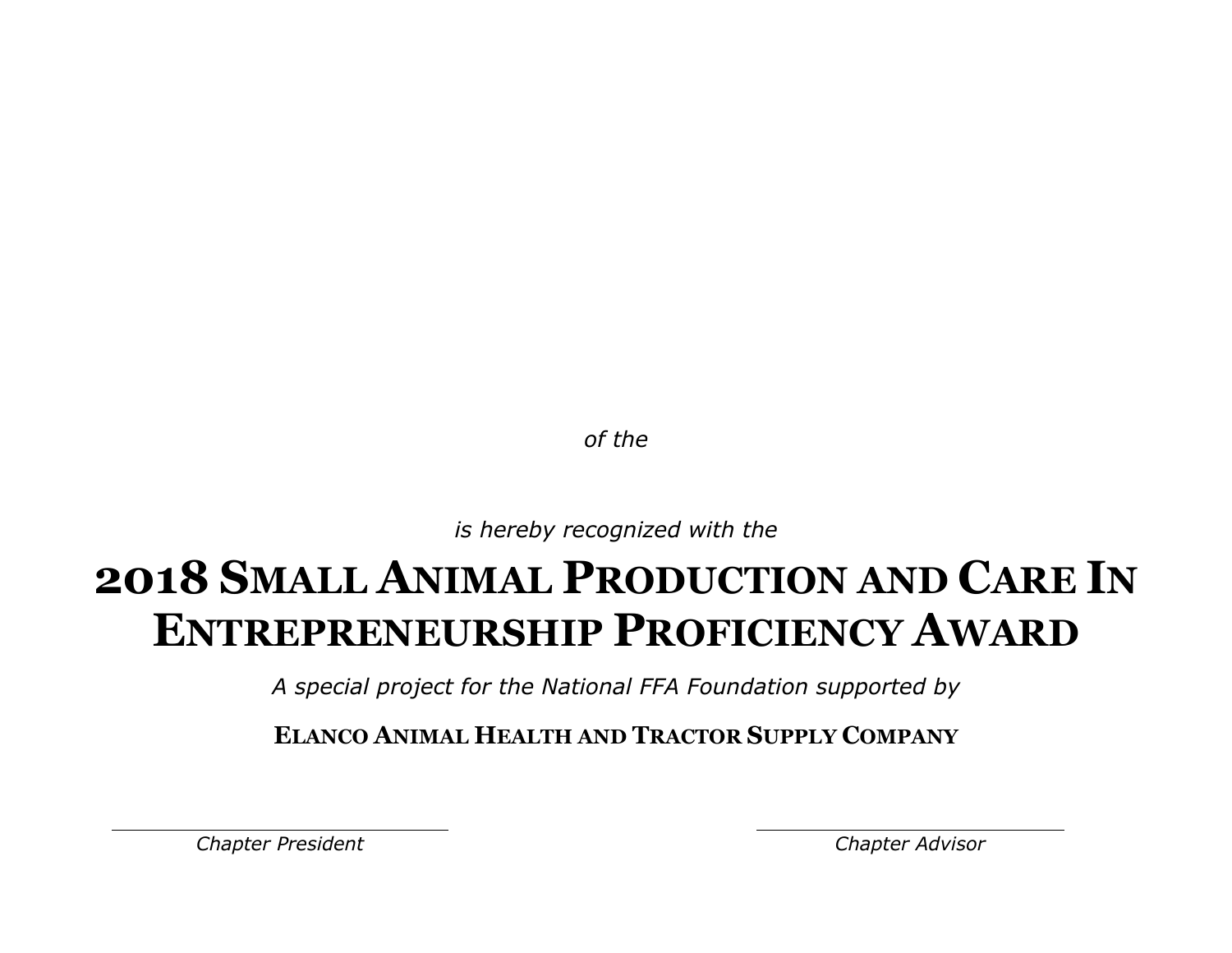*is hereby recognized with the*

## **2018 SMALL ANIMAL PRODUCTION AND CARE IN PLACEMENT PROFICIENCY AWARD**

*A special project for the National FFA Foundation supported by*

**ELANCO ANIMAL HEALTH AND TRACTOR SUPPLY COMPANY**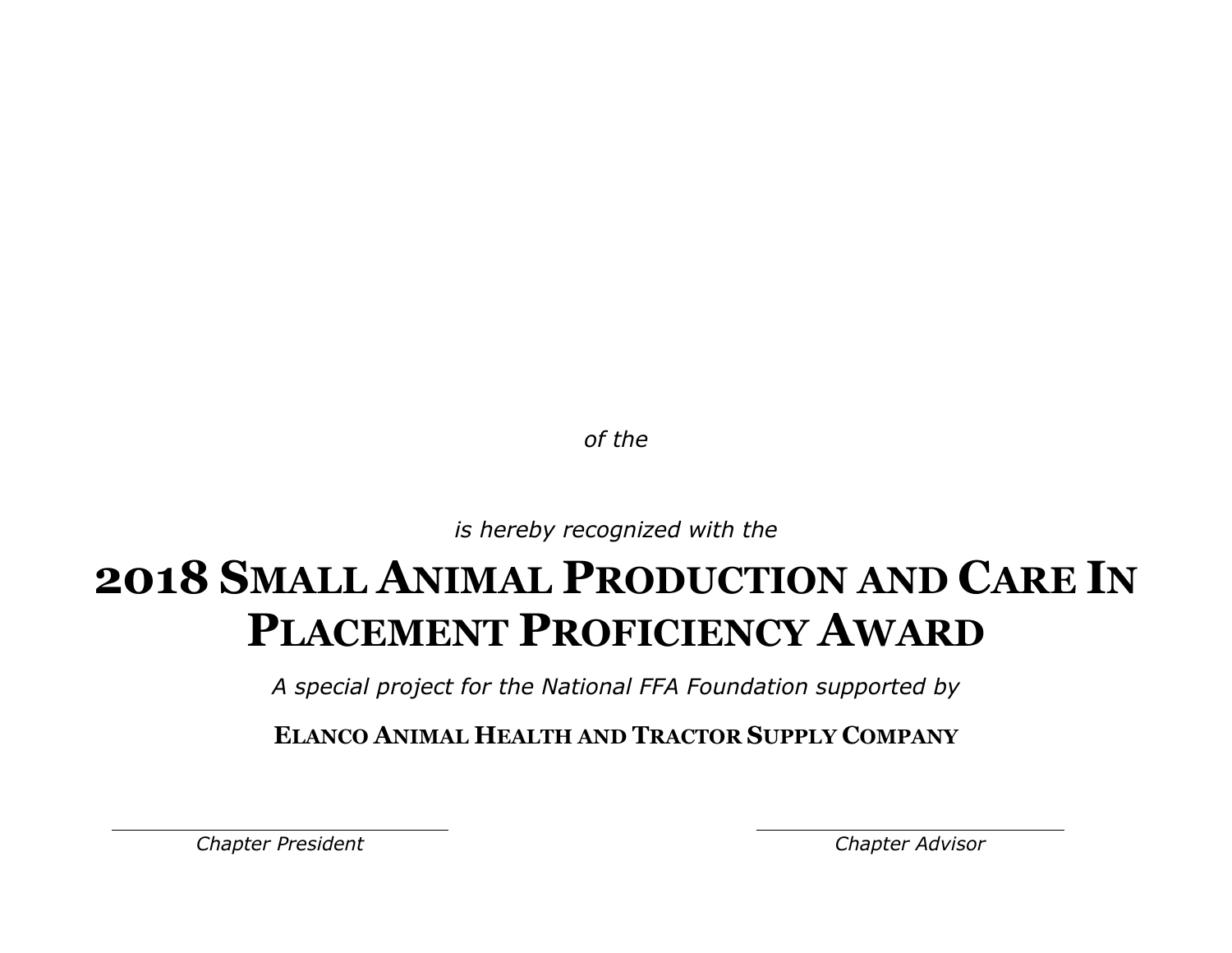*is hereby recognized with the*

## **2018 SPECIALTY ANIMAL PRODUCTION IN ENTREPRENEURSHIP PROFICIENCY AWARD**

*A special project for the National FFA Foundation supported by*

**NATIONAL FFA FOUNDATION AND NATIONAL FFA ORGANIZATION**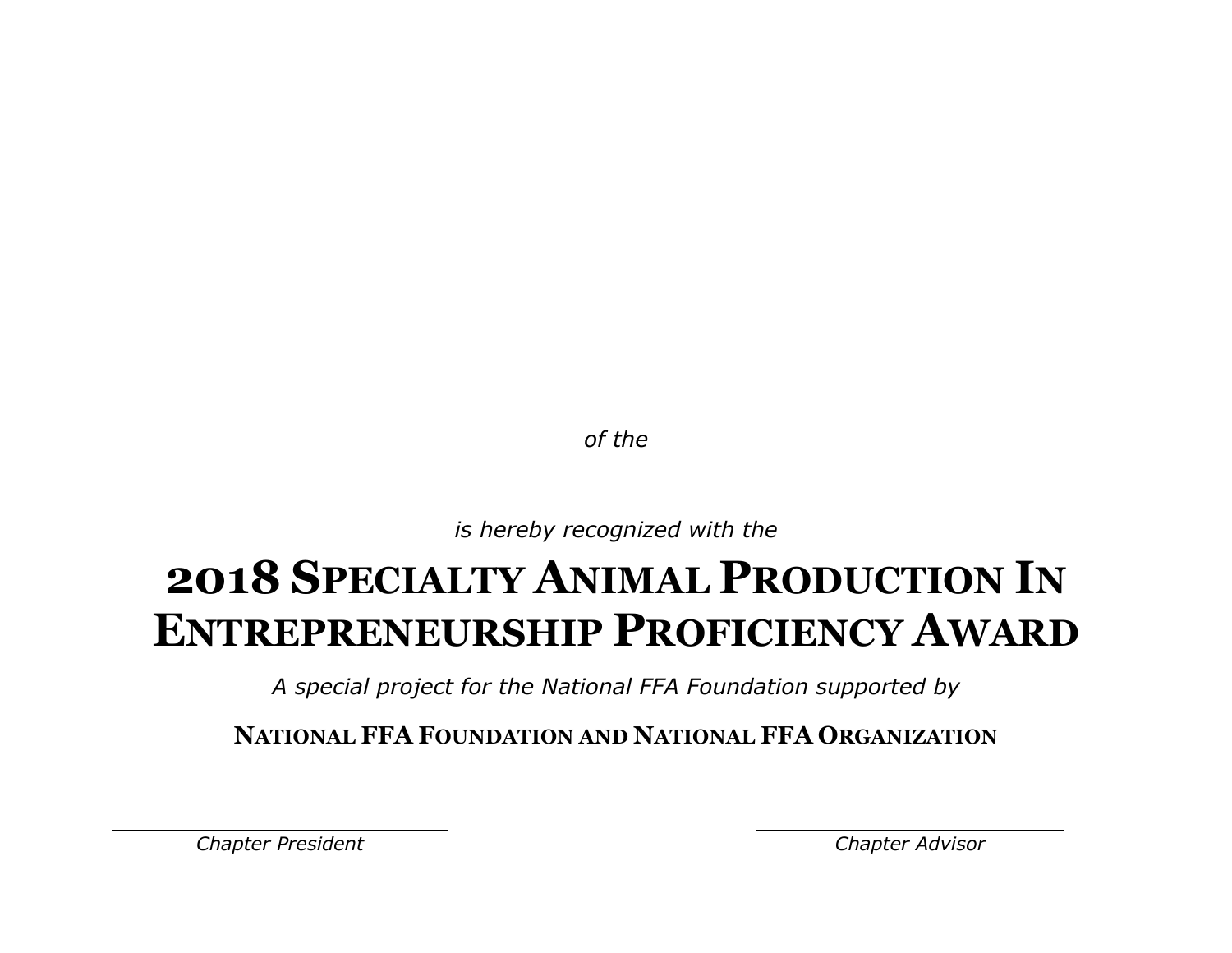*is hereby recognized with the*

## **2018 SPECIALTY ANIMAL PRODUCTION IN PLACEMENT PROFICIENCY AWARD**

*A special project for the National FFA Foundation supported by*

**NATIONAL FFA FOUNDATION AND NATIONAL FFA ORGANIZATION**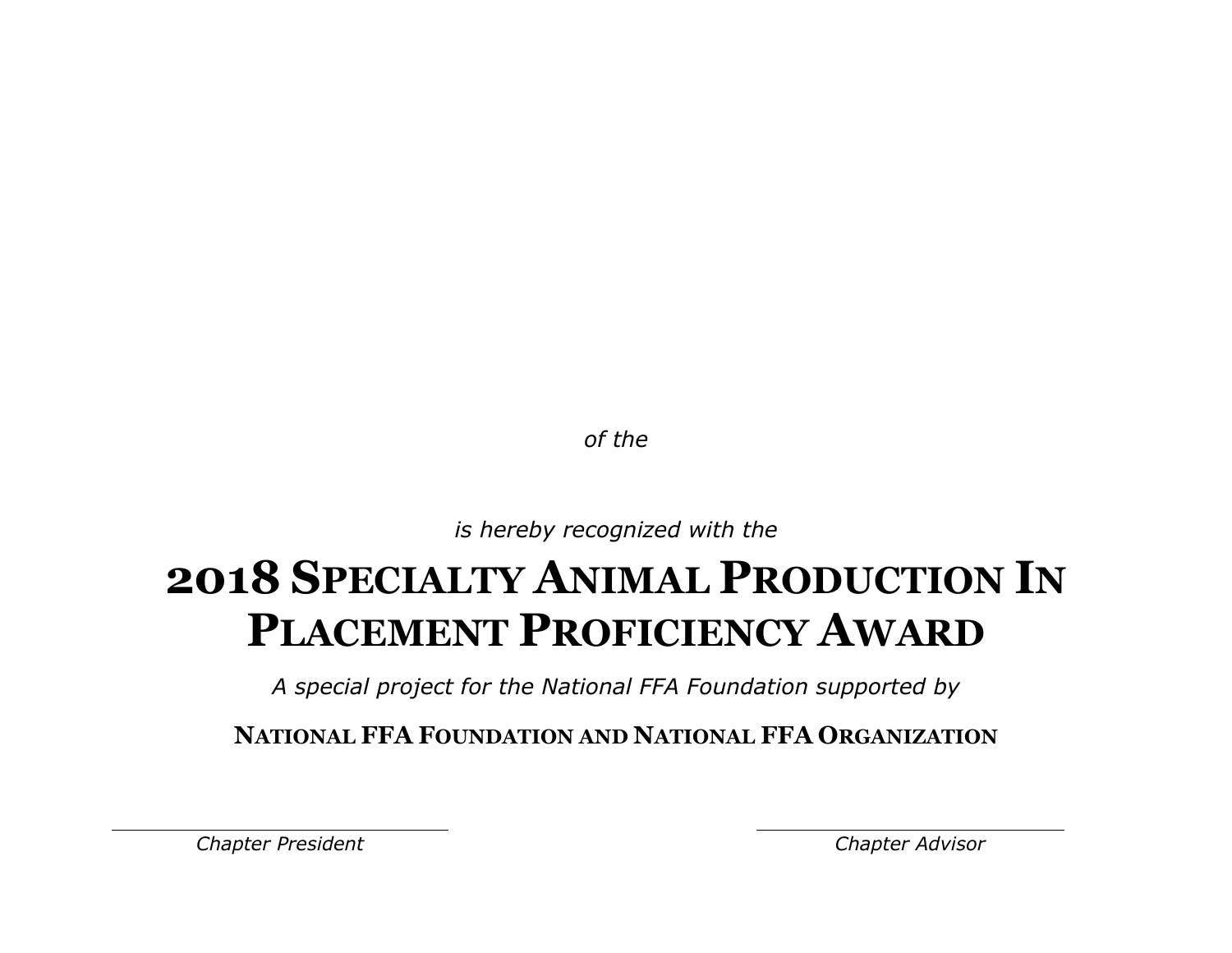*is hereby recognized with the*

### **2018 SPECIALTY CROP PRODUCTION IN ENTREPRENEURSHIP PROFICIENCY AWARD**

*A special project for the National FFA Foundation supported by*

**NATIONAL FFA FOUNDATION AND NATIONAL FFA ORGANIZATION**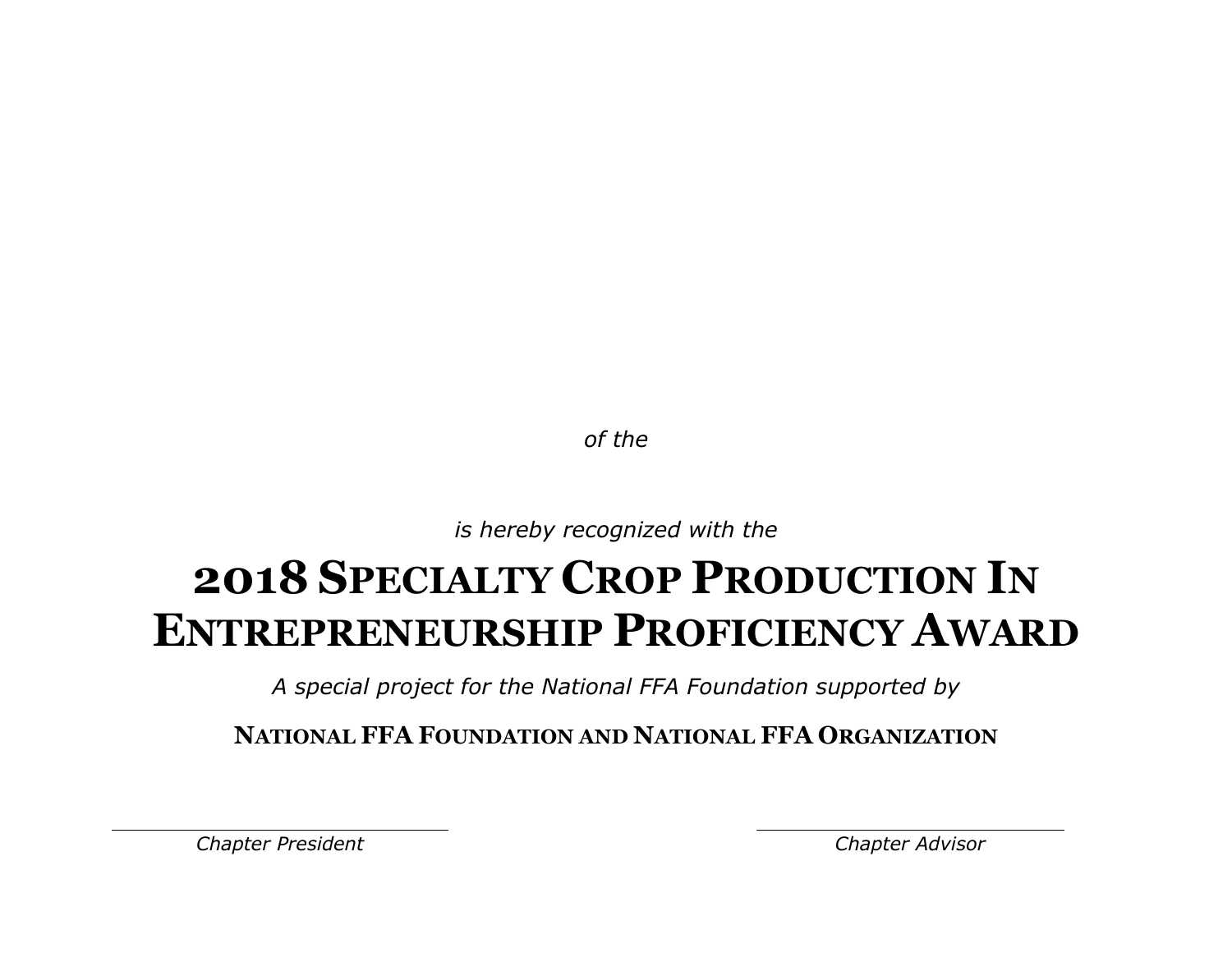*is hereby recognized with the*

### **2018 SPECIALTY CROP PRODUCTION IN PLACEMENT PROFICIENCY AWARD**

*A special project for the National FFA Foundation supported by*

**NATIONAL FFA FOUNDATION AND NATIONAL FFA ORGANIZATION**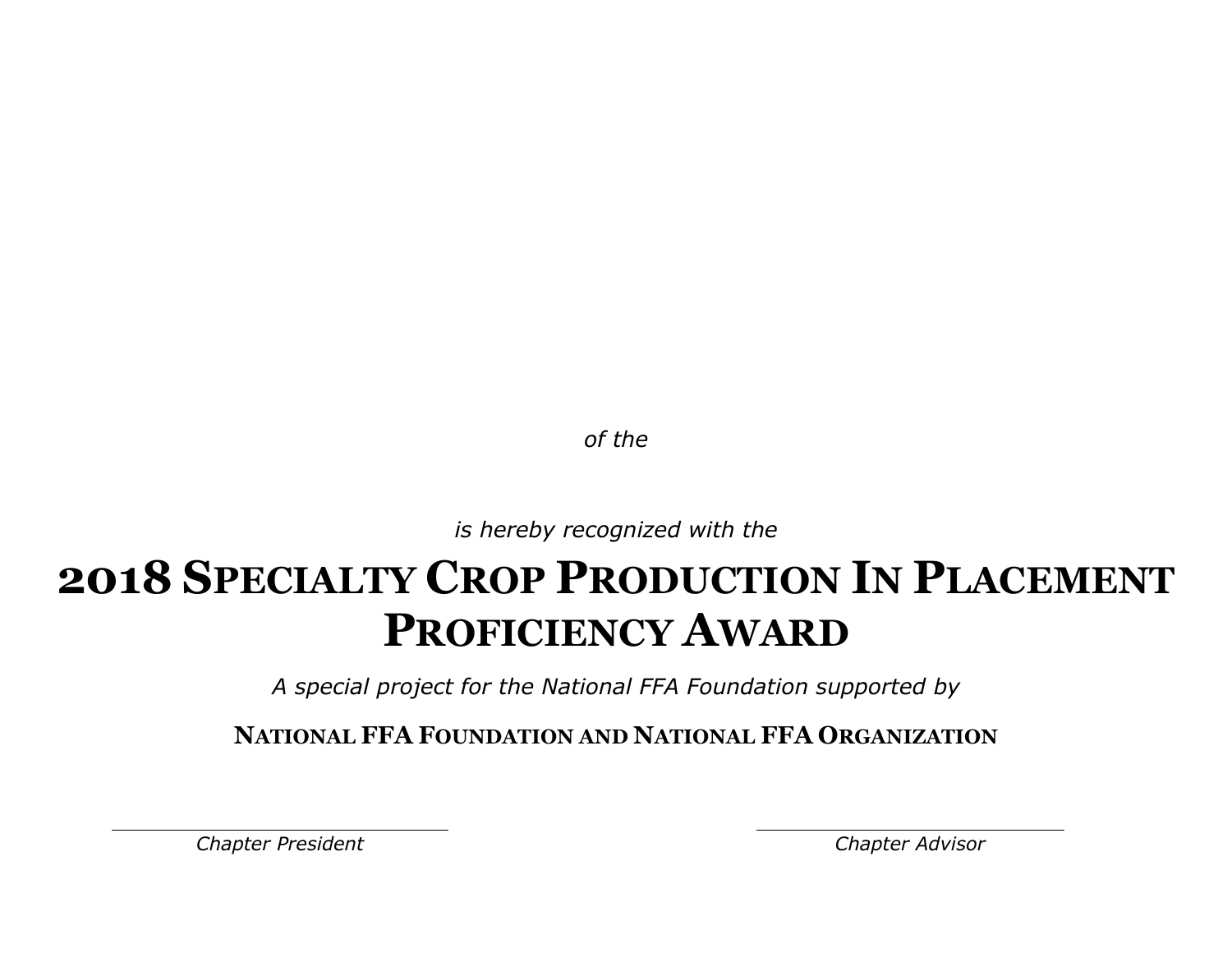*is hereby recognized with the*

### **2018 SWINE PRODUCTION IN ENTREPRENEURSHIP PROFICIENCY AWARD**

*A special project for the National FFA Foundation supported by*

**FARMLAND FOODS, INC. AND TRACTOR SUPPLY COMPANY**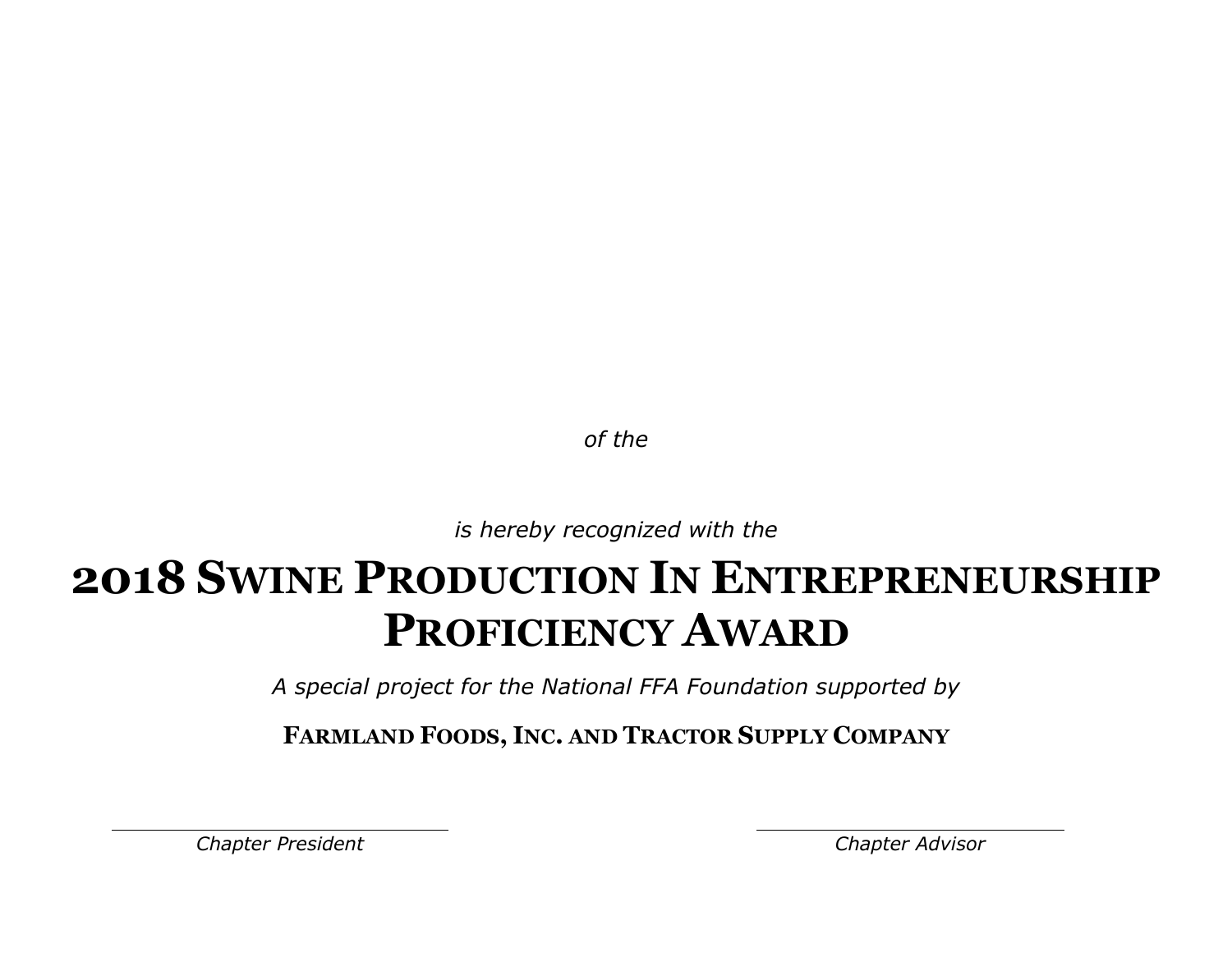*is hereby recognized with the*

## **2018 SWINE PRODUCTION IN PLACEMENT PROFICIENCY AWARD**

*A special project for the National FFA Foundation supported by*

**LA-CO INDUSTRIES, INC.**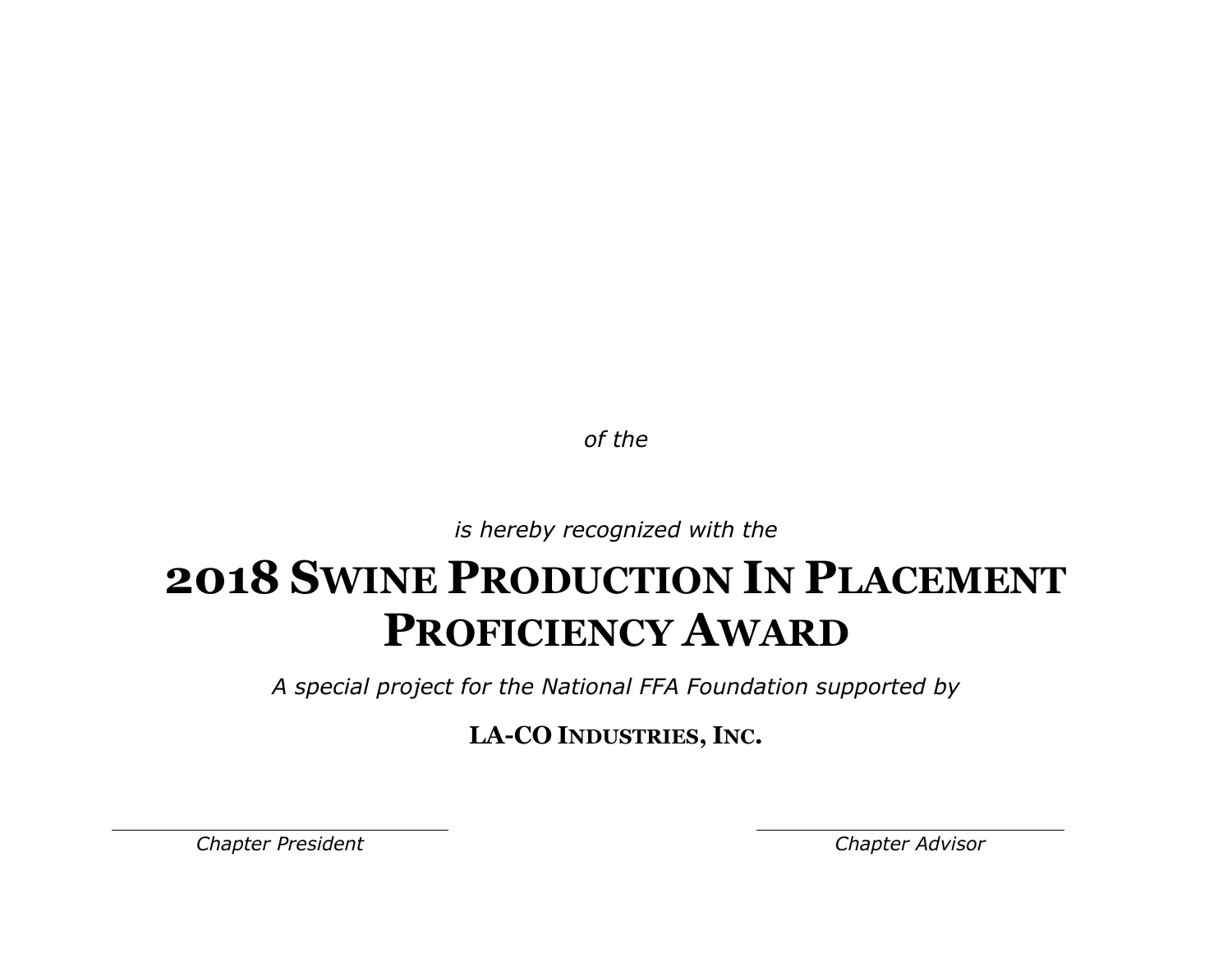*is hereby recognized with the*

### **2018 TURF GRASS MANAGEMENT IN ENTREPRENEURSHIP PROFICIENCY AWARD**

*A special project for the National FFA Foundation supported by*

**JOHN DEERE**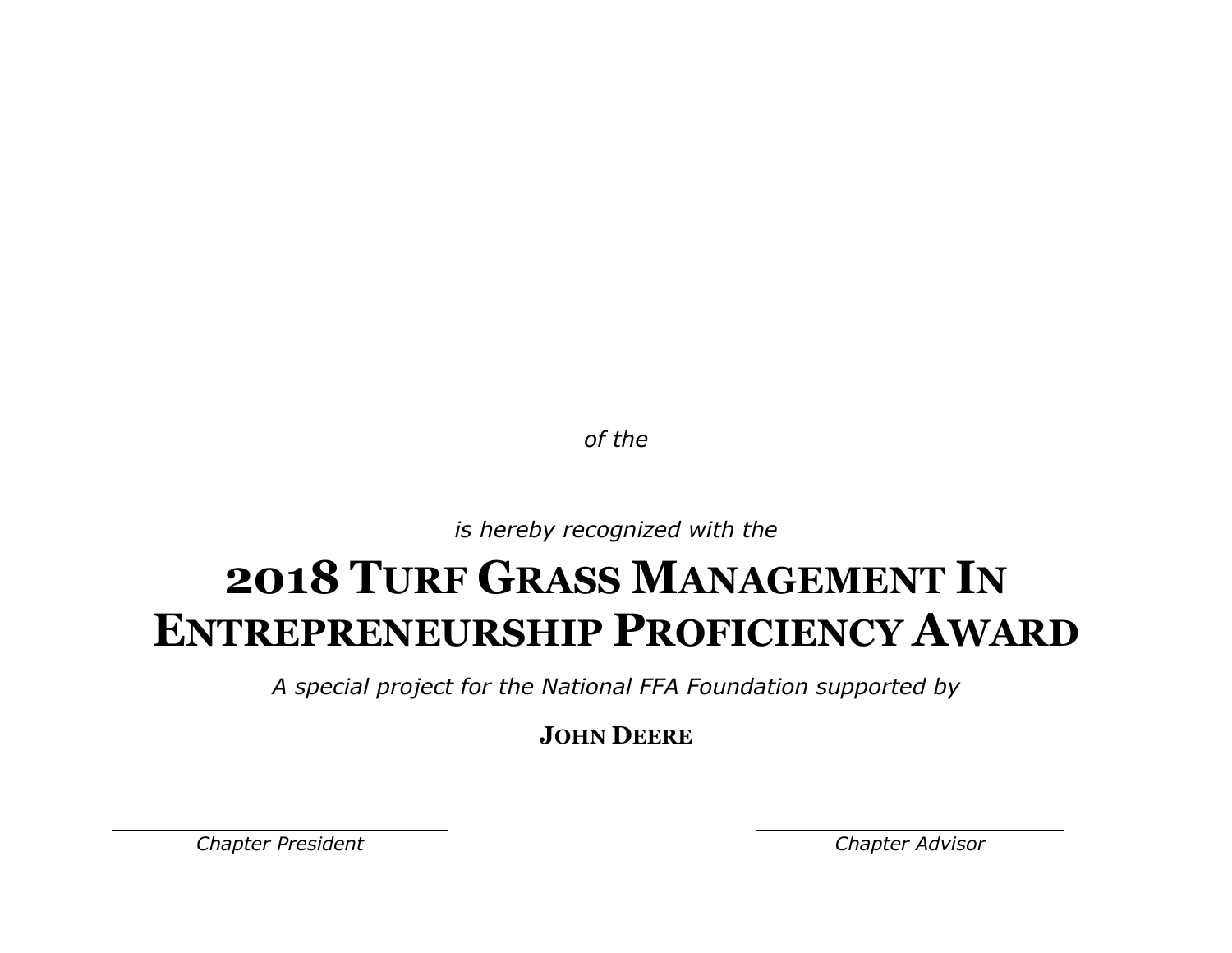*is hereby recognized with the*

# **2018 TURF GRASS MANAGEMENT IN PLACEMENT PROFICIENCY AWARD**

*A special project for the National FFA Foundation supported by*

**JOHN DEERE**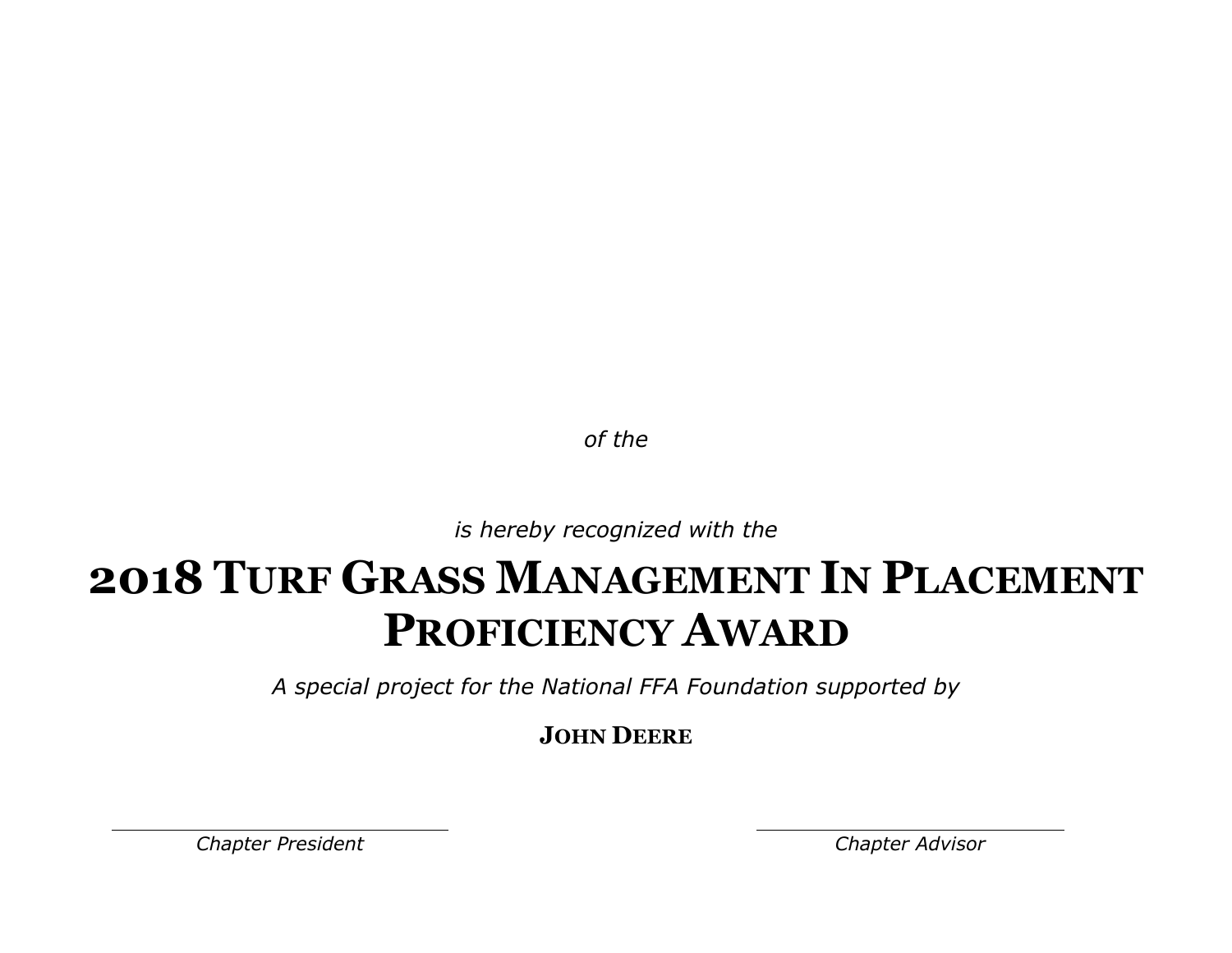*is hereby recognized with the*

### **2018 VEGETABLE PRODUCTION IN ENTREPRENEURSHIP PROFICIENCY AWARD**

*A special project for the National FFA Foundation supported by*

**TRACTOR SUPPLY COMPANY & WILBUR-ELLIS COMPANY**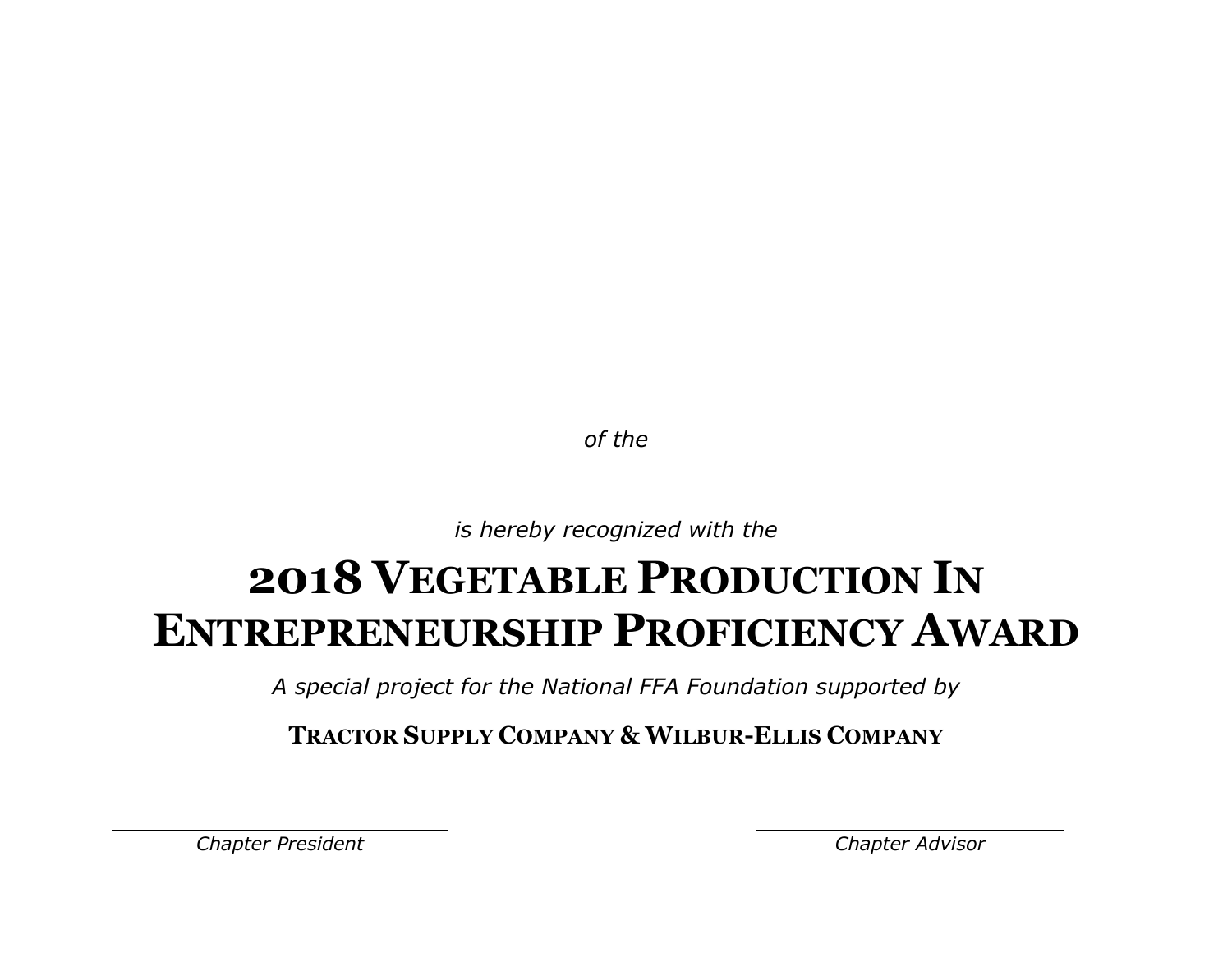*is hereby recognized with the*

# **2018 VEGETABLE PRODUCTION IN PLACEMENT PROFICIENCY AWARD**

*A special project for the National FFA Foundation supported by*

**TRACTOR SUPPLY COMPANY & WILBUR-ELLIS COMPANY**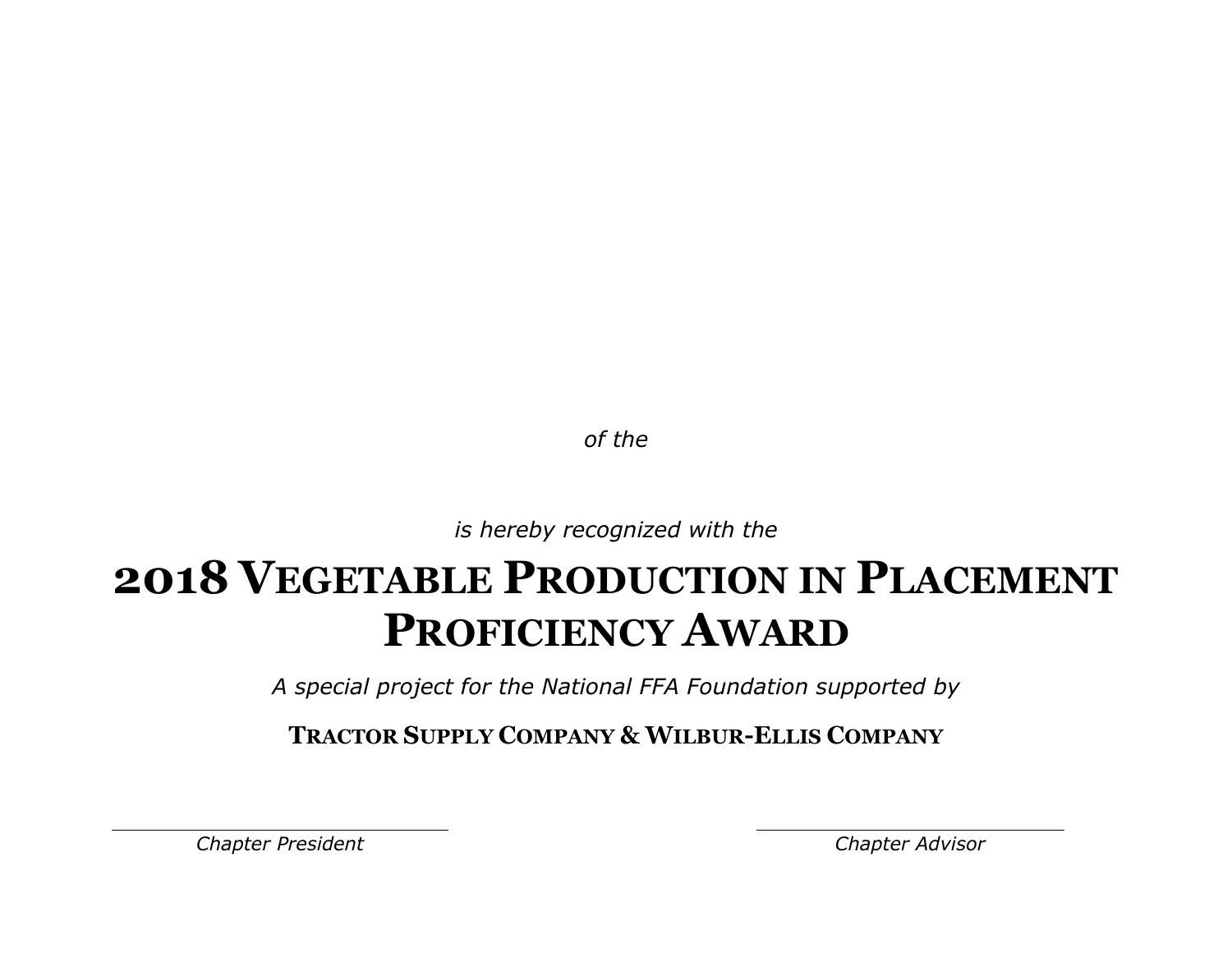*is hereby recognized with the*

### **2018 VETERINARY SCIENCE IN ENTREPRENEURSHIP PROFICIENCY AWARD**

*A special project for the National FFA Foundation supported by*

**AMERICAN VETERINARY MEDICAL ASSOCIATION, BLUE BUFFALO AND TRACTOR SUPPLY COMPANY**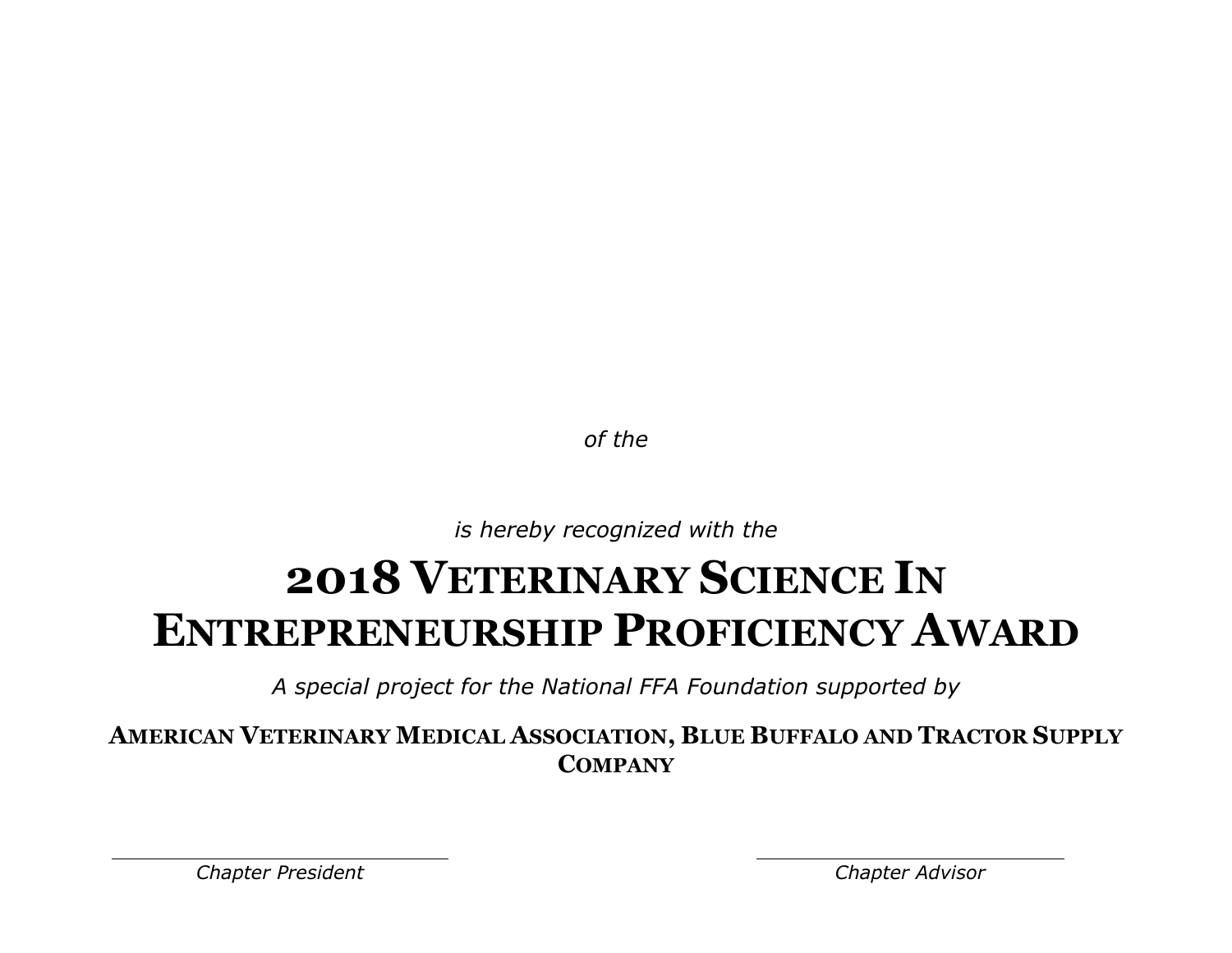*is hereby recognized with the*

# **2018 VETERINARY SCIENCE IN PLACEMENT PROFICIENCY AWARD**

*A special project for the National FFA Foundation supported by*

**AMERICAN VETERINARY MEDICAL ASSOCIATION, BLUE BUFFALO AND TRACTOR SUPPLY COMPANY**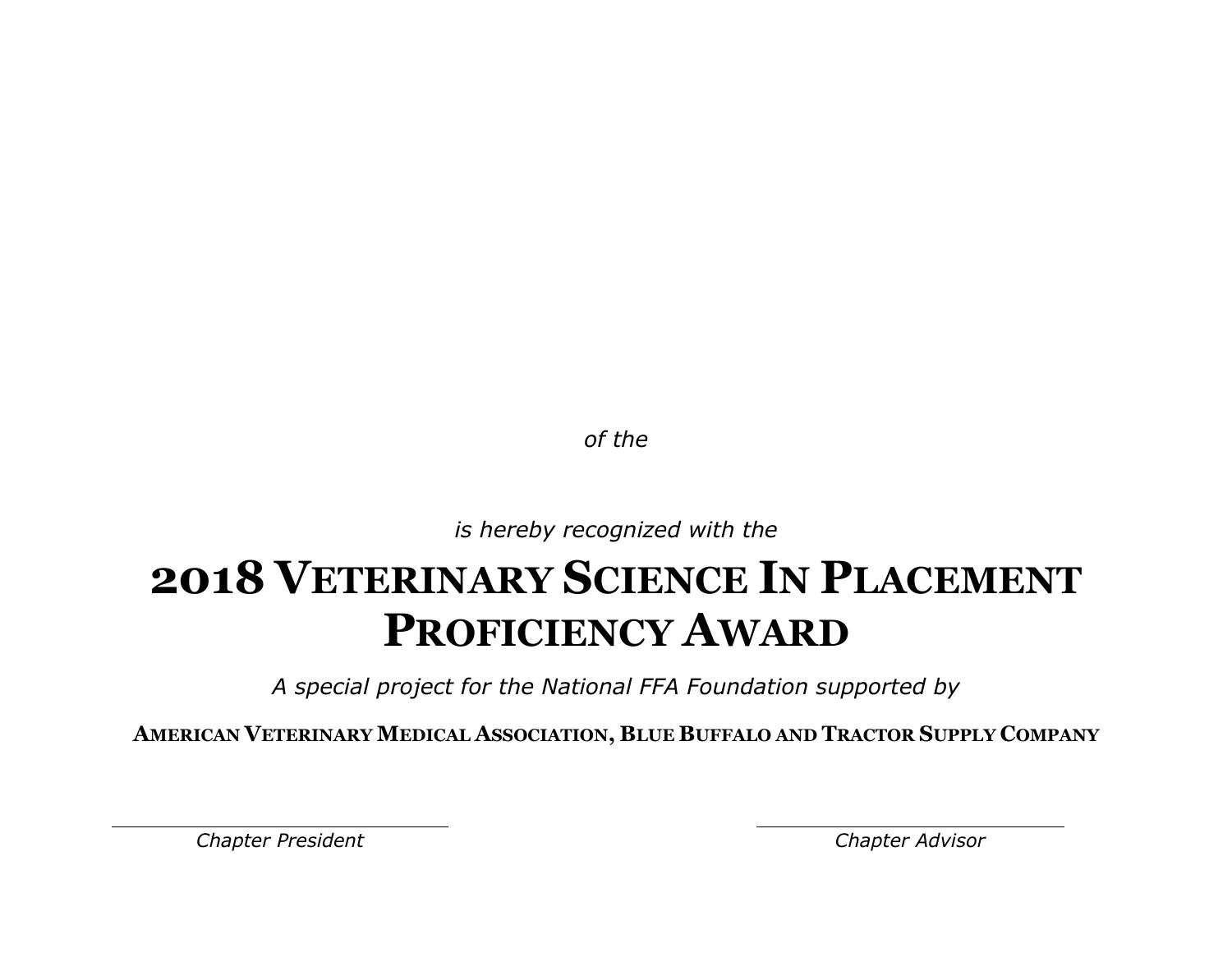*is hereby recognized with the*

# **2018 WILDLIFE PRODUCTION AND MANAGEMENT IN ENTREPRENEURSHIP PROFICIENCY AWARD**

*A special project for the National FFA Foundation supported by*

**YAMAHA MOTOR CORPORATION USA**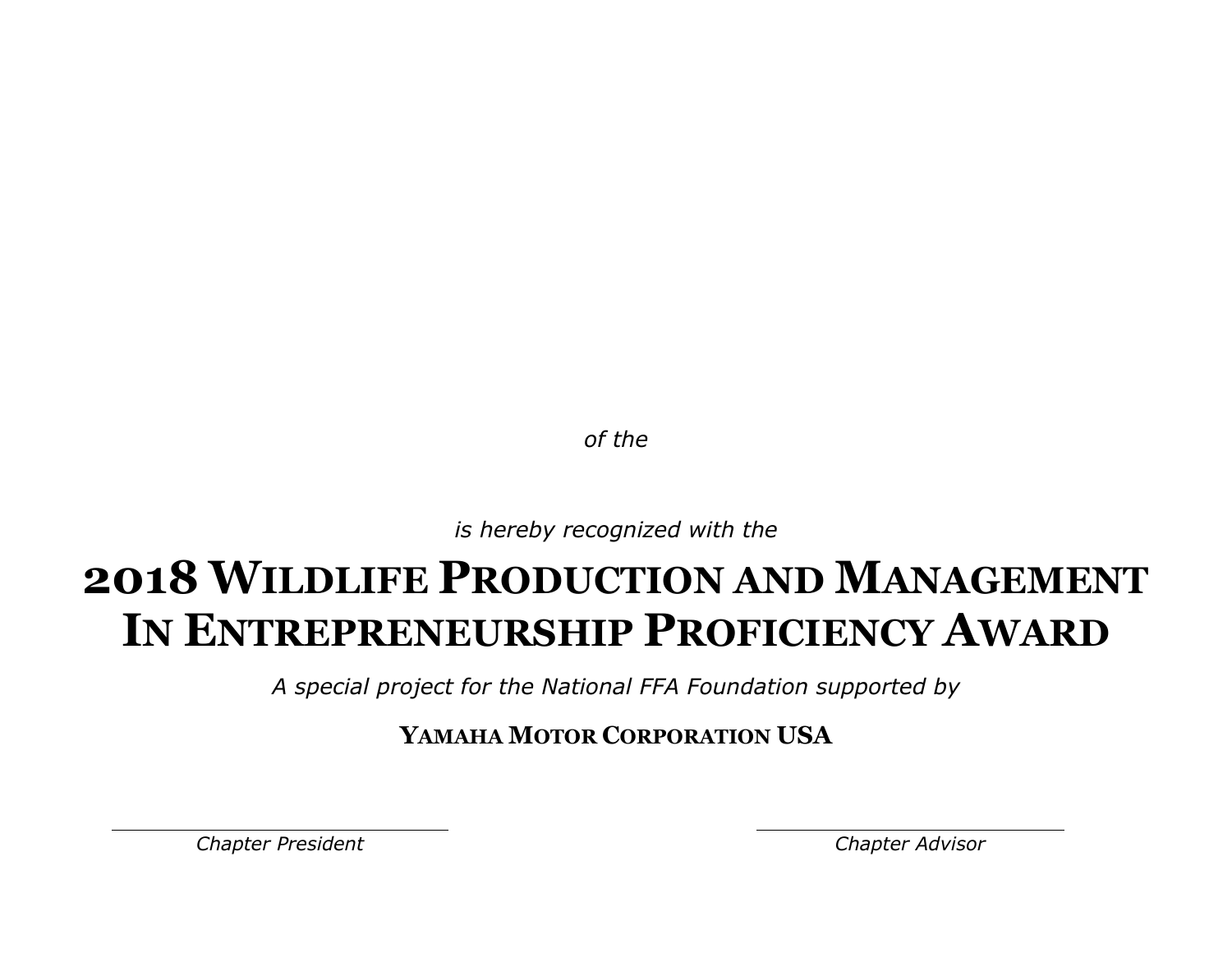*is hereby recognized with the*

# **2018 WILDLIFE PRODUCTION AND MANAGEMENT IN PLACEMENT PROFICIENCY AWARD**

*A special project for the National FFA Foundation supported by*

**YAMAHA MOTOR CORPORATION USA**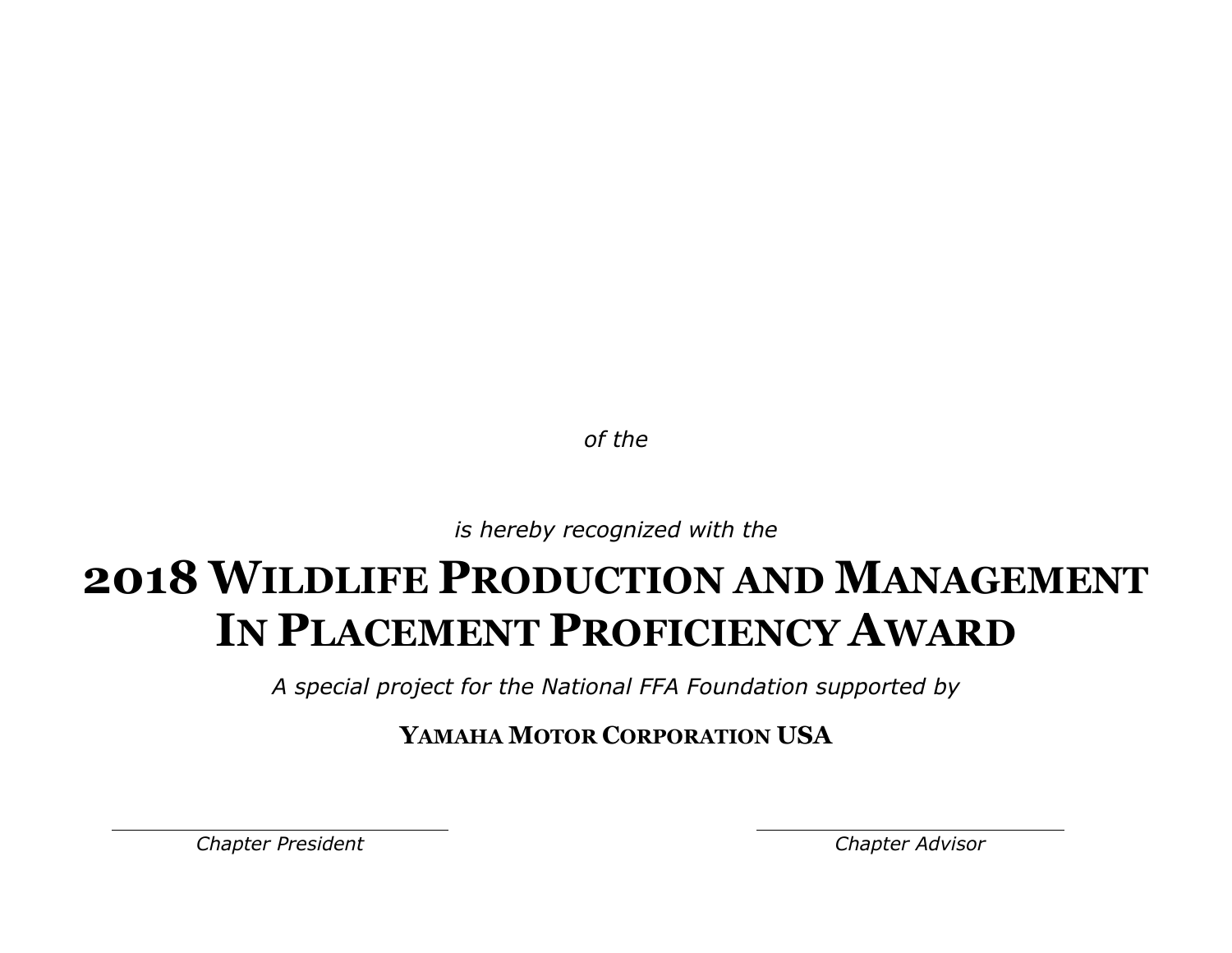*is hereby recognized with the*

#### **2018 CHAPTER STAR DISCOVERY AWARD**

*A special project for the National FFA Foundation supported by*

**CNH INDUSTRIAL CAPITAL**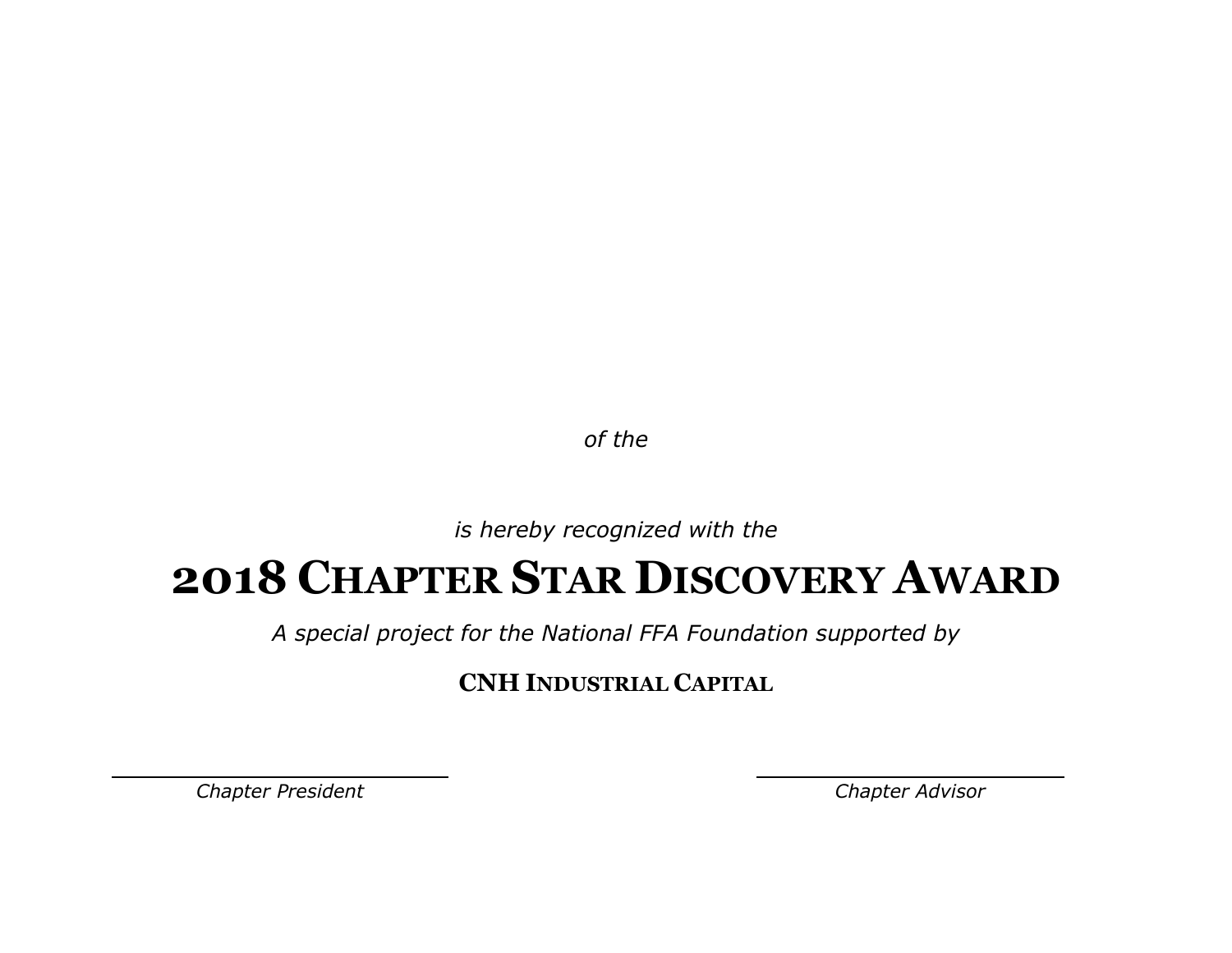*is hereby recognized with the*

### **2018 CHAPTER STAR GREENHAND AWARD**

*A special project for the National FFA Foundation supported by*

**CNH INDUSTRIAL CAPITAL**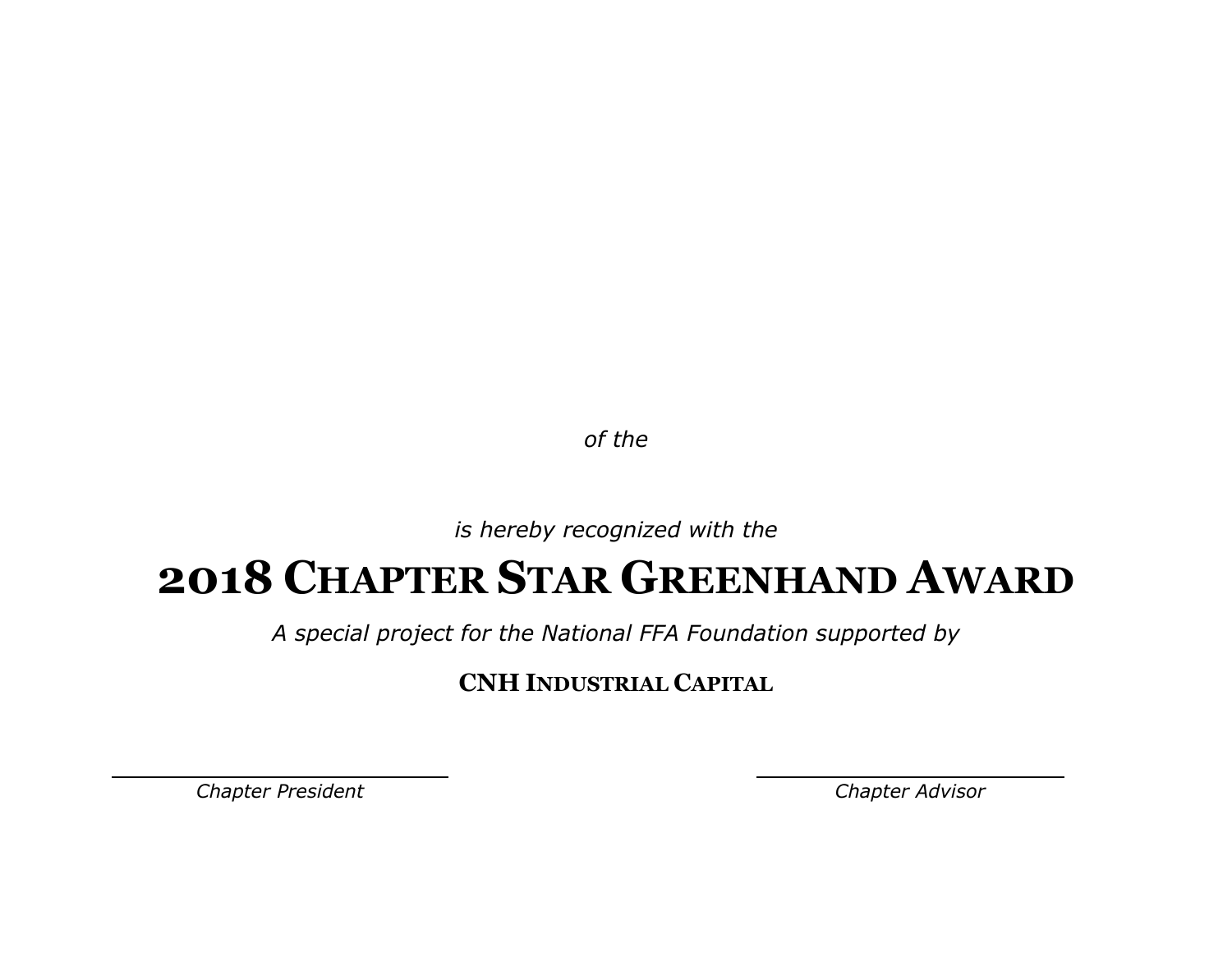*is hereby recognized with the*

### **2018 CHAPTER STAR FARMER AWARD**

*A special project for the National FFA Foundation supported by*

**CNH INDUSTRIAL CAPITAL**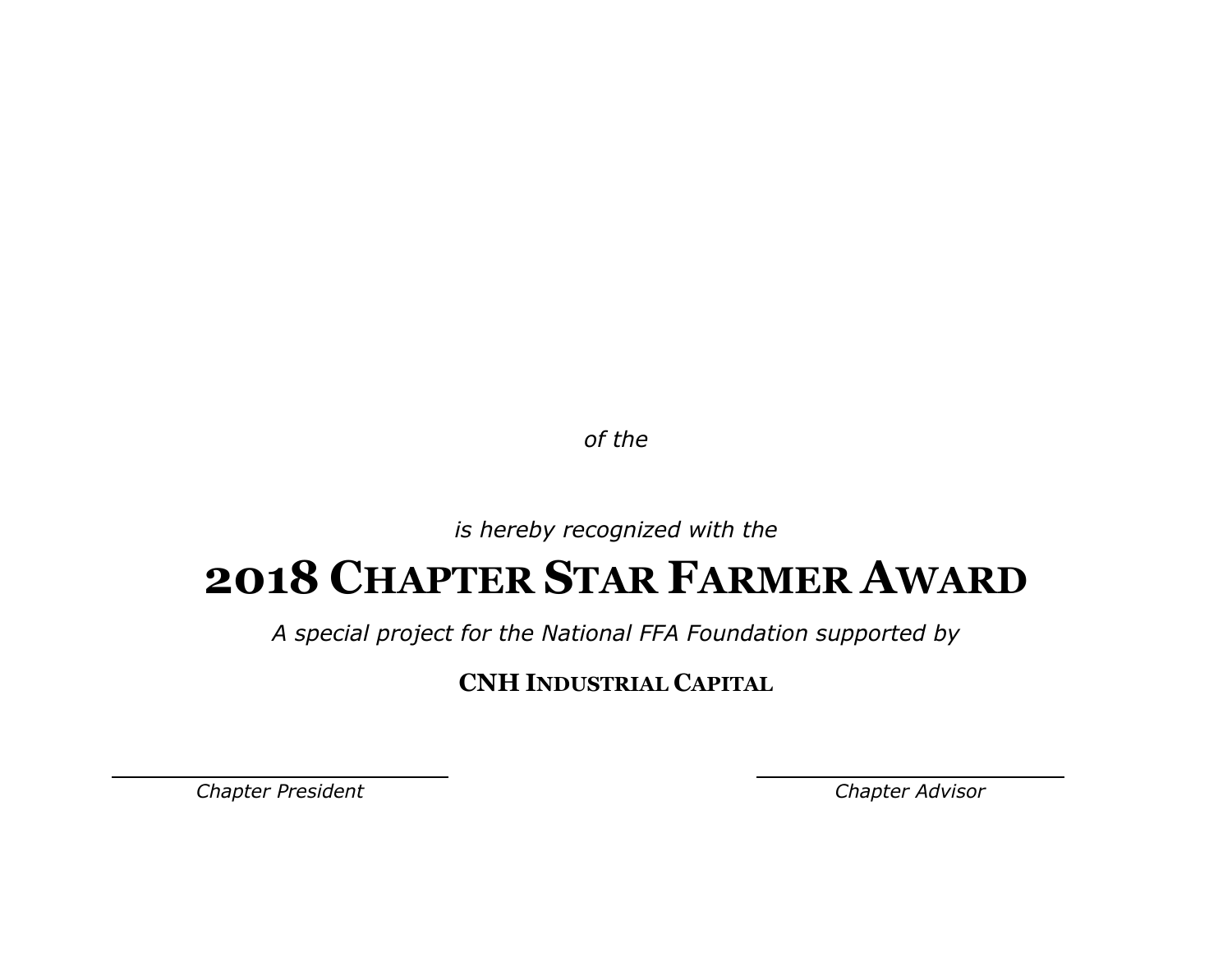*is hereby recognized with the*

# **2018 CHAPTER STAR IN AGRICULTURAL BUSINESS AWARD**

*A special project for the National FFA Foundation supported by*

**CNH INDUSTRIAL CAPITAL**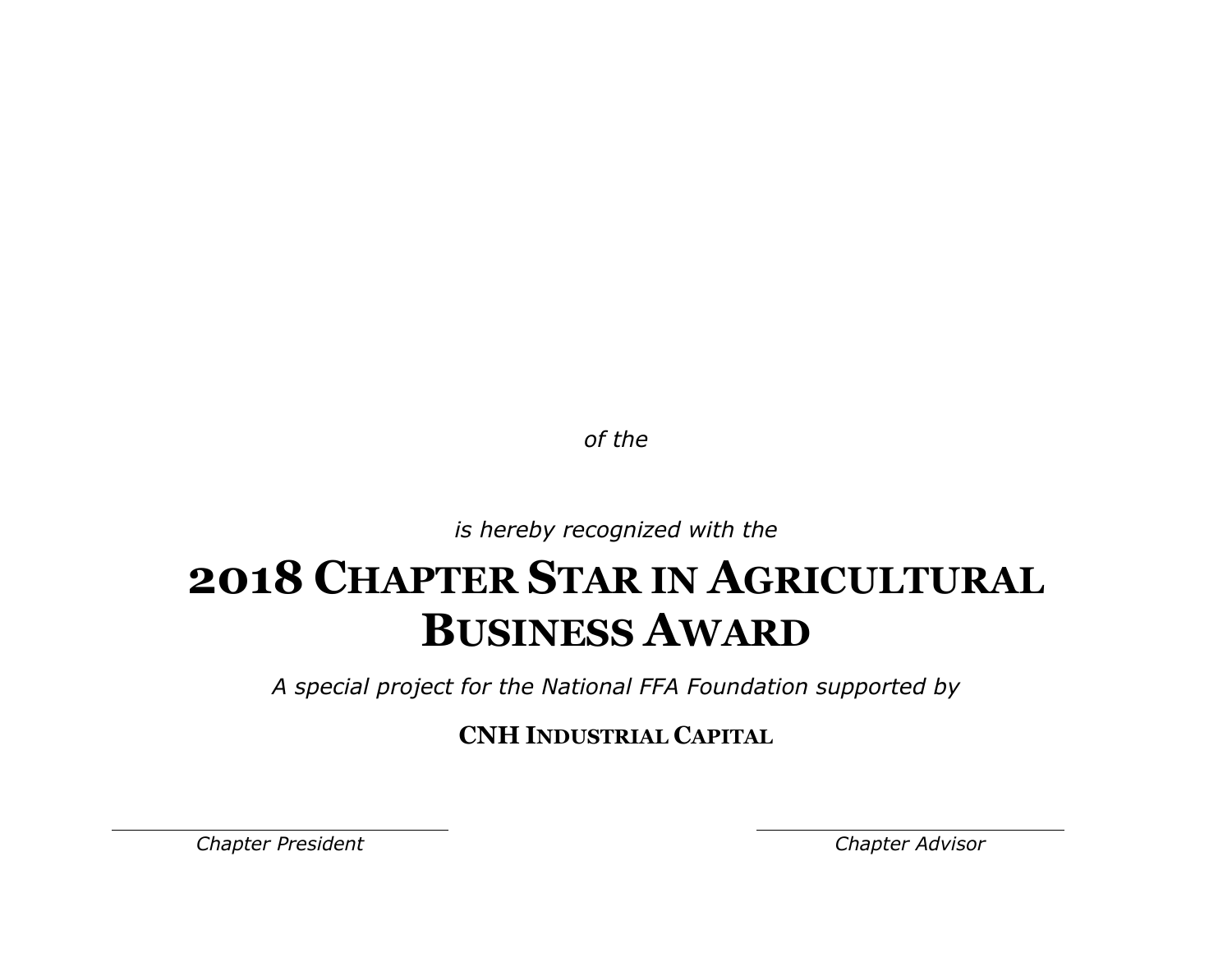*is hereby recognized with the*

# **2018 CHAPTER STAR IN AGRICULTURAL PLACEMENT AWARD**

*A special project for the National FFA Foundation supported by*

**CNH INDUSTRIAL CAPITAL**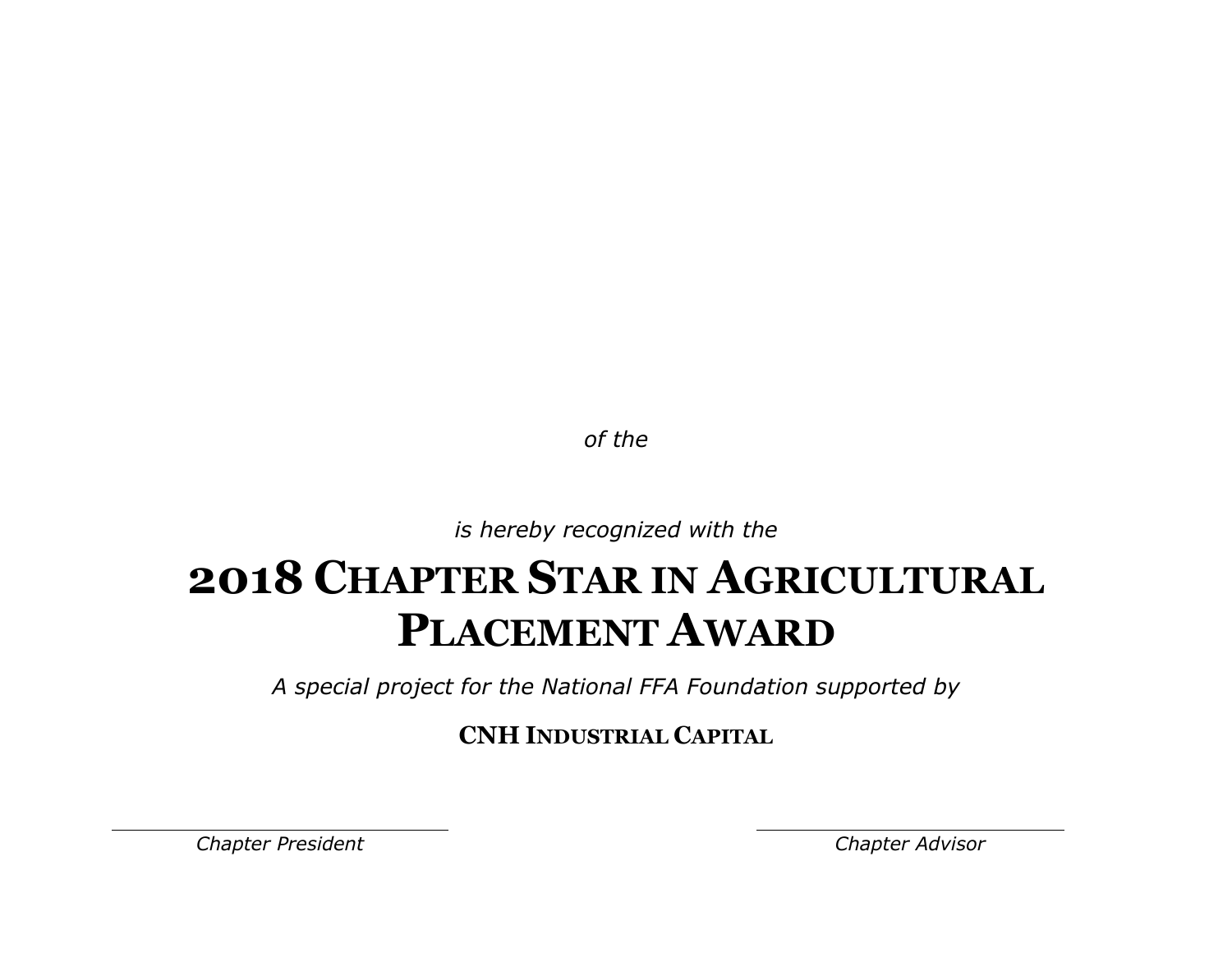*is hereby recognized with the*

#### **2018 CHAPTER STAR IN AGRISCIENCE AWARD**

*A special project for the National FFA Foundation supported by*

**CNH INDUSTRIAL CAPITAL**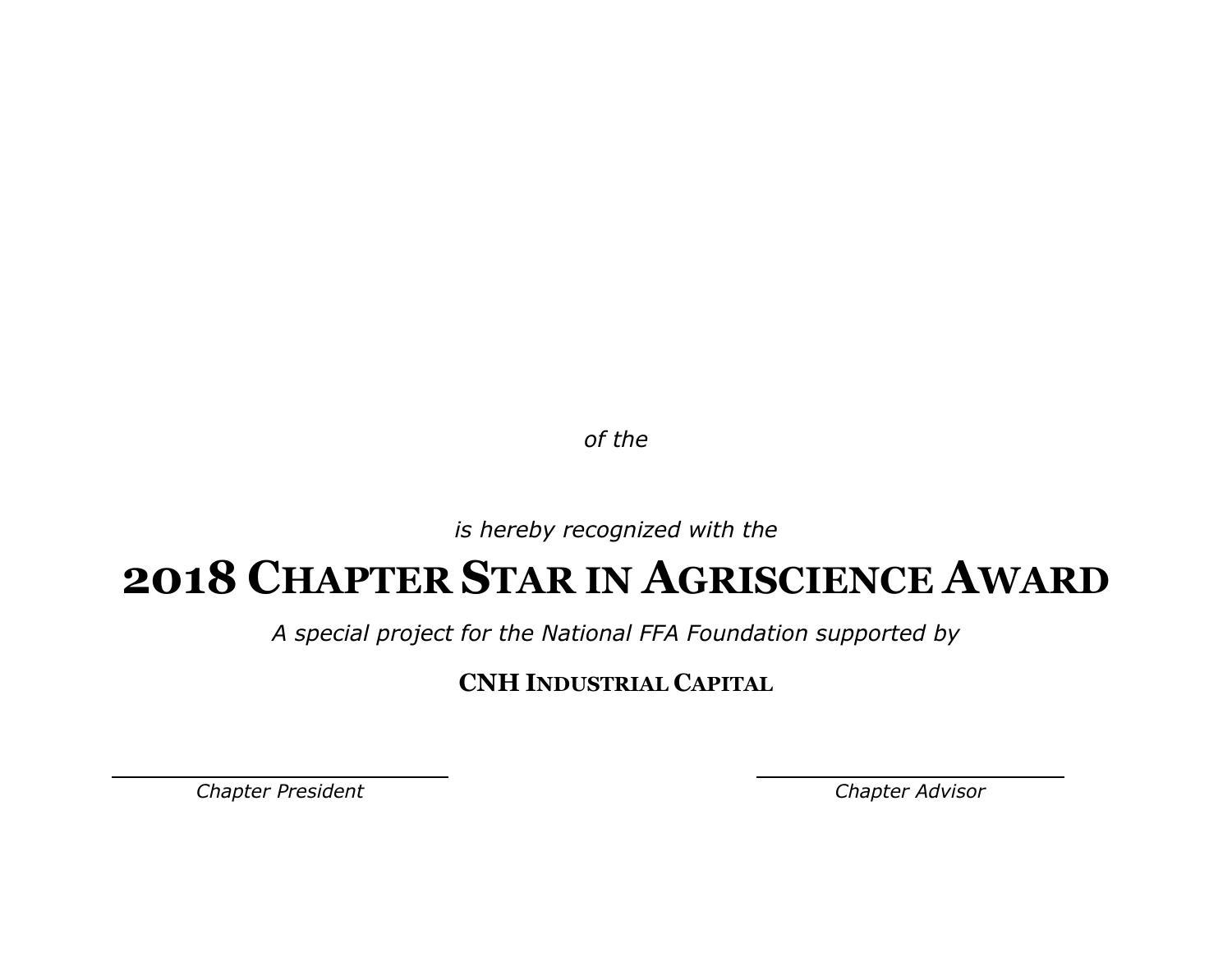*is hereby recognized with the*

### **2018 CHAPTER PREPARED PUBLIC SPEAKING AWARD**

*A special project for the National FFA Foundation supported by*

**MONSANTO**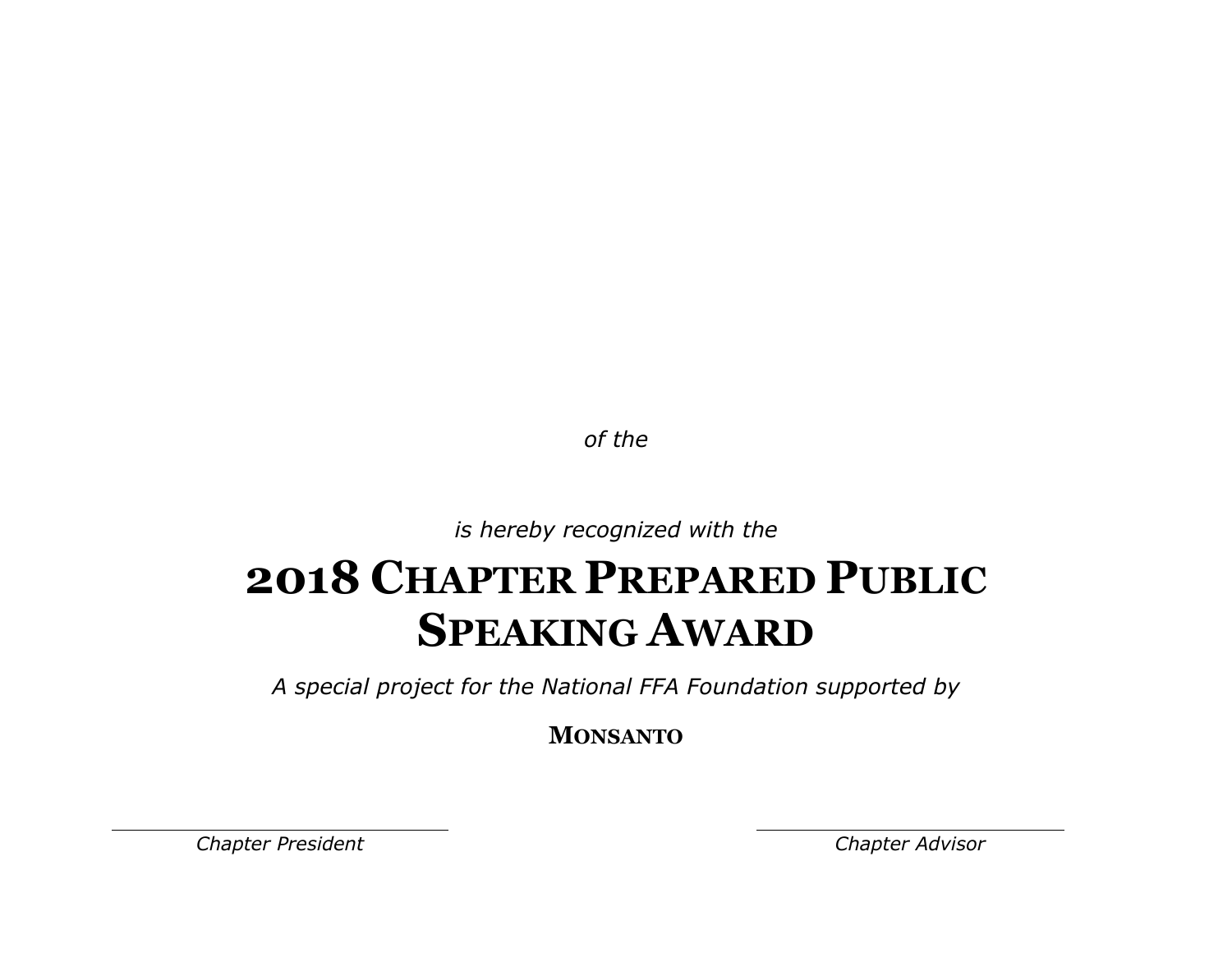*is hereby recognized with the*

# **2018 CHAPTER EXTEMPORANEOUS PUBLIC SPEAKING AWARD**

*A special project for the National FFA Foundation supported by*

**AMERICAN FARM BUREAU FEDERATION**